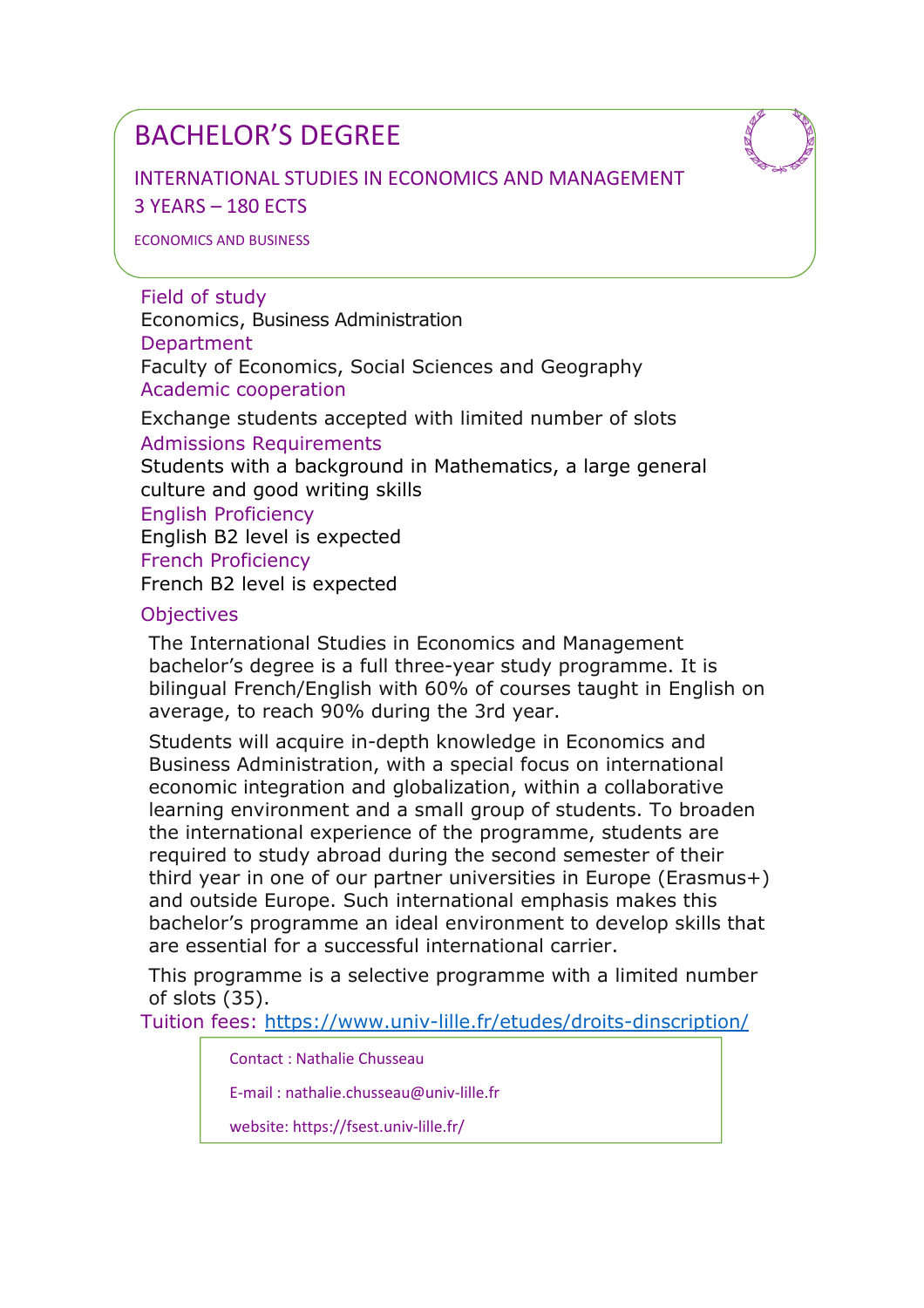MANAGEMENT ET GESTION A L'INTERNATIONAL (MGI) 1 YEARS – 60 **FCTS** 

ECONOMICS AND MANAGEMENT

Field of study Economics, Management **Department** IAE-University School of Management Academic cooperation Exchange students accepted

#### Admissions Requirements

The initial L2 program is open to all students who have validated at least a first Bachelor year. Eligibility on file, admission on interview Compulsory registration via the 'Espace Candidats' on the website 100 % English courses

English Proficiency

Level B2

#### French Proficiency

Basic knowledge is recommended but not mandatory, for an easier integration in France. French language training will be provided by Lille University.

#### **Objectives**

The 2nd year bachelor's in management is an English-speaking training program, in which students will acquire:

- First operational and technical skills in management and business

- Scientific knowledge

- Improve their business English and practice foreign languages. This course allows students to position themselves at the end of their year regarding their future orientation in the field of management sciences.

The L2 allows students, once their year has been validated, to integrate the L3 and LP courses offered by IAE Lille.

Tuition fees: https://www.univ-lille.fr/etudes/droits-dinscription/

Contact : Nadia Steils – Julie Sabre

E-mail : l2-mgi@iaelille.fr

website: https://iaelille.fr/formations/licence-2-management-et-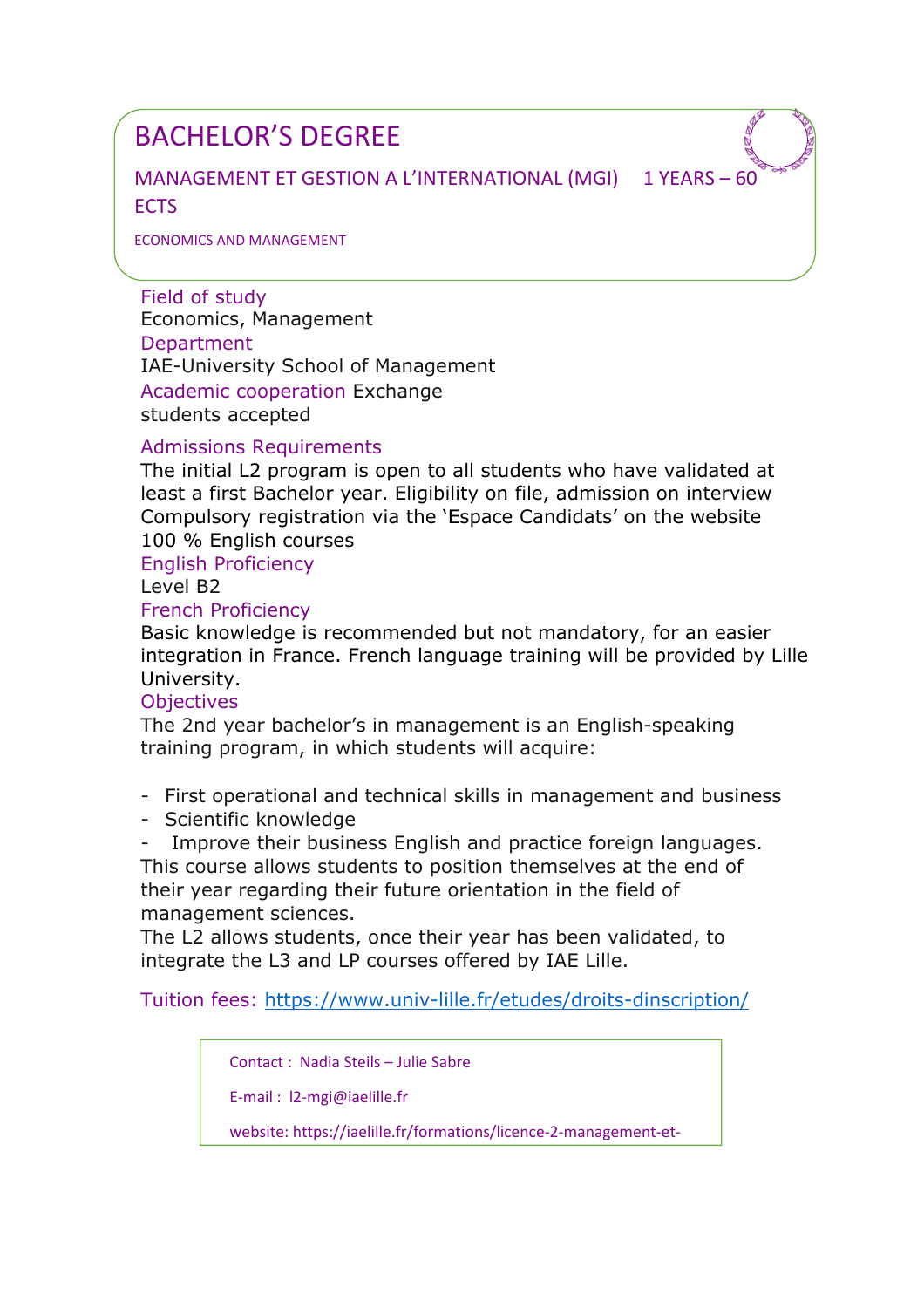INTERNATIONAL MANAGEMENT option Retail (L3R) 1 YEAR – 60 ECTS

ECONOMICS AND MANAGEMENT

Field of study Economics, Management **Department** IAE-University School of Management Academic cooperation Exchange students accepted

# Admissions Requirements

The initial L3 program is open to all students who have validated at least 120 ECTS. Eligibility on file, admission on interview Compulsory registration via the 'Espace Candidats' on the website 100 % English courses

English Proficiency

Level C1

#### French Proficiency

Basic knowledge is recommended but not mandatory, for an easier integration in France. French language training will be provided by Lille University.

# **Objectives**

The 3rd year bachelor's in international management (IF) is an English-speaking training program. First semester abroad.

Our program is designed for students willing to get an MBA.

Our MBA students graduates are prepared to work in three key areas: brand and product management, marketing communications, and market research. Job titles held by graduates of the program include Product Marketing Specialist, Marketing Manager, Social Media Specialist, Media Planner, Consumer Insights Manager and Marketing Data Analyst. Tuition fees: https://www.univ-lille.fr/etudes/droits-dinscription/

contact: Mbaye Fall Diallo – Ingrid Erouard

e-mail: l3-ir@iaelille.fr

website: https://iaelille.fr/formations/licence-3-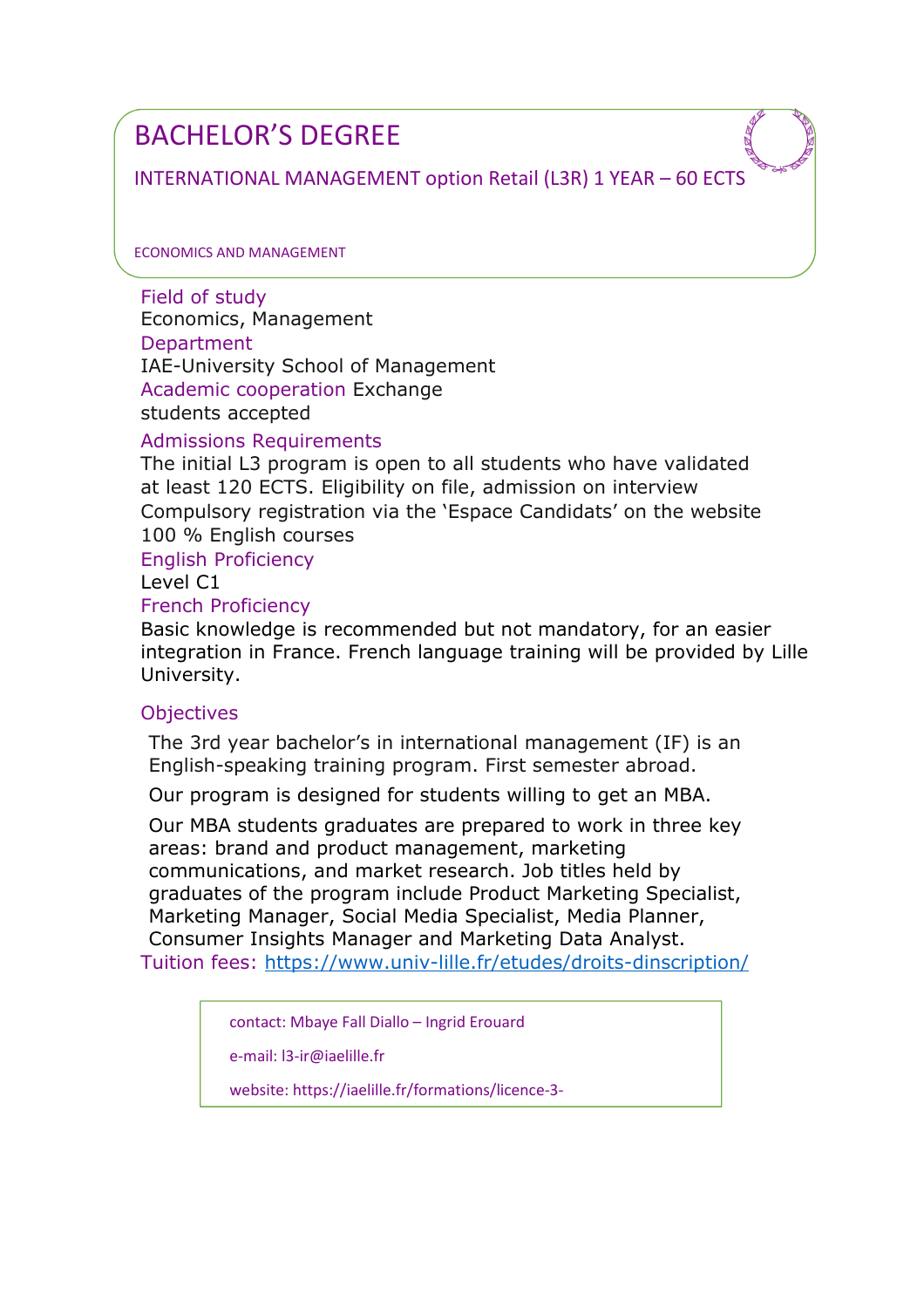INTERNATIONAL MANAGEMENT option International Finance (L3IF) 1 YEAR – 60 ECTS

ECONOMICS AND MANAGEMENT

Field of study Economics, Management **Department** IAE-University School of Management Academic cooperation Exchange students accepted

#### Admissions Requirements

The initial L3 program is open to all students who have validated at least 120 ECTS. Eligibility on file, admission on interview Compulsory registration via the 'Espace Candidats' on the website 100 % English courses

English Proficiency

Level B2

#### French Proficiency

Basic knowledge is recommended but not mandatory, for an easier integration in France. French language training will be provided by Lille University.

#### **Objectives**

The 3rd year bachelor's in international management (IF) is an English-speaking training program, in which students will acquire:

- Operational and technical skills in finance and business
- 2nd semester abroad
- Improve their business English and practice foreign languages

This program allows students to prepare for graduate education in the field of management sciences and finance.

The L3 allows students, once their year has been validated, to integrate the Masters courses offered by IAE Lille.

Tuition fees: https://www.univ-lille.fr/etudes/droits-dinscription/

contact: Mbaye Fall Diallo - Chloe Lefebvre

e-mail: l3-if@iaelille.fr

website: https://iaelille.fr/formations/licence-3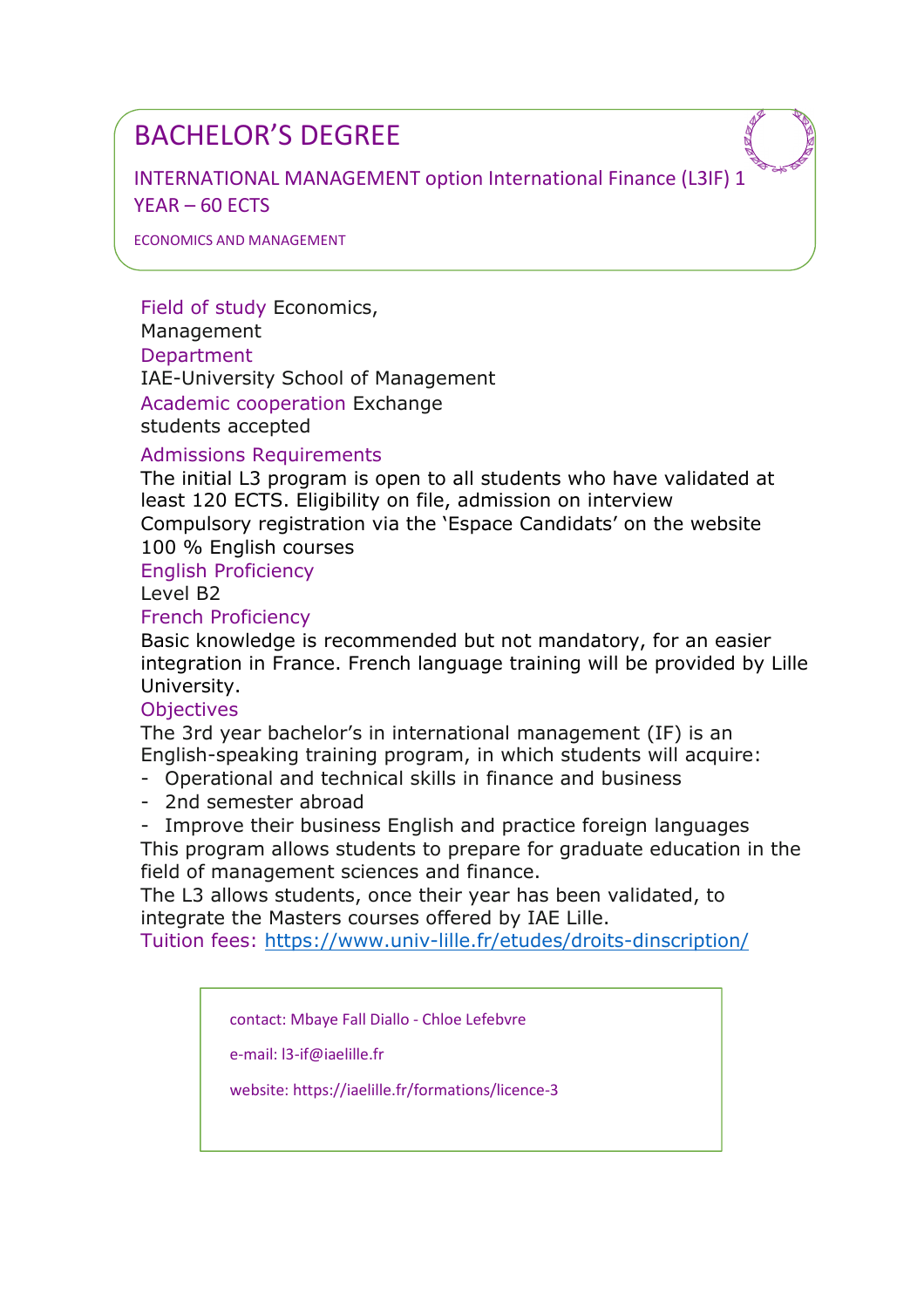Life Sciences (bilingual English and French) 3 years-180 ECTS

SCIENCE, TECHNOLOGY, HEALTH

Field of study

Biology, Life Sciences **Department** 

Biology

Academic cooperation

Exchange students accepted

# Admissions Requirements

The Bachelor of Life Sciences is a demanding program that requires a good level of science (minimum of 12/20 overall average for the disciplines of Mathematics, Physics-Chemistry and Biology in the first and last years of high school).

English Proficiency

B2 LEVEL IN ENGLISH IS REQUESTED TO FOLLOW THE COURSES French Proficiency

C1 LEVEL IN FRENCH IS REQUESTED TO FOLLOW THE **COURSES** 

# **Objectives**

The Bachelor of Life Sciences (Bac +3) is a degree offering a complete and multidisciplinary training in Biology.

It takes place over 3 years and provides a general education allowing students to specialize progressively by offering training courses starting in semester 4.

It is the only Life Sciences degree in the Hauts-de-France region to offer all three specialization courses:

- Biochemistry

- Cell Biology and Physiology (BCP)

- Biology of organisms and populations (BOP)

Tuition fees: https://www.univ-lille.fr/etudes/droits-dinscription/

e-mail: sv-bilingue@univ-lille.fr Website: https://licence-bilingue-sv.univ-lille.fr/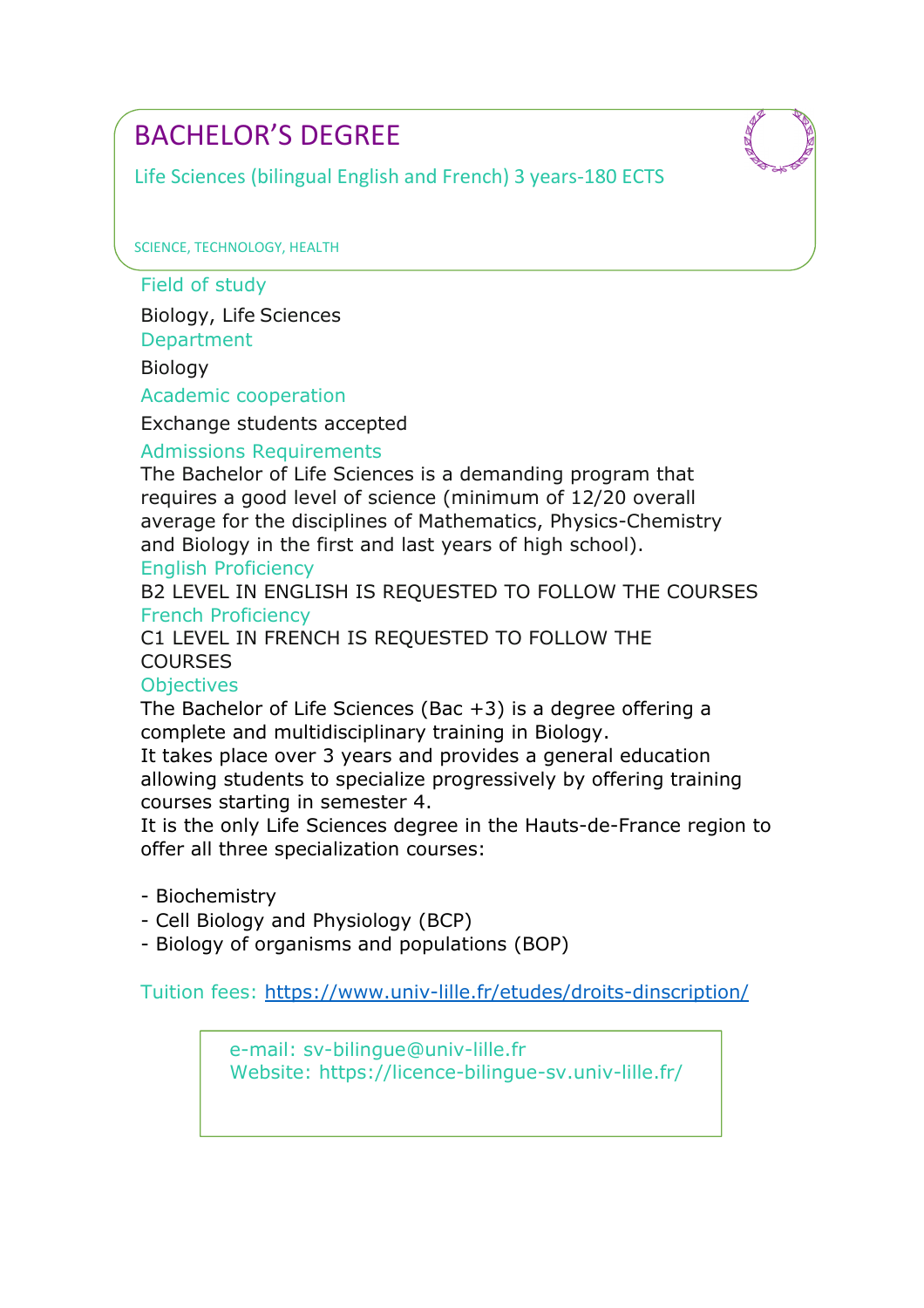The Graduate Programme Connective Tissue Diseases 2 Years-120 ECTS

SCIENCE, TECHNOLOGY, HEALTH

Field of study Health - Medecine **Faculty** Lille University School of medicine

Academic cooperation

The Master Heath CTD is provided thanks to an academic cooperation with the learned society EULAR and the reference centers FAI²R and CeRAINO.

The University of Lille is currently collaborating with its European partners to create a joint degree.

Admissions Requirements

The graduate programme 'Connective Tissue Diseases' is intended for French or international medical students, primarily to residents and practising doctors gratuated or completing a degree in the following disciplines: internal medicine, rheumatology, clinical immunology. To be eligible, applicants must have completed a University graduate degree in medicine, either in France or abroad (5 or 6 years). Other applicants shall in the first place ensure their profile is relevant

with the details of the training programme.

Applications must include a cover letter as well as a reference letter. Admission into the training course will be evaluated by the co-directors of the programme, potentially following a preliminary interview.

The enrolment capacity will be limited to fifteen students.

Application campaign – Year one

From May 11 to June 30, 2021 on lien e-candidat:

https://ecandidat.univ-lille.fr

International students: complementary procedure to be sent via e-mail to admin-master-ctd@univ-lille.fr

Application campaign – Year two

Closed for 2021-2022

# English Proficiency

A validated B2 level (CECR) is mandatory.

# French Proficiency

Basic knowledge is recommended but not mandatory, for an easier integration in France. French language training will be provided by Lille University.

# **Objectives**

The graduate programme 'Connective Tissue Diseases' is intended for French or international medical students, primarily to residents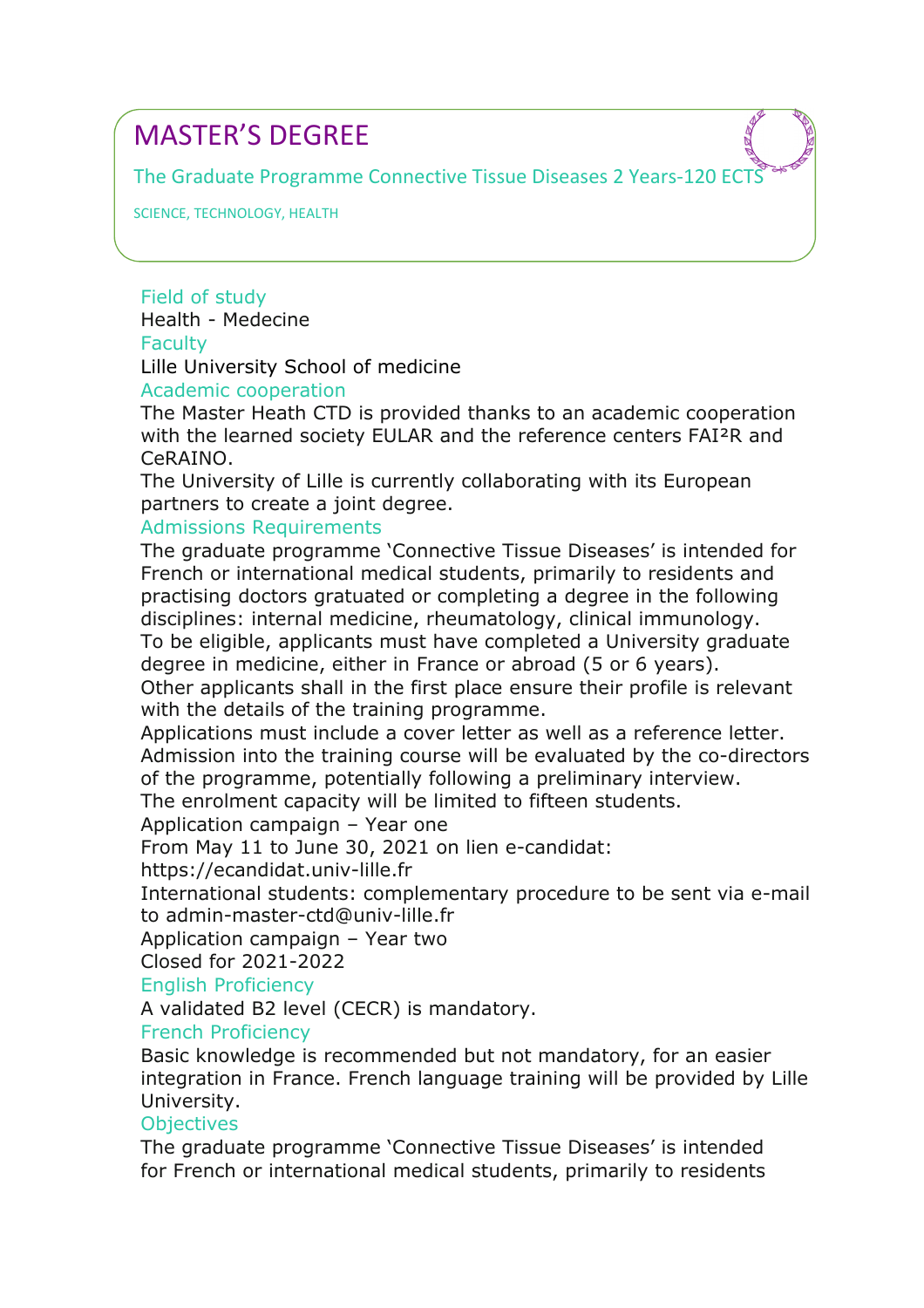and practising doctors gratuated or completing a degree in the following disciplines: internal medicine, rheumatology, clinical immunology. The programme can of course be of interest to residents or doctors engaged in other fields of medicine.

The graduate programme 'Connective Tissue Diseases' (CTD) will provide its participants with a high-class complementary

qualification in the specific field of connective tissue diseases, thus allowing to cover te needs of the reference and expertise centres in autoimmune and rare systemic diseases.

The programme leads to a Master degree in Health – Connective Tissue Diseases.

Skills to be covered:

By completion of the training course, graduates will be able to: - Ensure a patient's management and care in this specific disciplinary field

- Contribute to and participate in the implementation of a clinical research project

- Coordinate clinical and scientific subspecialised activities and contribute to the training of collaborators (multidisciplinary care and research staff)

- Contribute to care, research, training and coordination activities in a clinical and scientific environment characterised by interculturality

- Develop a personal career plan

Career prospects / continuation of training:

Graduates of this international graduate programme will be able to put forth a high-class theoretical, practical and applied training in the field of connective tissue diseases.

The main job positions targeted are project leader or coordinator of a local, national or European network on connective tissue diseases, manager for the organisation of care for patients suffering from connective tissue diseases within hospitals units, coordinator of health networks focused on connective tissue diseases, training manager within a training centre, research fellow in a research institute or health organisation.

The graduate programme also allows access to a doctoral course (3rd cycle thesis) to those aiming for scientific and/or academic positions.

Organisation of the training course:

The graduate programme grants 120 ECTS and the training is delivered online, with on-site presence required for seminars only. The fourth and final semester consists in a clinical immersion clerkship, coupled with the redaction of a thesis and the defense of a clinical research project presented as an article ready for submission.

The training is provided in the frame of partnerships with the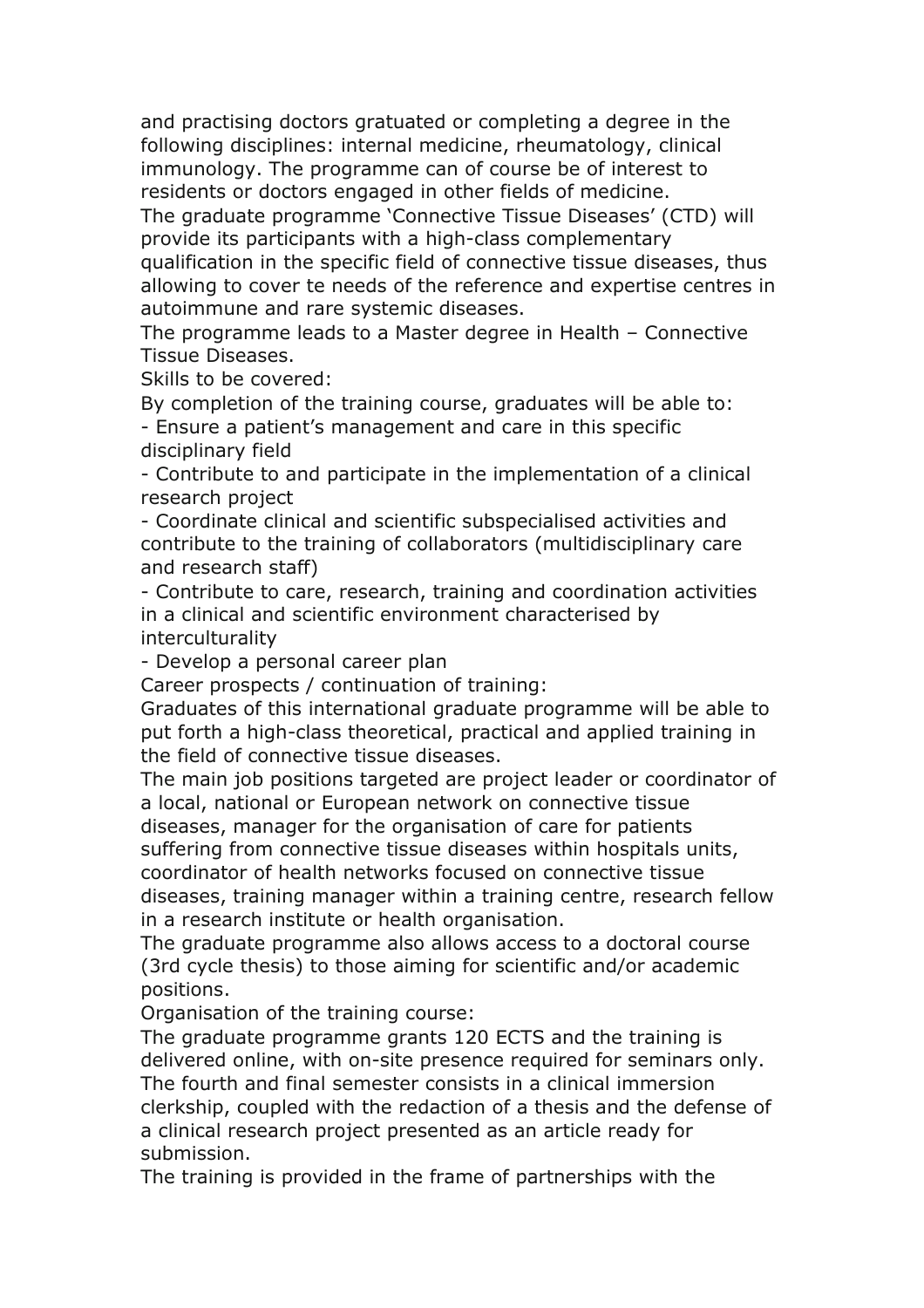scholarly organisation 'European League Against Rheumatism (EULAR)', the health sector on rare autoimmune and autoinflammatory diseases (FAI2R, 'filière de Santé des Maladies Auto-Immunes et Auto- Inflammatoires Rare'), and the reference centre on rare autoimmune systemic diseases for the North of the Northwest of France (CeRAINO, 'Centre de Référence des Maladies Auto-Immunes Systémiques Rares du Nord et Nord-Ouest'). The clerkship is carried out in a hospital department which is accredited by the European Union for its expertise in rare systemic diseases (Health Care Provider of the ReCONNET network).

The majority of the courses will be delivered in English, making the graduate programme well accessible to international students. French-speaking students will be offered training in scientific English.

In order to reinforce the knowledge of the French language and culture, French language courses are also planned. In particular, they will promote the integration of international students into a wider scientific environment

Tuition fees: https://www.univ-lille.fr/etudes/droits-dinscription/

E-mail : - admin-master-ctd@univ-lille.fr

Website : https://master-health-ctd.univ-lille.fr/en/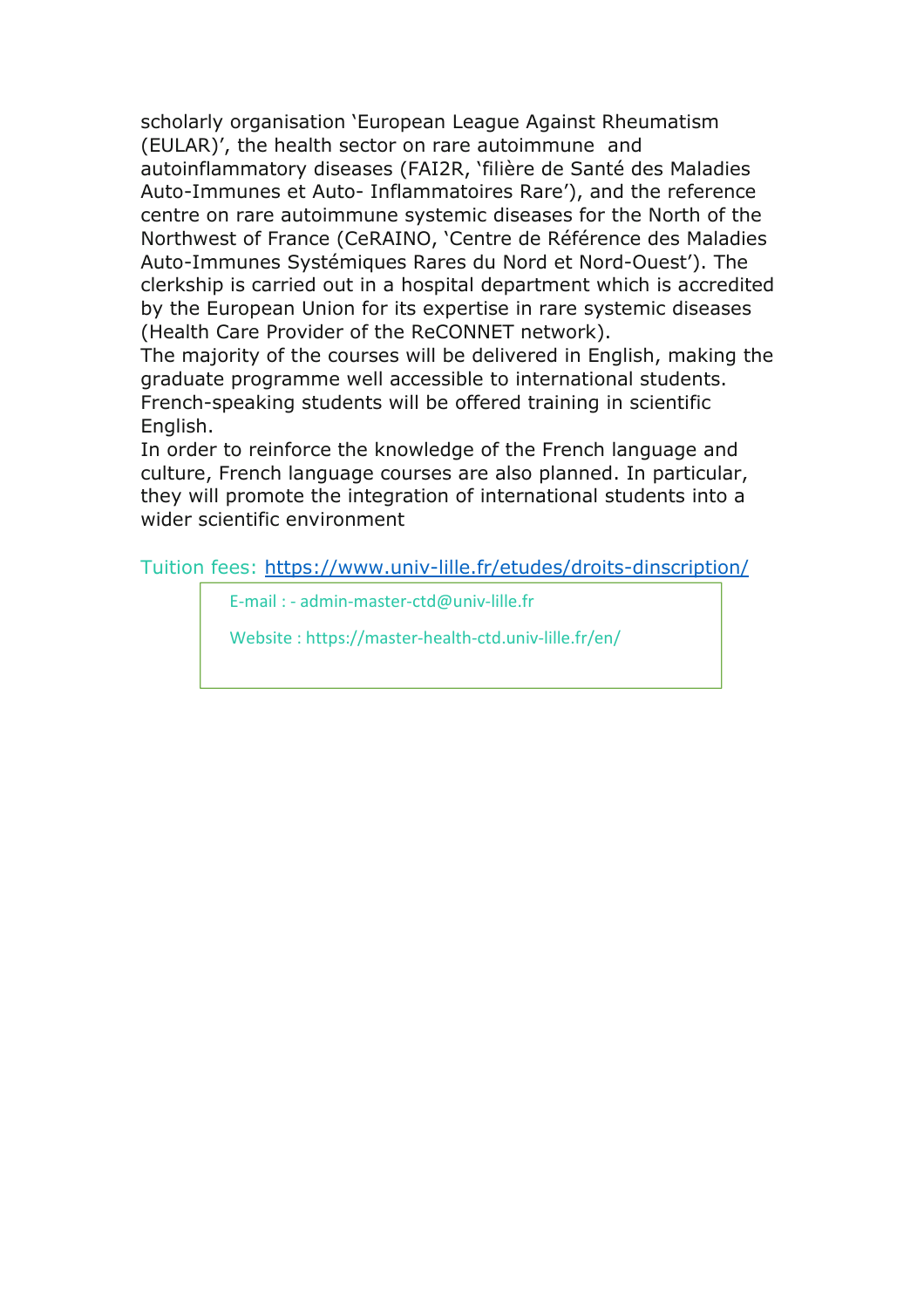European Master of Medical technology and Health business EMMAH 2 Years-120 ECTS

SCIENCE, TECHNOLOGY, HEALTH

Field of study Health engineering **Faculty** Lille Institute of health Engineering - ILIS

Academic cooperation

This master is operating in partnership with the Hamburg University of Applied Sciences (HAW Hamburg) and Institute Politécnico do Porto (IPP). International and European students are accepted.

# Admissions Requirements

Three years of higher education - at least – related to engineering, biology, health sciences, etc.

#### English Proficiency

A good command of English is required. This program is entirely in English.

#### French Proficiency

Basic knowledge is recommended but not mandatory, for an easier integration in France. French language training will be provided by Lille University.

#### **Objectives**

The EMMAH master program is a two-years unique program in English within three universities of applied sciences in three European countries, in order to develop expertise in the field of medical technologies and healthcare business: at the University of Applied Sciences in Hamburg, at the Instituto Polytecnico do Porto, at the University of Lille (ILIS).

For two years, our students acquire competences in engineering and research based on practice, which allow them to take part to the development and improvement of healthcare technical and organizational solutions.

EMMAH program puts the importance on:

- The specialization of students in technological, clinical and management fields

- The ability of adaptation of students in a multicultural and globalized socio-economic environment

- The interprofessional collaboration

The international master EMMAH increases the employability on a large scale of occupations and responsibilities in the health sector :Product manager, Consultant, Application engineer, Business engineer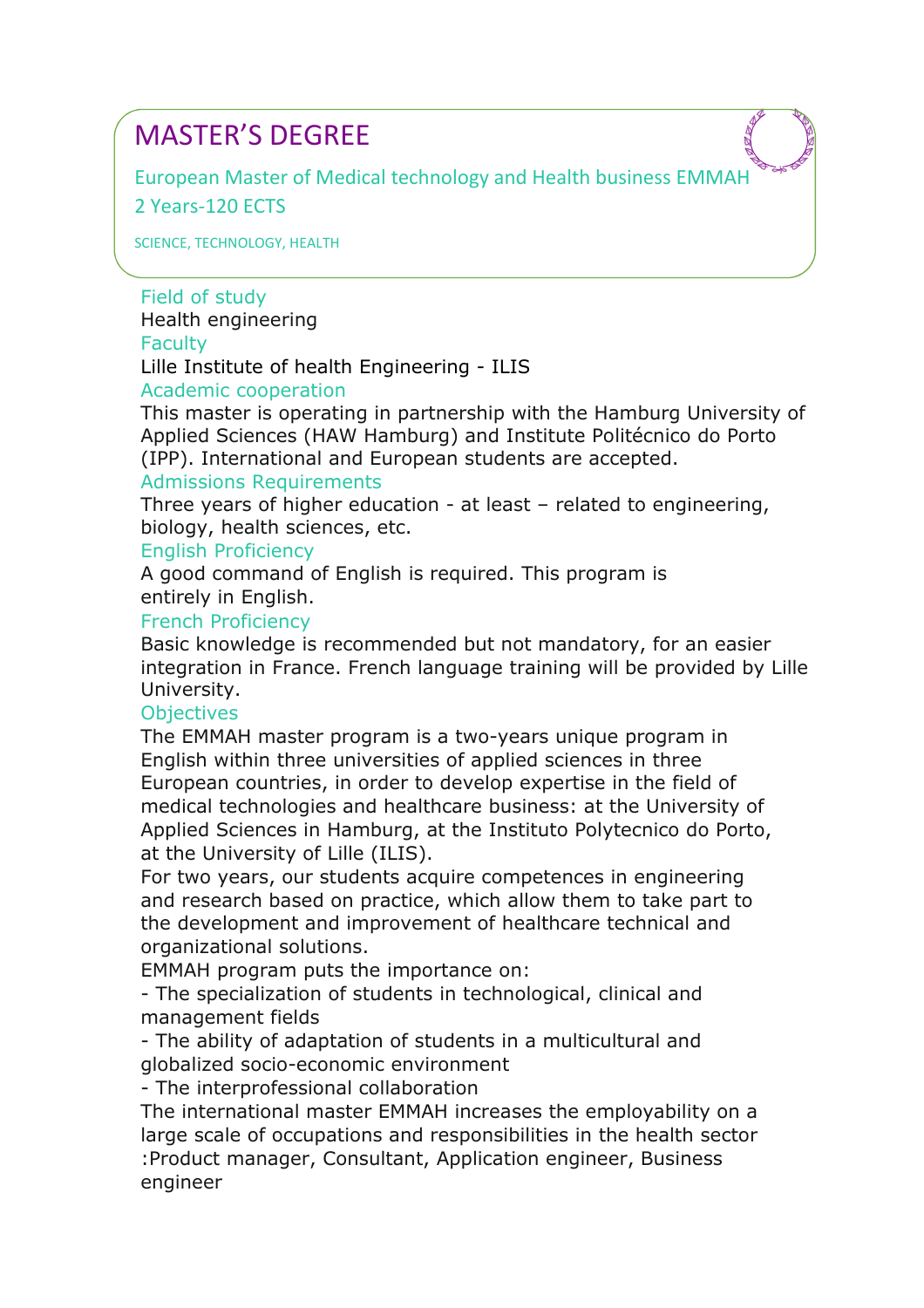Technical sales engineer for the drug and biomedical equipment industry, Health research and development, Development and technical management of health products.

Tuition fees: https://www.univ-lille.fr/etudes/droits-dinscription/

Contact : Maria Jose GARCIA FERNANDEZ, Aline ROGE

E-mail : -mariajose.garcia-fernandez@univ-lille.fr aline.roge@univ-lille.fr

Website : https://ilis.univ-lille.fr/toutes-nosformations/master-ingenierie-de-la-sante/m1-m2-parcoursinternational-master-emmah-european-master-of-medicaltechnology-and-healthcare-business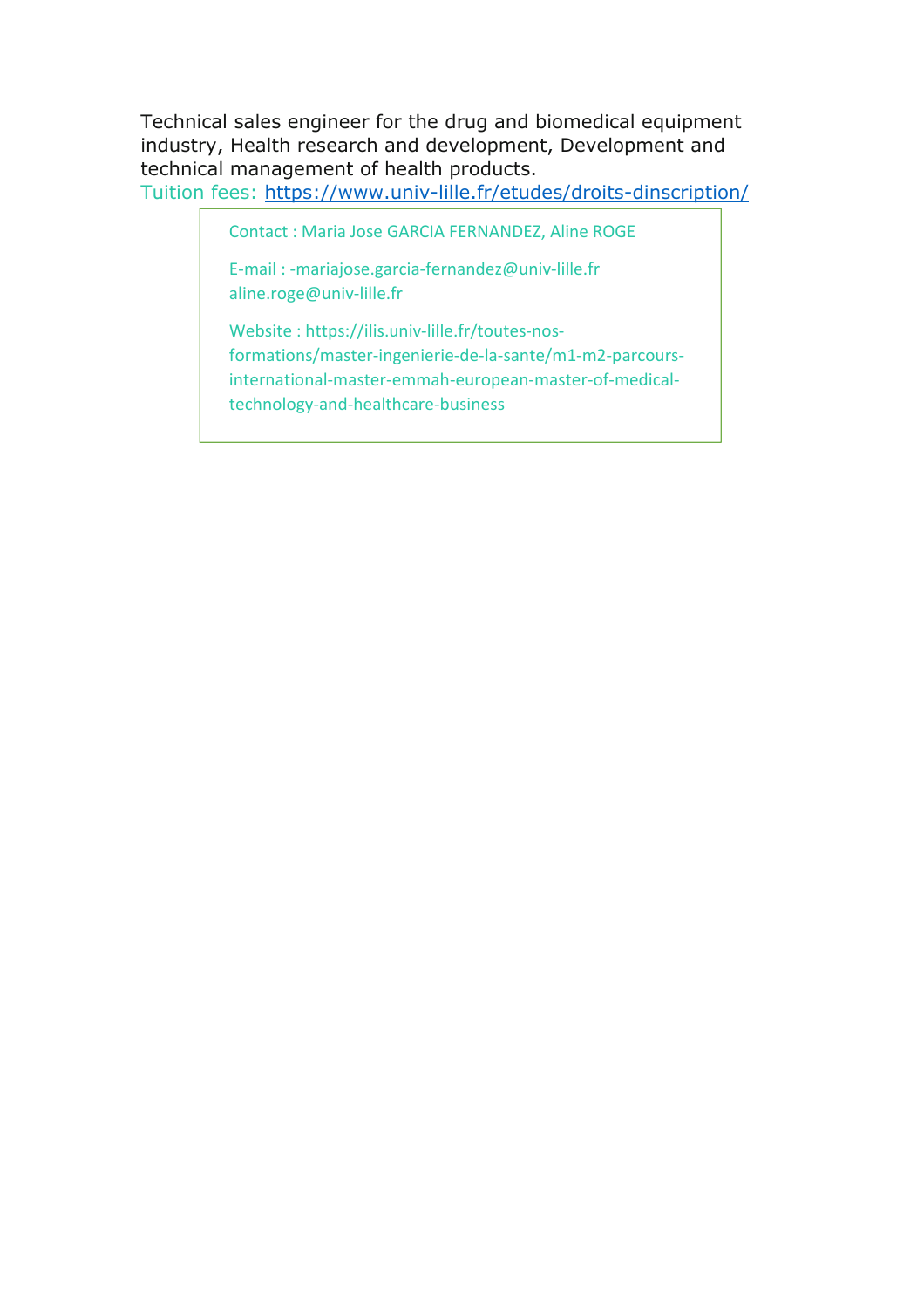Erasmus Mundus Joint Master in advanced spectroscopy in chemistry 2 years-120 ECTS

SCIENCE, TECHNOLOGY, HEALTH

### Field of study

Chemistry **Department** Faculty of Chemistry

Academic cooperation This master programme is part of the Graduate Programme "Science for a Changing Planet". Franco-Ukrainian dual diploma in Chemistry, physics & analytics with Kharkiv National University (Ukraine). Franco-Chinese dual diploma in Chemistry, physics & analytics the Harbin Institute of Technology (China).

### Admissions Requirements

Bachelor of Science in chemistry, or equivalent education in the field of chemistry, biochemistry, physical chemistry or physics. Relevant theoretical knowledge in chemistry or related professional experience

#### English Proficiency

Good English skills (minimum score for Toefl paper test 550 ; IELTS: 6.5; CEF Europass: B2)

# French Proficiency

Basic knowledge is recommended for an easier integration in France. French language training will be provided by the University of Lille.

#### **Objectives**

The Created in 2007, the Erasmus Mundus Joint Master's Course in Advanced Spectroscopy in Chemistry - ASC Master - has been jointly designed and is operated by 5 European partner universities (Lille - coordinating institution; Alma Mater in Bologna, Jagiellonian in Krakow, Leipzig and Helsinki). The ASC master is a program of excellence which has been awarded the Erasmus Mundus label and funding twice since 2008. It is two years (4 semesters, 30 ECTS each) Master's program including mobility periods within the ASC network. Each partner universities of the ASC network offers state of the art equipment and expertise covering applications of spectroscopic techniques to chemistry in a broad sense (from material sciences, environmental sciences, biomedical/health sciences etc.). Mobility within this network prepares students to become experts and develop intercultural skills towards doctoral studies, and/or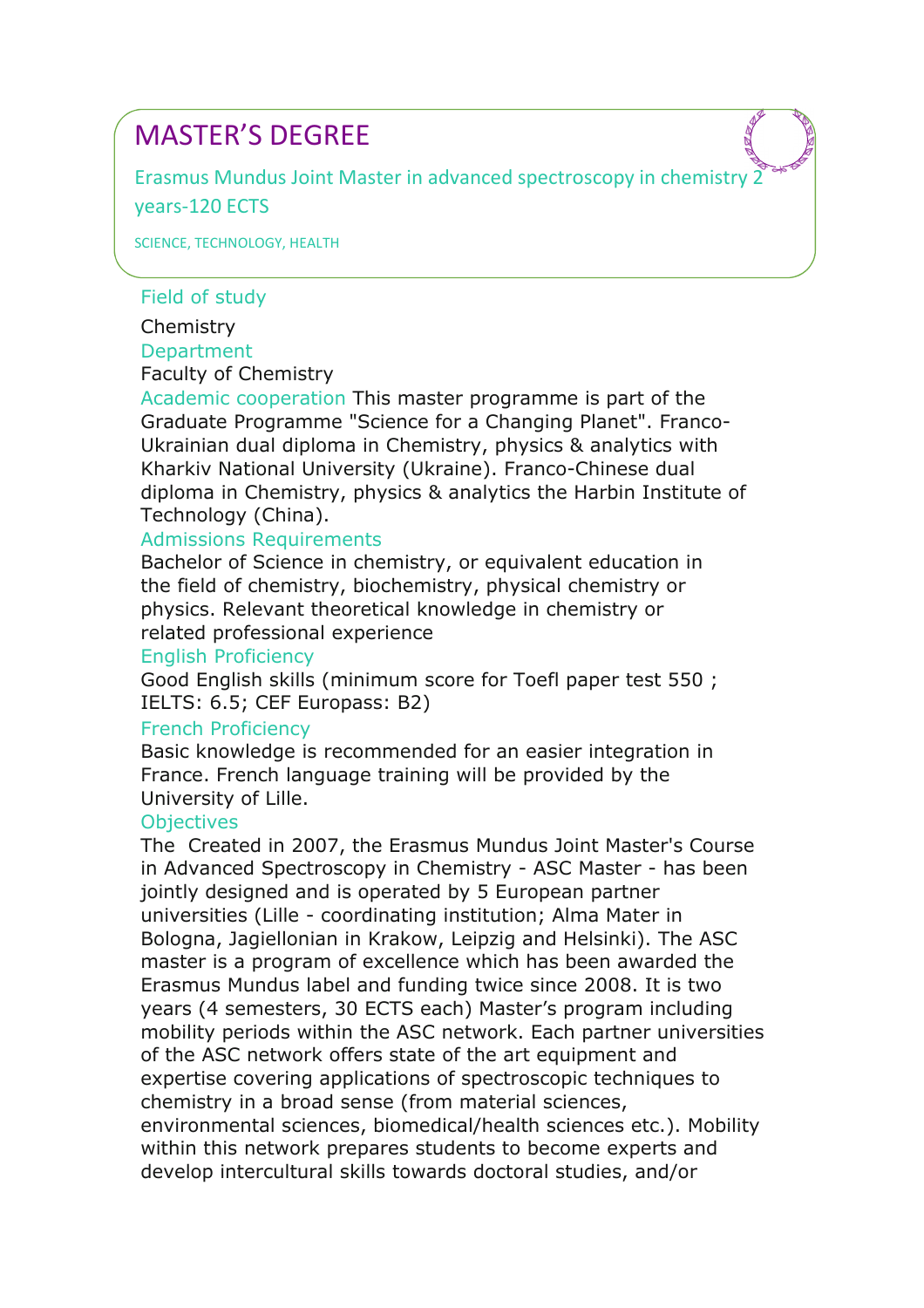professional industrial careers in chemical analysis and characterization of the structure of materials in the fields of molecular synthesis, biology, nanotechnologies, modeling, pharmacy, green chemistry, materials, and sustainable energie. ASC graduates:

- are experts in chemical analysis, structural characterization, characterization of fast reactions, In Situ spectroscopy, imaging.

- are well prepared for RetD careers in industry or in public research institutes.

- develop high skills in project management, intercultural communication, and are at least bilingual.

Consider choosing courses within the same Master program to ensure the compatibility of the courses.

Tuition fees: https://www.univ-lille.fr/etudes/droits-dinscription/

**contact:** Sylvain Cristol (M2), Cédric LION (M1)

**e-mail:** sylvain.cristol@univ-lille.fr cedric.lion@univ-lille.fr

**website:** Website : http://www.master-asc.org/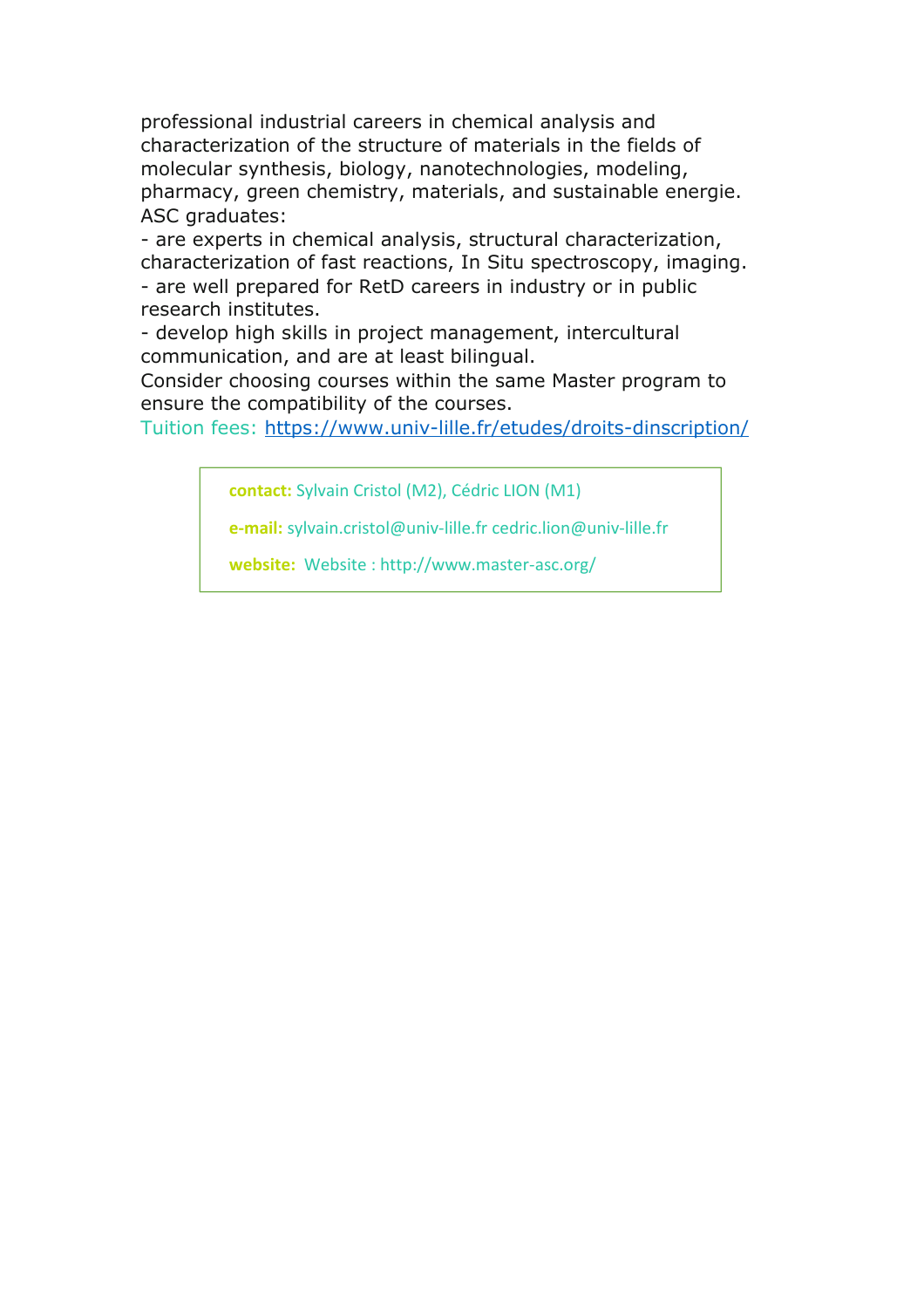Atmospheric Sciences 2 Years – 120 ECTS

SCIENCE, TECHNOLOGY, HEALTH

Field of study

Chemistry

**Department** 

**Chemistry** 

# Academic cooperation

This master programme is part of the Graduate Programme ""Science for a Changing Planet"". International associated laboratory (LIA) ULille-Kyoto: mobility in Kyoto for master and doctorate students, collaboration with Dr. Yoshizumi Kajii, Professor of Atmospheric Chemistry Graduate School of Global Environmental Studies, Graduate School of Human and Environmental Studies, Kyoto University.

Franco-Ukrainian dual diploma in Chemistry, physics & analytics with Kharkiv National University (Ukraine).

Franco-Chinese dual diploma in Chemistry, physics & analytics the Harbin Institute of Technology (China).

# Admissions Requirements

Bachelor of Science in chemistry, or equivalent education in the field of chemistry, biochemistry, physical chemistry or physics. Relevant theoretical knowledge in chemistry or related professional experience.

# English Proficiency

Good English skills (minimum score for Toefl paper test 550 ; IELST: 6.5; CEF Europass: B2).

# French Proficiency

Basic knowledge is recommended for an easier integration in France. French language training will be provided by the University of Lille.

# **Objectives**

Atmospheric Sciences is an international master's degree graduating a Master of Science in physics or chemistry of the atmosphere, at the highest level aiming to give intendants a strong background in: Physical and chemical properties of the atmosphere from the molecular to the global scale, Analytical sciences applied to airborne environment,

Recent research activities on air pollution and climate changes aiming to give a solid background in:

- Physical and chemical properties of the atmosphere,

- Analytical sciences applied to airborne environment,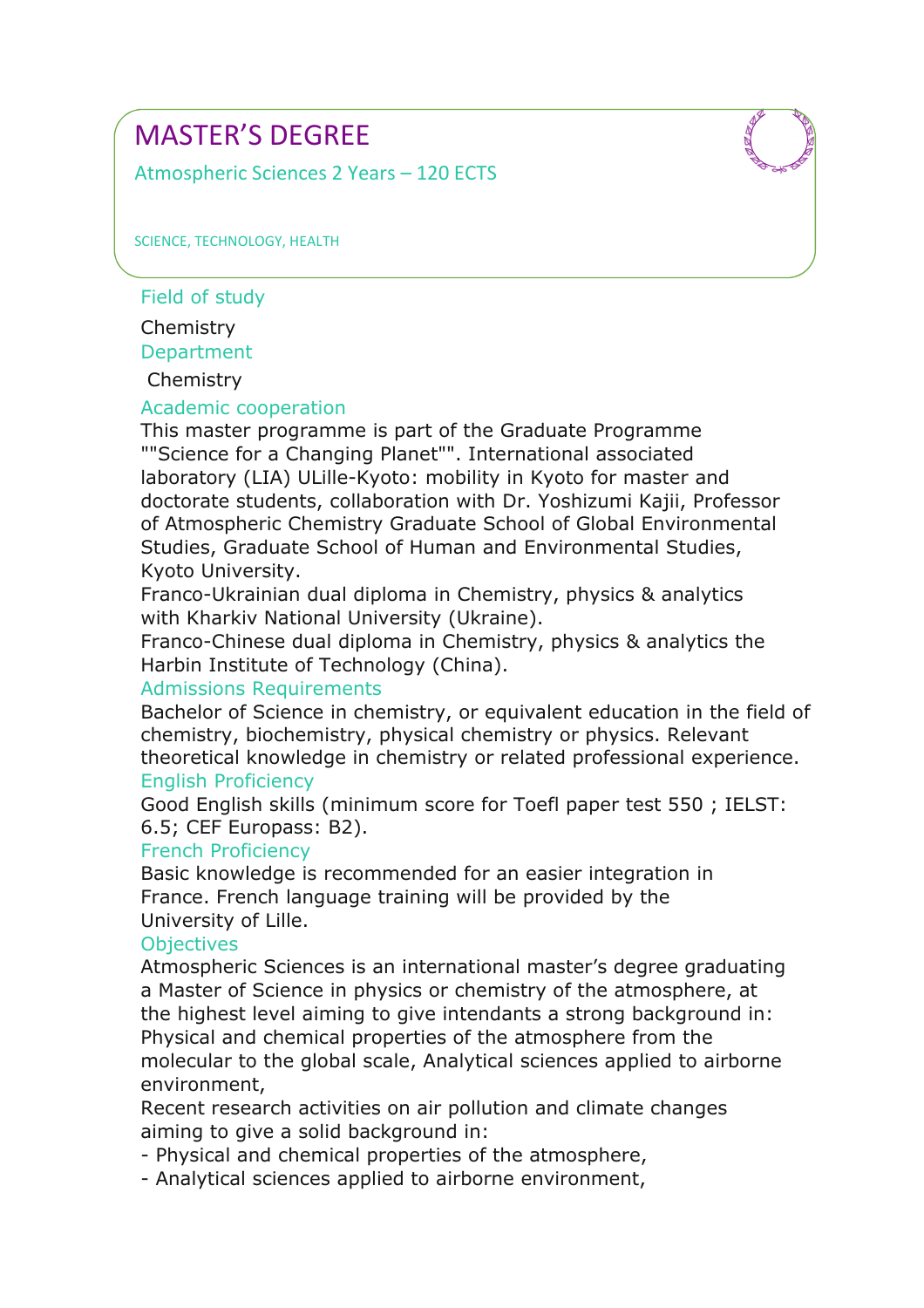- Recent research activities on air pollution and climate changes. Students will:

- gain a strong background in physical and chemical properties of the atmosphere.

- develop strong experimental skills (spectroscopic techniques, analytical chemistry, trace species detection, remote sensing, atmospheric monitoring, dispersion modeling...).

- get professional experience through research training in research laboratories (2 months training in M1 and 5 months training in M2). The master is built on the research activities of seven research laboratories and supported by the Labex CaPPA. Lecturers, specialists in atmospheric sciences and analytical chemistry, are involved in research projects directly linked to the chemical and physical properties of the atmosphere. All lectures are taught in English.

A visit to every laboratory involved in the Labex CaPPA is organized, helping students to identify the research topic they want to specialize in.

Consider choosing courses within the same Master program to ensure the compatibility of the courses.

Tuition fees: https://www.univ-lille.fr/etudes/droits-dinscription/

**contact:** Cédric LION (M1), Marie CHOËL (M2) / Nicolas VISEZ (M2)

**e-mail:** cedric.lion@univ-lille.fr marie.choel@univ-lille.fr nicolas.visez@univ-lille.fr

**website:** http://www.labex-cappa.fr/master-atmosphericsciences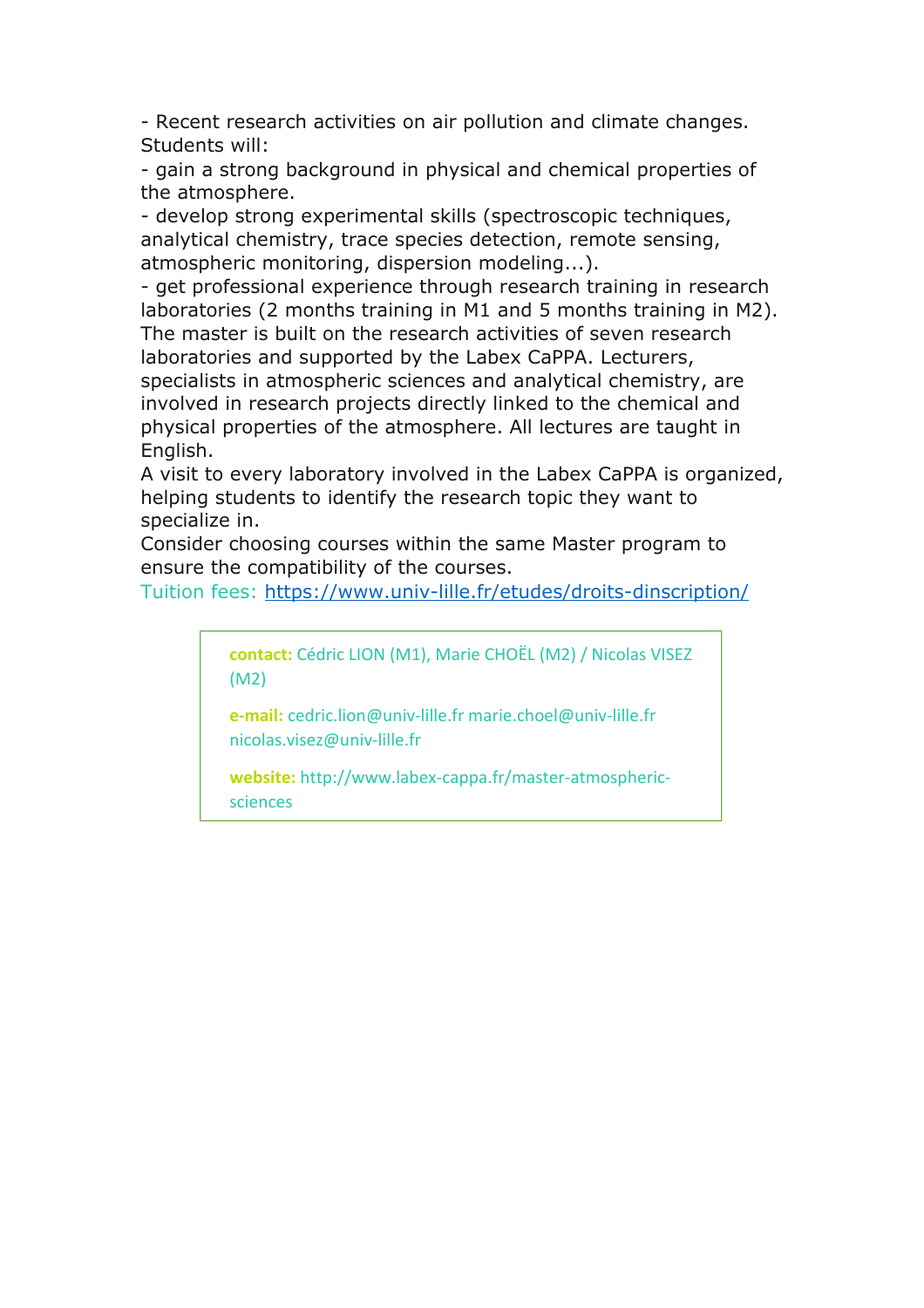Integrated Research for Advanced Chemistry and Materials (IRACM) 2 Years-120 ECTS

SCIENCE, TECHNOLOGY, HEALTH

Field of study Chemistry **Department** Chemistry Academic cooperation

This master programme is part of the Graduate Programme "Science for a Changing Planet".

M2 in co-accreditation with the graduate engineering school Centrale Lille.

#### Admissions Requirements

Bachelor in the field of chemistry or related subjects and have a strong interest to acquire and develop skills in Research related to Chemistry English Proficiency

#### Have a solid background in English

#### French Proficiency

Basic knowledge is recommended for an easier integration in France. French language training will be provided by the University of Lille.

# **Objectives**

IRACM provides an advanced 2-year program dealing with chemistry fields representative of research interests in 7 laboratories of Lille University. Indeed, the main objective of IRACM is to obtain a better orientation into funded 3-years PhD programs (about 1700 €/month, in general) those laboratories. The novelty relies on the pedagogical approach: apart from classical classes (organic, inorganic, spectroscopy…etc), the student will be gradually immerged in our laboratories. During S1 to S4, students will have « integrated research classes » with a special focus on Smart Functionnal Materials, Colloidal Dispersions in Nanomedicine, Advanced Catalytic Processes and Visualization of Chemical Reactivity. Furthermore, the student's autonomy and initiative will be encouraged through MOOC classes, pluridisciplanary or industrial projects (S2) and Laboratory Projects I and II (S3 and S4). Finally, high-level classes and seminars will be given by worldwide experts, introducing subjects like Artificiel Intelligence for Chemistry and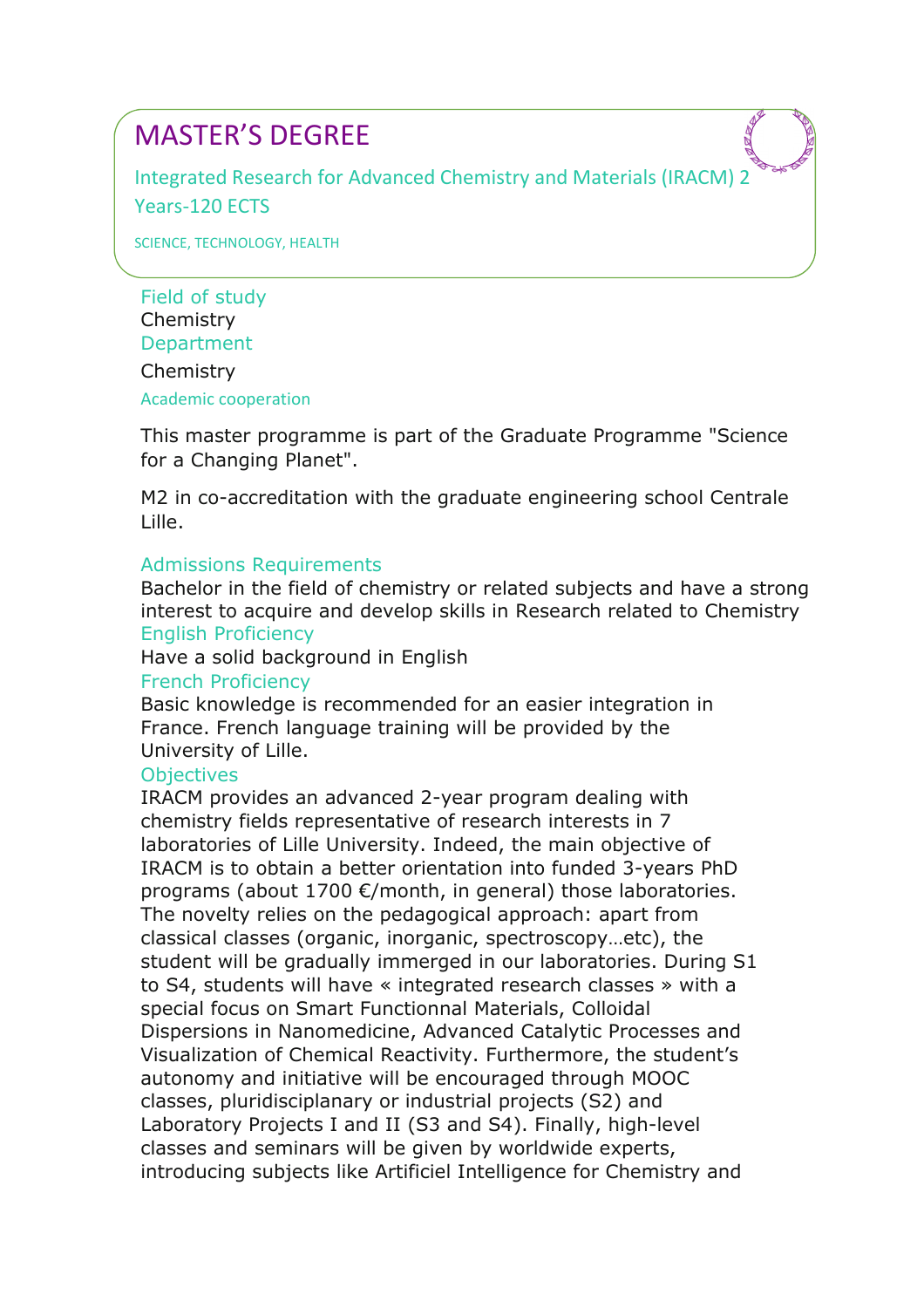# other 21st-century hot topics.

Tuition fees: https://www.univ-lille.fr/etudes/droits-dinscription/

Contact : Stéphane ALOÏSE

E-mail: stephane.aloise@univ-lille.fr Website : https://www.univ-lille.fr/formations/fr-00002127.html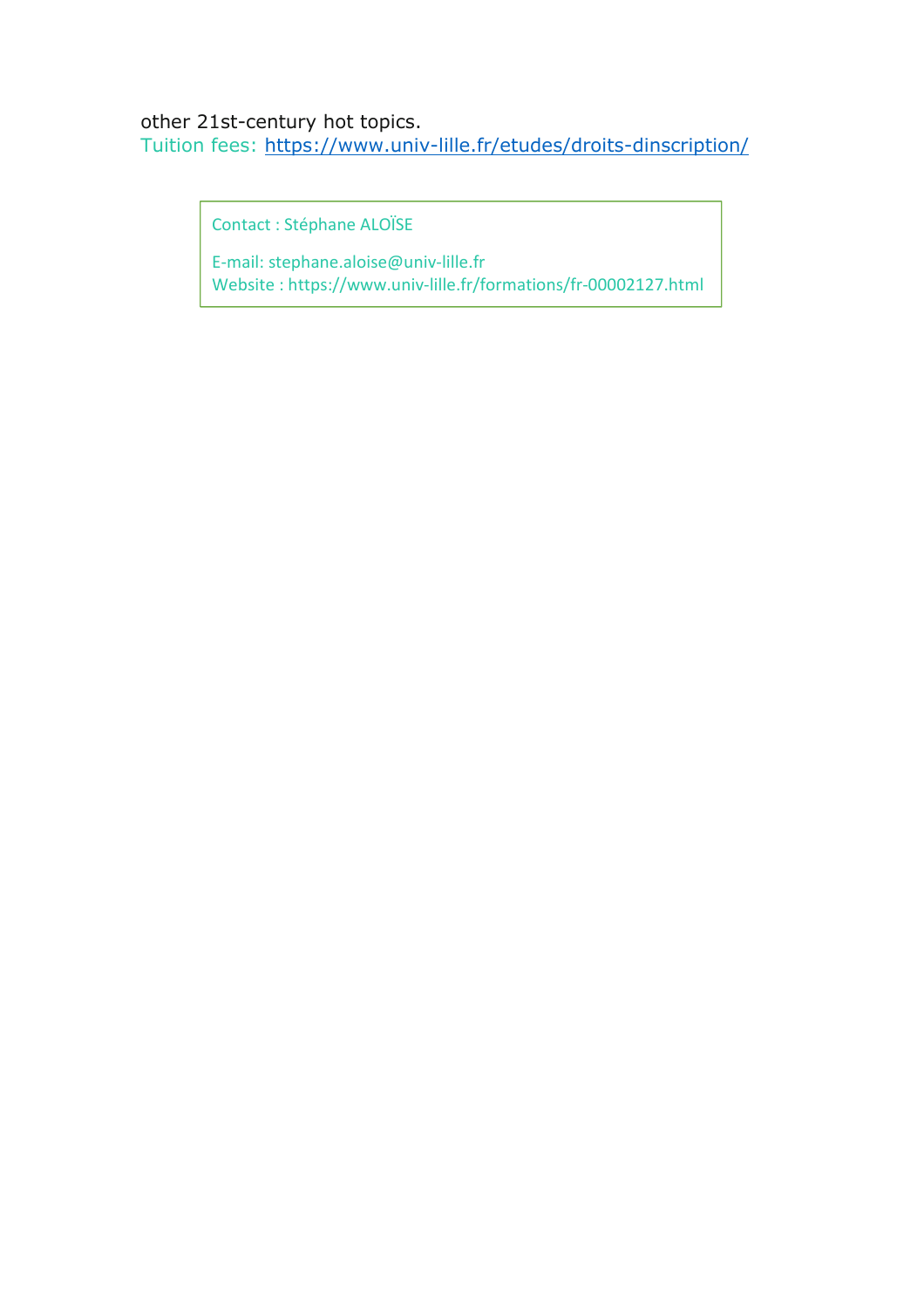Biorefinery 1 year-60 ECTS

SCIENCE, TECHNOLOGY, HEALTH

Field of study Chemistry, Biorefinery **Department Chemistry** 

Academic cooperation

This master programme is part of the Graduate Programme "Science for a Changing Planet". M2 in co-accreditation with the graduate engineering school Centrale Lille. It is also an Erasmus Mundus Joint Master Degree: Biorefinery (BIOREF) M1-M2, joint with France, Italy, Poland (https://master-bioref.eu/).

#### Admissions Requirements

Students willing to apply to the second year of master should have completed a first year of Master or equivalent in chemistry, biochemistry or chemical engineering.

# English Proficiency

Mastering of English Language. All courses of the programme are taught in English. All applicants, who are not native speakers, must attest a B2 English level or equivalent. This can be done in a number of ways, including through an internationally recognized test such as TOEFL or IELTS, or through previous upper secondary (high school) or university studies (e.g. a letter attesting English is the medium of instruction of your higher education; a diploma in English Language). French Proficiency

Basic knowledge is recommended for an easier integration in France. French language training will be provided by Lille University.

# **Objectives**

This one-year master track "Biorefinery" (M2) aims at training specialists able to get involved in biomass recovery issues, innovate in processes of conversion and contribute to replacement of processes using fossil resources.

Students following this track will be able to provide solutions for the implementation of new reactions involving the molecules resulting from the biomass treatment, having an expert knowledge of:

- the composition of the different biomasses as well than their cultivation method, rotation at the land, etc.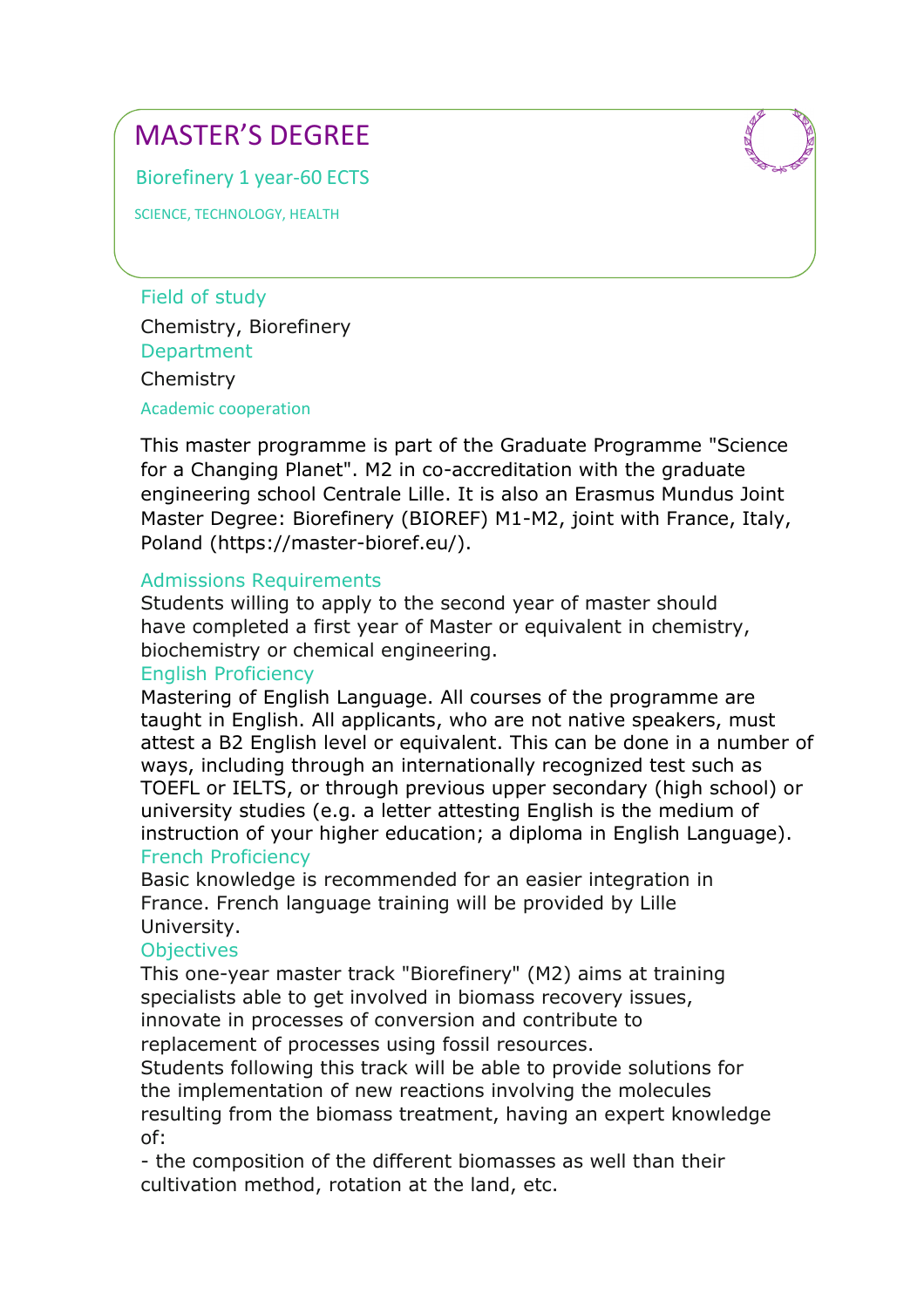- the principles of the bioeconomy in order to locate the "right" biorefinery according to the local environment.

- chemical, physical and biotechnological means to transform biomass (plants, wood, algae) in its unit components (cellulose, hemicellulose, lignin).

- valorization of components and functional groups of these molecules in biofuels

At the end of this training, graduates can apply for a doctorate or for positions in industry.

Tuition fees: https://www.univ-lille.fr/etudes/droits-dinscription/

Contact : Mickaël Capron

E-mail : mickael.capron@univ-lille1.fr

website: master-chimie.univ-lille1.fr/master2/Biorefinery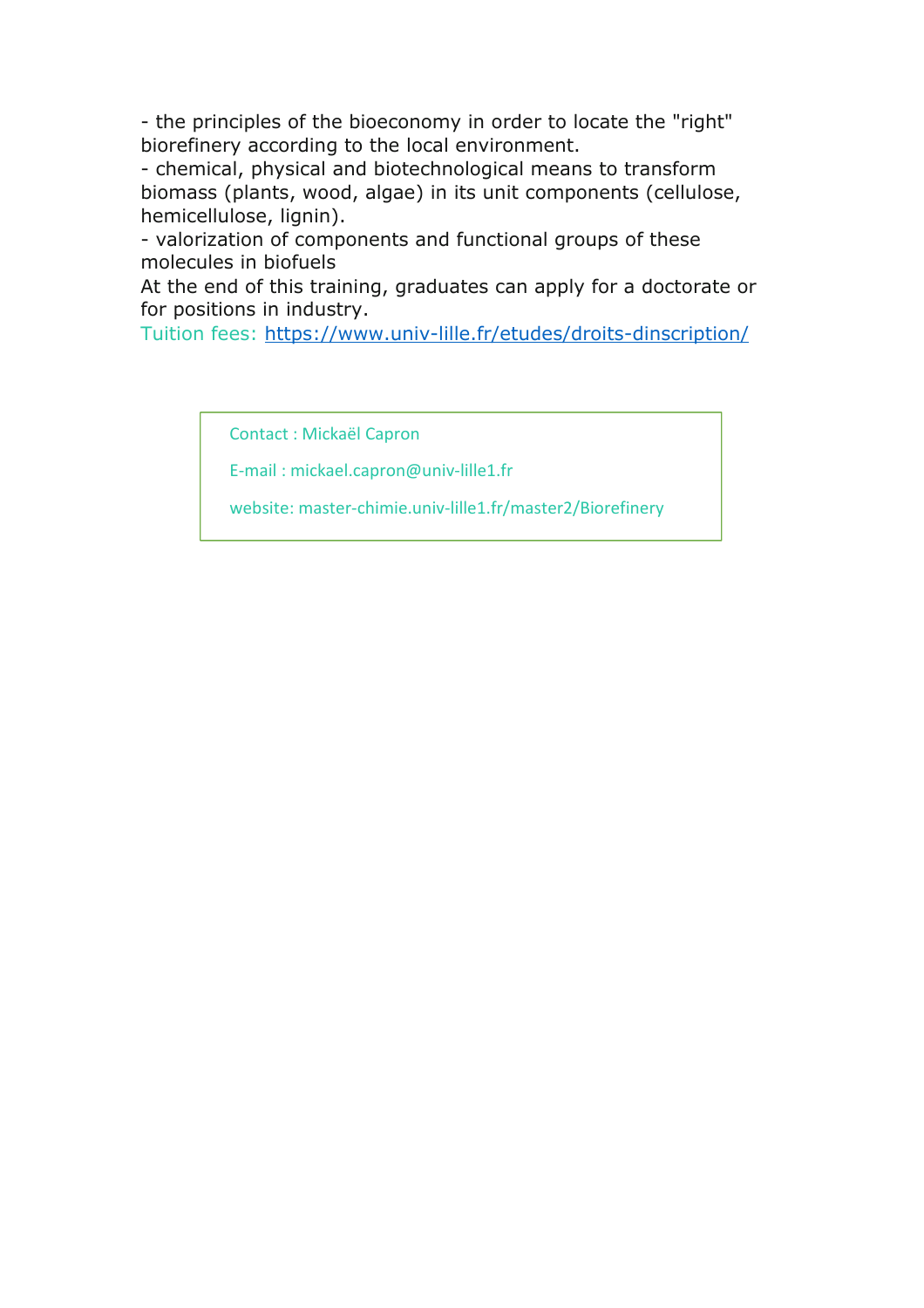Science Computing 1 Year-60 ECTS

SCIENCE, TECHNOLOGY, HEALTH

Field of study Computer Science, Mathematics **Faculty** Faculty of Science and Technology

Academic cooperation

This master programme is a member of the Graduate Programme "Information and Knowledge Society".

#### Admissions Requirements

A first year of master's degree (Computer Science, Mathematics, Mechanics, Physics, ...) is required to apply. A validation of studies or professional experience is necessary for students wishing to apply but not having the required qualifications.

#### English Proficiency

A good command of English is required. A B2 level of the Common European Framework of reference is recommended. Proof of proficiency must be provided (TOEFL, TOEIC,…).

# French Proficiency

Basic knowledge is recommended for an easier integration in France. French language training will be provided by Lille University. **Objectives** 

The Scientific Computing specialization (2nd year of the master Mathematics and application) offers a high-level training in high performance computing for numerical simulations. The major asset of this training is its multi-disciplinary nature. The students succeed in mastering the whole process of numerical simulation: from an abstract model to an in silico simulation that makes the best use of available computing resources. This makes them valuable and rare recruits both in the private market and in research laboratories. The training provides:

- know-how in mathematical modeling of physical phenomena.

- a mastery of universal mathematical and computer tools: optimization, signal processing, programming.

- an expertise in simulation of the physic's equations (partial differential equations): efficient numerical schemes and methods. - an expertise in programming languages and supercomputing: parallel computing, accelerator (GPU) programming, distributed computing.

This master degree offers a strong interaction between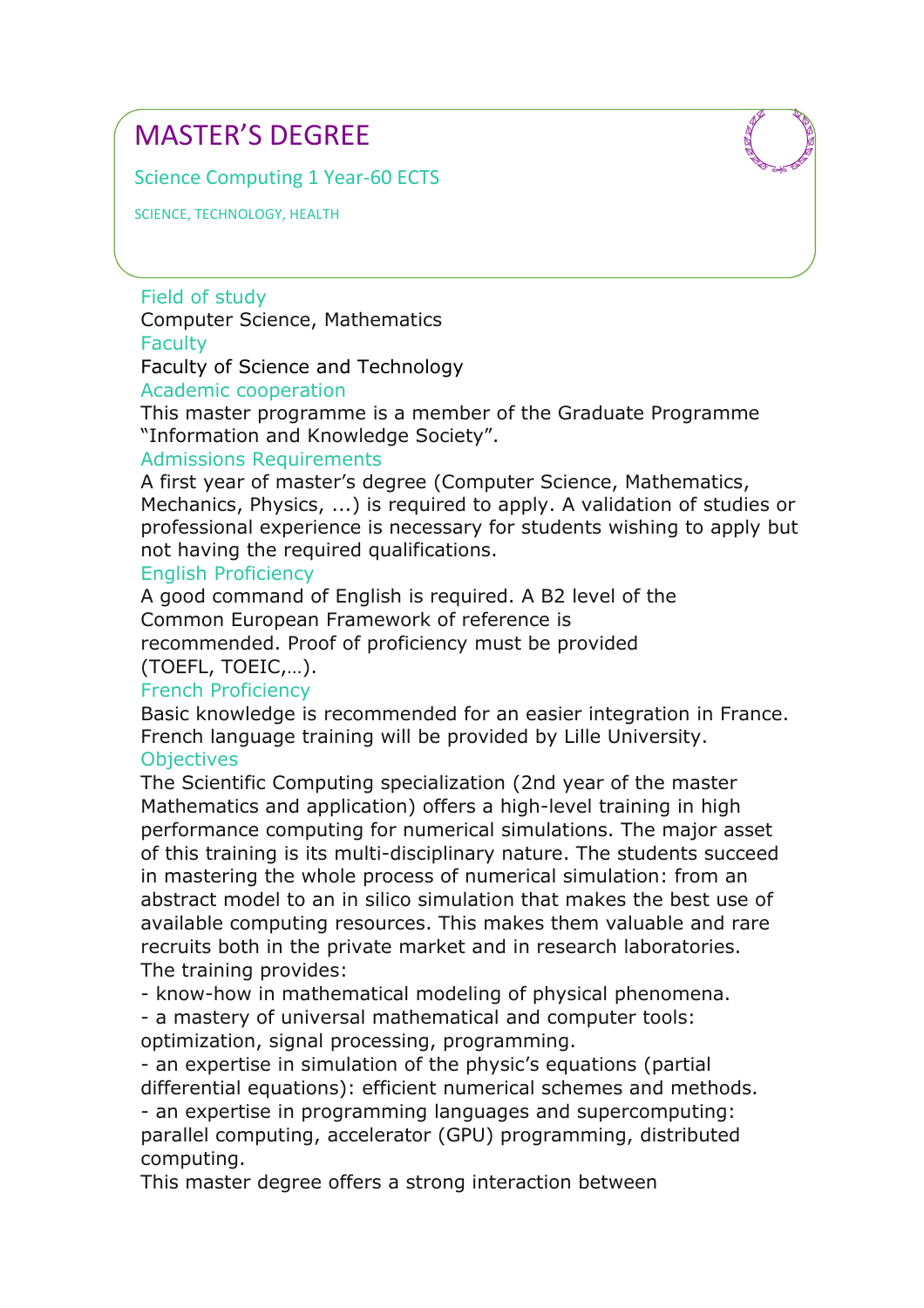fundamental courses and practical modules, extended by numerous supervised projects concretely implementing the acquired knowledge. For their specialization, the students have powerful computing resources to carry out their projects (the hybrid cluster from the DSI computing center of University of Lille as well as access to the Grid'5000 nation-wide computational grid)

Tuition fees: https://www.univ-lille.fr/etudes/droits-dinscription/

Contact : Caterina CALGARO/Benoit MERLET/Nouredine MELAB

e-mail: caterina.calgaro@univ-lille.fr benoit.merlet@univlille.fr nouredine.melab@univ-lille.fr

Web site: https://sciences-technologies.univlille.fr/mathematiques/formation/masters-degreeprograms-in-english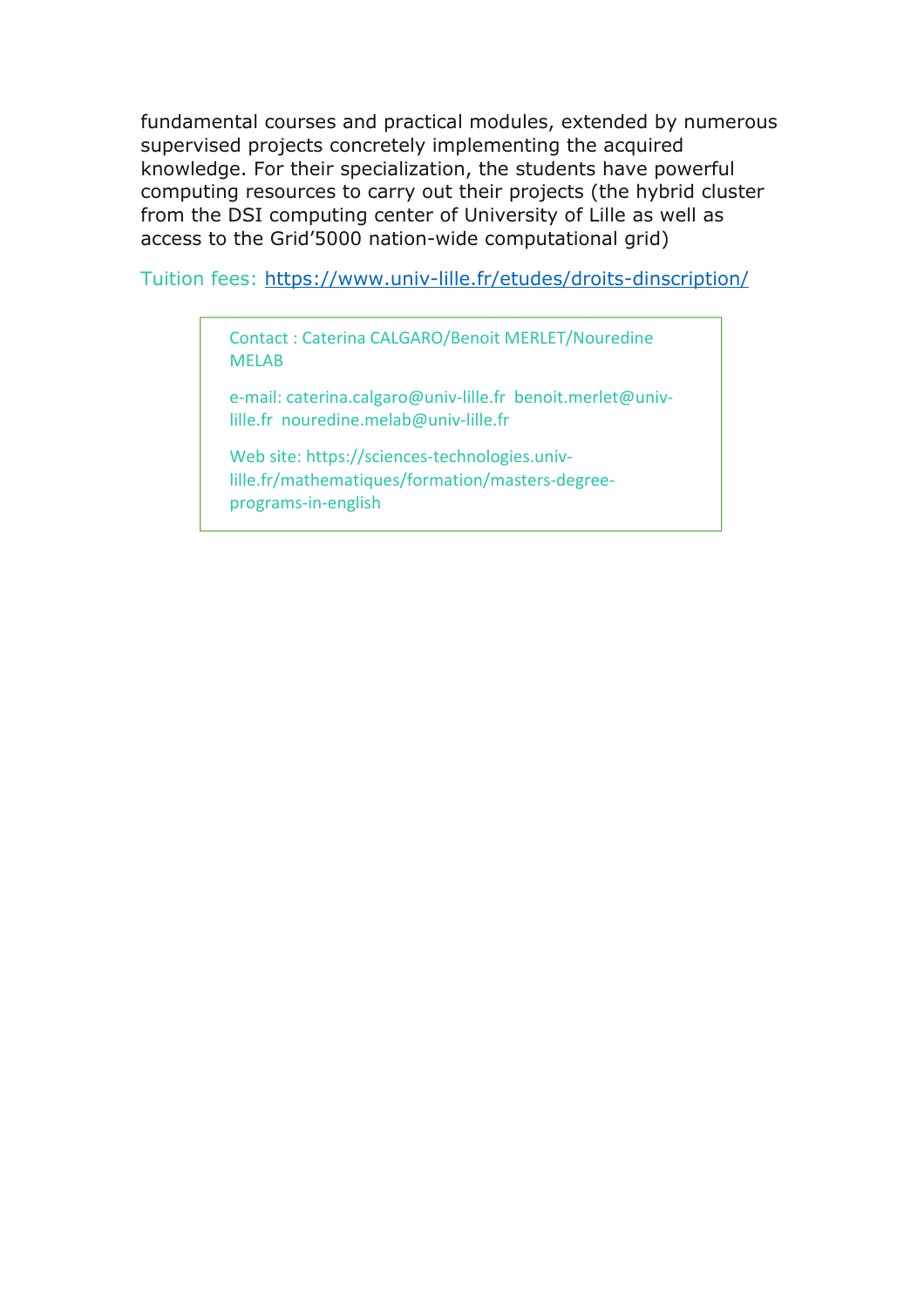Data Sciences 2 Years-120 ECTS

SCIENCE, TECHNOLOGY, HEALTH

# Field of study

Computer Science, Mathematics, Electrical engineering **Faculty** 

Faculty of Science and Technology

# Academic cooperation

This master programme is a member of the Graduate Programme "Information and Knowledge Society".

# Admissions Requirements

Bachelor's degree in computer science, mathematics, electrical engineering, engineering schools.

# English Proficiency

B2 level of the Common European Framework of Reference French Proficiency

Basic knowledge is recommended for an easier integration in France. French language training will be provided by Lille University.

#### **Objectives**

This master program provides a high level theoretical and practical 2 years curriculum in the new and trendy domain of data science. It includes an ensemble of courses, lab sessions, research projects and internships.

The master of Data science will give you solid foundations in Mathematics (statistics, probability, optimization), computer science (algorithms, complexity, databases) as a basis for a very high knowledge on machine learning and applications (signal and image processing, graphs & networks...).

Students will spend several months on internships every year. Internships will take place in R&D departments or in academic research labs. They are part of this 2 years program. Targeted skill:

- High level of knowledge and know-how in data science and artificial intelligence, with a very good culture of machine learning, and mathematical foundations (optimization, probability, statistics) and computer science (efficient implementation of algorithms); - Aptitude for research and / or development activities in the laboratory or in industry;

- Design and implementation of data science methods.

Tuition fees: https://www.univ-lille.fr/etudes/droits-dinscription/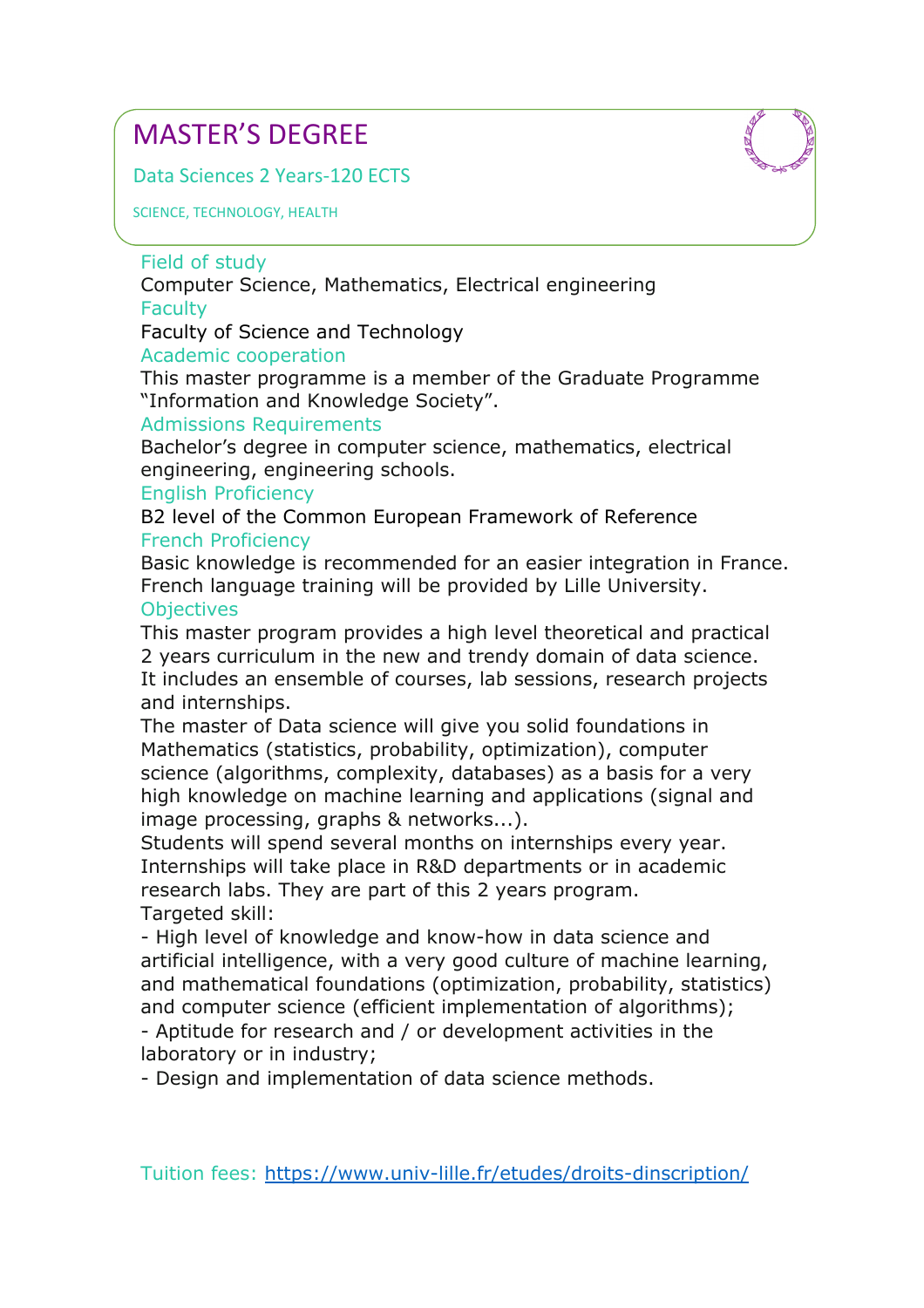Contact : Pierre CHAINAIS (Head of the master), Magdalena Baidan (Admin. assistant) & Pierre Rigolot (Admin. assistant)

E-mail : pierre.chainais@centralelille.fr, magdalena.baidan@centralelille.fr, pierre.rigolot@univlille.fr

Website: https://www.fil.univlille1.fr/portail/index.php?dipl=MDS&label=Présentation or

https://www.univ-lille.fr/formations/fr-00020709.html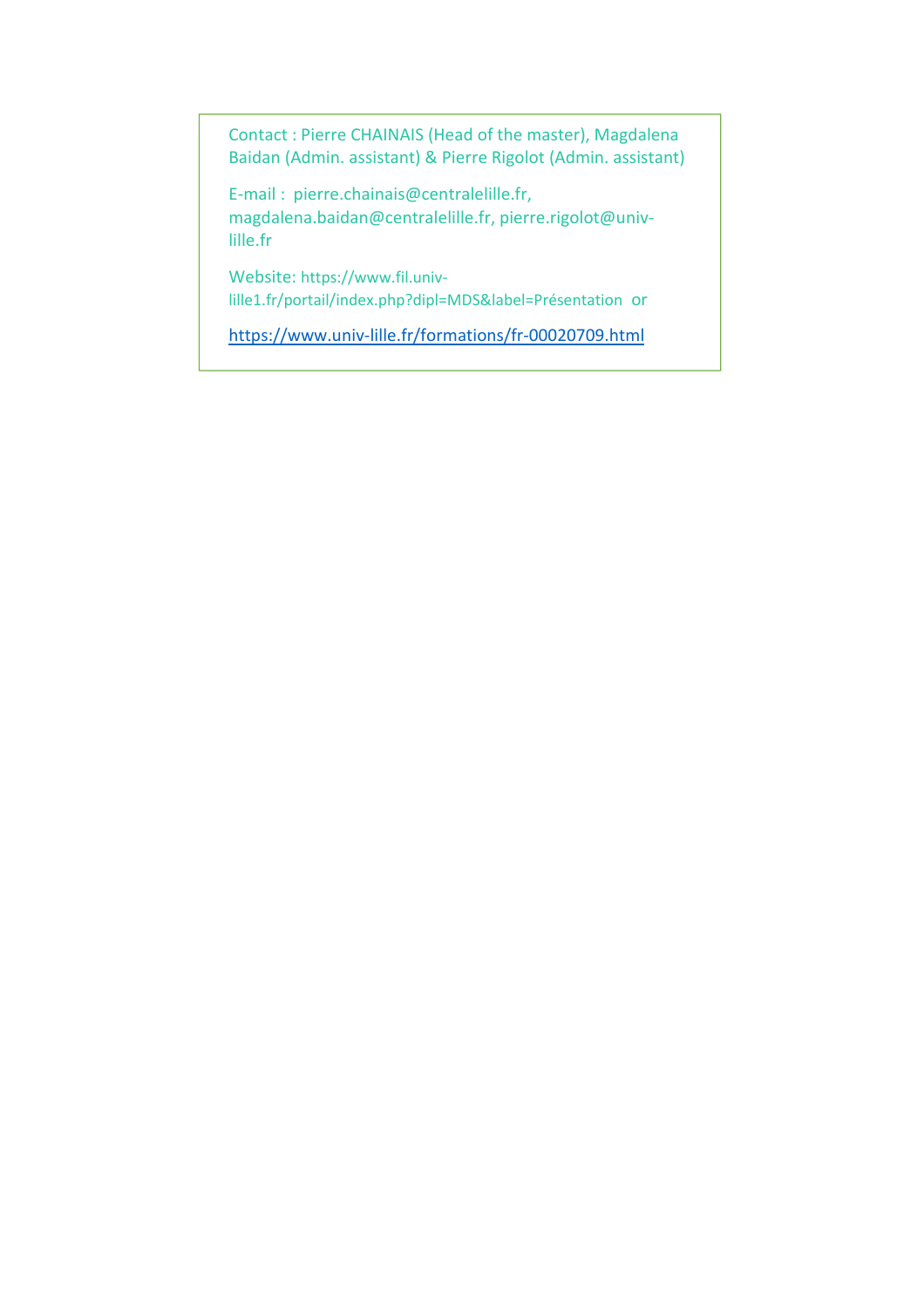Mathematics for research 1 Year-60 ECTS

SCIENCE, TECHNOLOGY, HEALTH

### Field of study

Computer Science, Mathematics **Faculty** 

Faculty of Science and Technology

# Academic cooperation

This master programme is a member of the Graduate Programme "Information and Knowledge Society".

Franco-Senegalese dual diploma in Mathematics with Cheikh Anta Diop University (Senegal).

#### Admissions Requirements

Master 1 in mathematics or applied mathematics English Proficiency

A Basic knowledge is recommended. The students should be able to read mathematics in english. They will be trained to give a scientific talk in english. (This is one of the requirements of the « seminar » during semester 3).

#### French Proficiency

Basic knowledge is recommended for an easier integration in France. Up to now, almost all courses of this program have been taught in french but students can request the courses to be taught in english. French language training will be provided by the University of Lille. **Objectives** 

The Master program offers a high level formation in pure and applied math, including algebra, analysis, numerical analysis, partial differential equations, geometry, probability and statistics. The first year of the Master (taught in french) gives the students a strong background in many areas of mathematics whereas in the second year, the Research track of the Master (that can be taught in french or in english according to the attendance) is dedicated to more advanced courses that are directly in connexion with the present-day research in mathematics. In particular, a large choice of courses in the last trimester will give you a direct contact with actual research themes.

If after your Master study, you intend to apply for a PhD in Mathematics or applied Mathematics, the choice of the Research track of the Master in mathematics is certainly the more natural choice.

Tuition fees: https://www.univ-lille.fr/etudes/droits-dinscription/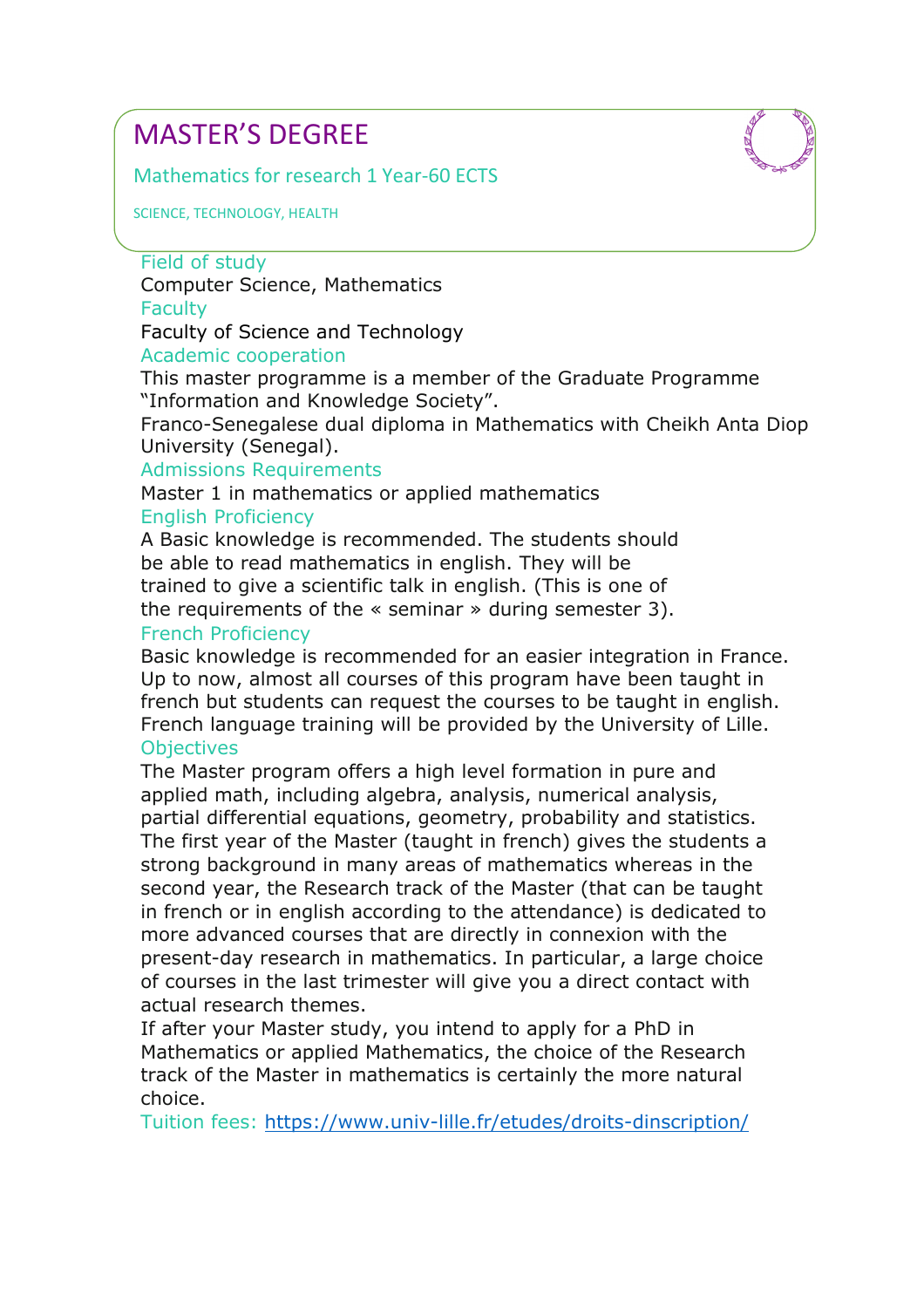Contact : Mylène Maïda

e-mail: mylene.maida@univ-lille.fr

website: https://sciences-technologies.univlille.fr/mathematiques/formation/master-mentionmathematiques/m2-math-research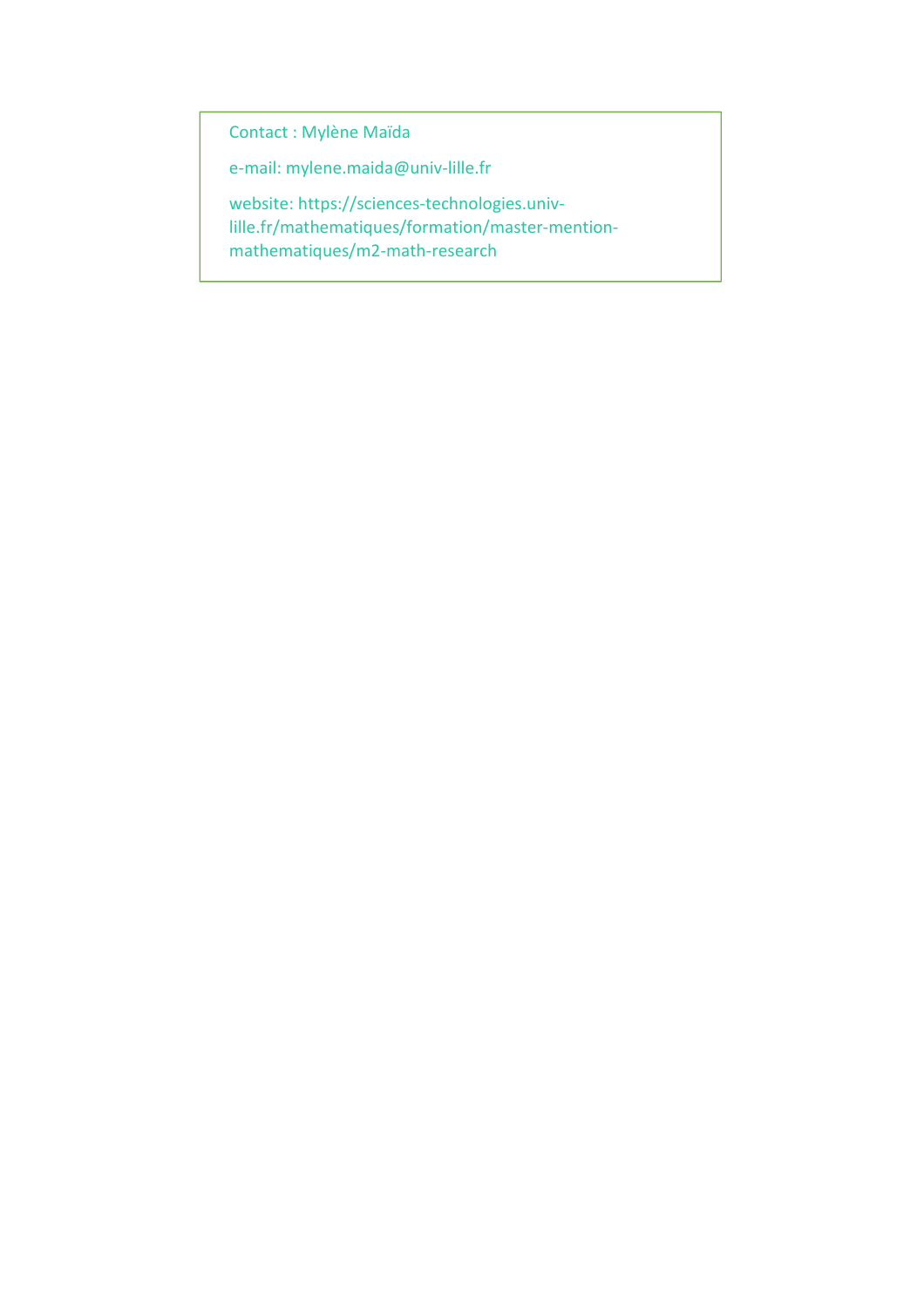Emergent Technologies, E-Tech 2 Years-120 ECTS

SCIENCE, TECHNOLOGY, HEALTH

Field of study Nanosciences and Nanotechnologies **Department** Faculty of Science and Technology

Academic cooperation

This master programme is a member of the Graduate Programme "Information and Knowledge Society".

#### Admissions Requirements

Bachelor degree or equivalent in Electrical Engineering or Physics. To apply to the M2, students must have completed the first year of a master program.

#### English Proficiency

Good English skills (minimum score for Toefl paper test 550 ; IELST: 6.5; CEF Europass: B2).

#### French Proficiency

Basic knowledge is recommended for an easier integration in France. French language training will be provided by Lille University. **Objectives** 

The Nanosciences and Nanotechnologies - Emergent Technologies (NN-ETECH) international master programme is committed to prepare the future engineers that will drive the technological innovation need to tackle some the present and future societal challenges (5G, 6G telecommunications, health, sustainable development, energy, transport, etc.).

This 2-year training (120ECTS), in English, and supported by the Excellence Initiative Isite-Graduate Programme and the Institute of Electronics, Microelectronics and Nanotechnology (IEMN, https://www.iemn.fr), one of the largest research centre in Lille University. With more than 50 years of experience in microwave and more than 30 years in nanotechnologies, it is an important support for training, thanks to its world-class know-how and platforms (1600m2 clean room, characterization centre, etc.).

After completing the master, the students are expected to pursuit a doctorate in an academic research laboratory or to integrate research & development laboratories of large groups in microelectronics, SMEs. The creation of startups in the field of technologies as well as international careers are also encouraged, thanks to training.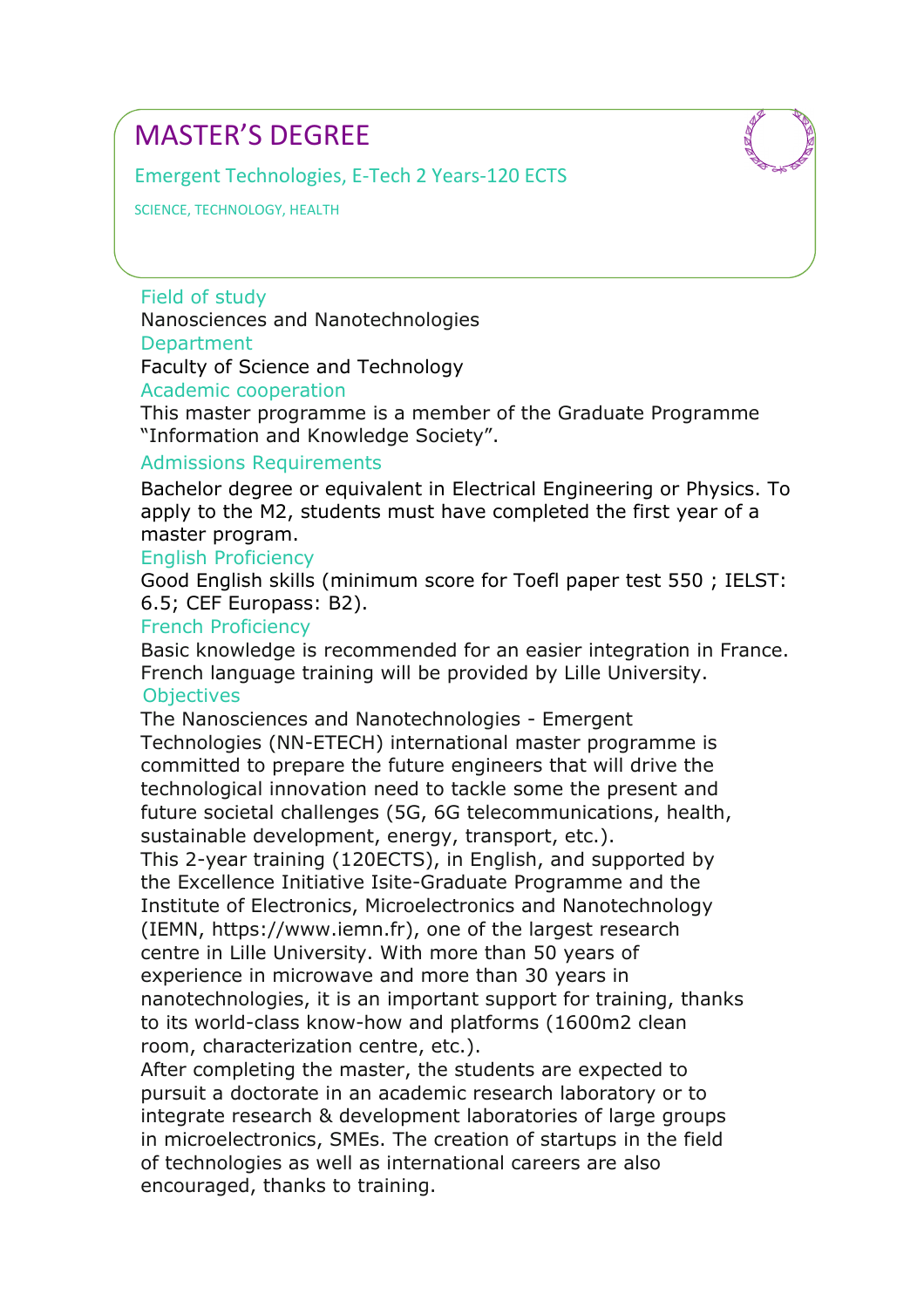# Tuition fees: https://www.univ-lille.fr/etudes/droits-dinscription/

Contact : Emiliano PALLECCHI (M1) / Sylvain BOLLAERT (M2) / Davy GAILLOT (Mention)

E-mail : emiliano.pallecchi@univ-lille.fr sylvain.bollaert@univ-lille.fr davy.gailllot@univ-lille.fr

web site: site internet prêt, en cours de mise en ligne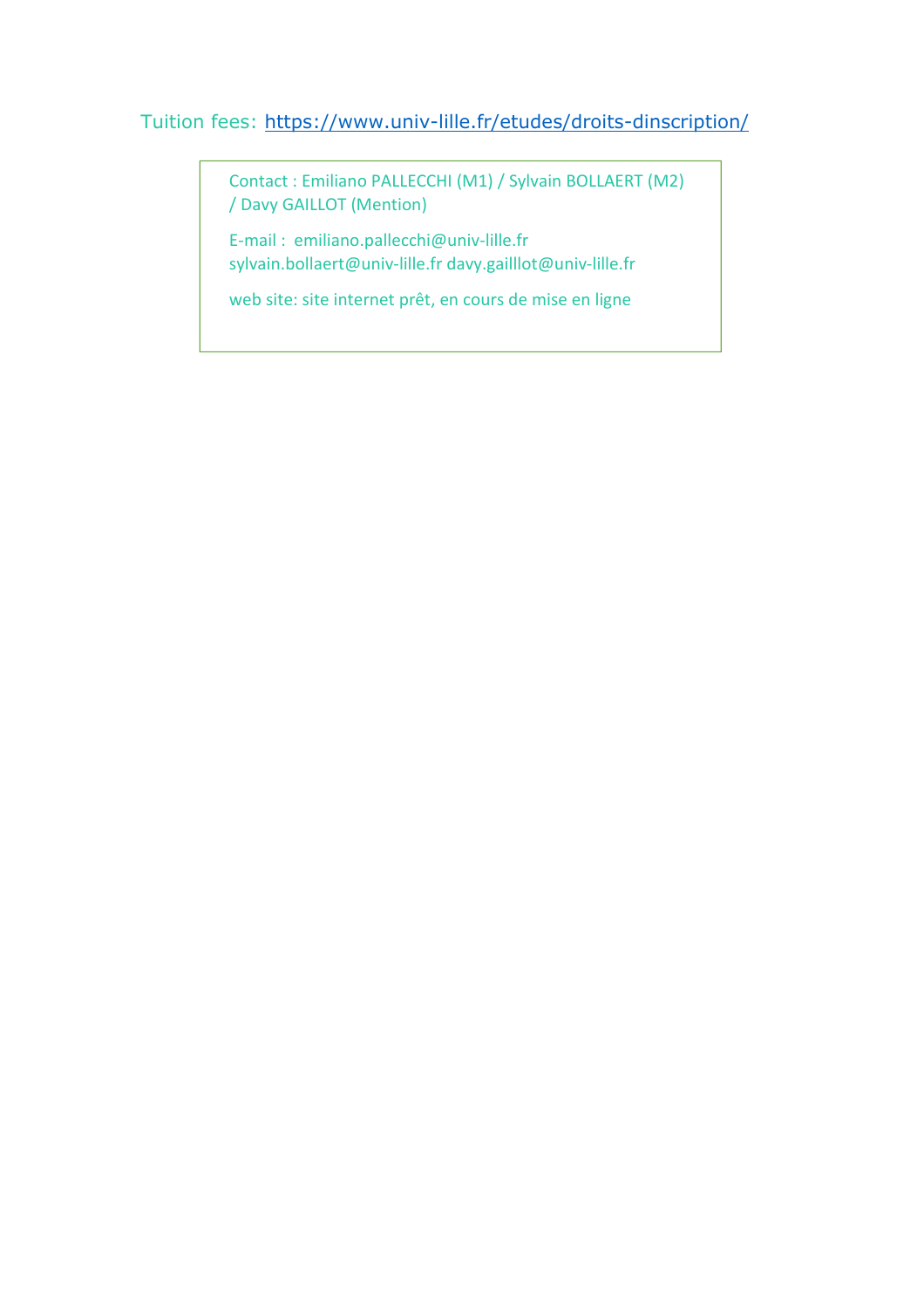Evolutionary Biology 2 Years-120 ECTS



SCIENCE, TECHNOLOGY, HEALTH

Field of study **Biology Department** 

Faculty of Science and Technology

# Academic cooperation

This master programme is part of the Graduate Programme "Science for a Changing Planet".

# Admissions Requirements

Candidates shall hold a BSc (Licence) in Population Biology or equivalent, relevant theoretical knowledge and practical experience (previous academic program, skills acquired, academic level, internship ...), motivation to study in a multicultural environment (international mobility…).

# English Proficiency

Good English skills (minimum score for Toefl paper test 550 ; IELST: 6.5; CEF Europass: B2).

# French Proficiency

Basic knowledge is recommended for an easier integration in France. French language training will be provided by Lille University. **Objectives** 

The Master Evolutionary Biology (EvoBio) is an international master's programme taught in English and including a mobility in foreign universities.

The objective is to provide students with high-level knowledge and skills in Evolutionary Biology in order to potentially continue towards Doctoral studies.

Students will

- be expert in Evolutionary Biology and notably in population genomics, evolutionary genomics, statistics and modelling;

- have a good understanding of ecological concepts,

bioinformatic tools and NGS data management;

- be well prepared to start a PhD thesis;

- develop high skills in project management, intercultural communication, and be fluent in English

Tuition fees: https://www.univ-lille.fr/etudes/droits-dinscription/

Contact : Celine POUX

E-mail : celine.poux@univ-lille.fr master.bee@univ-lille.fr

Website: https://eep.univ-lille.fr/enseignements-3/master-beeinternational-pathway-evolutionary-biology/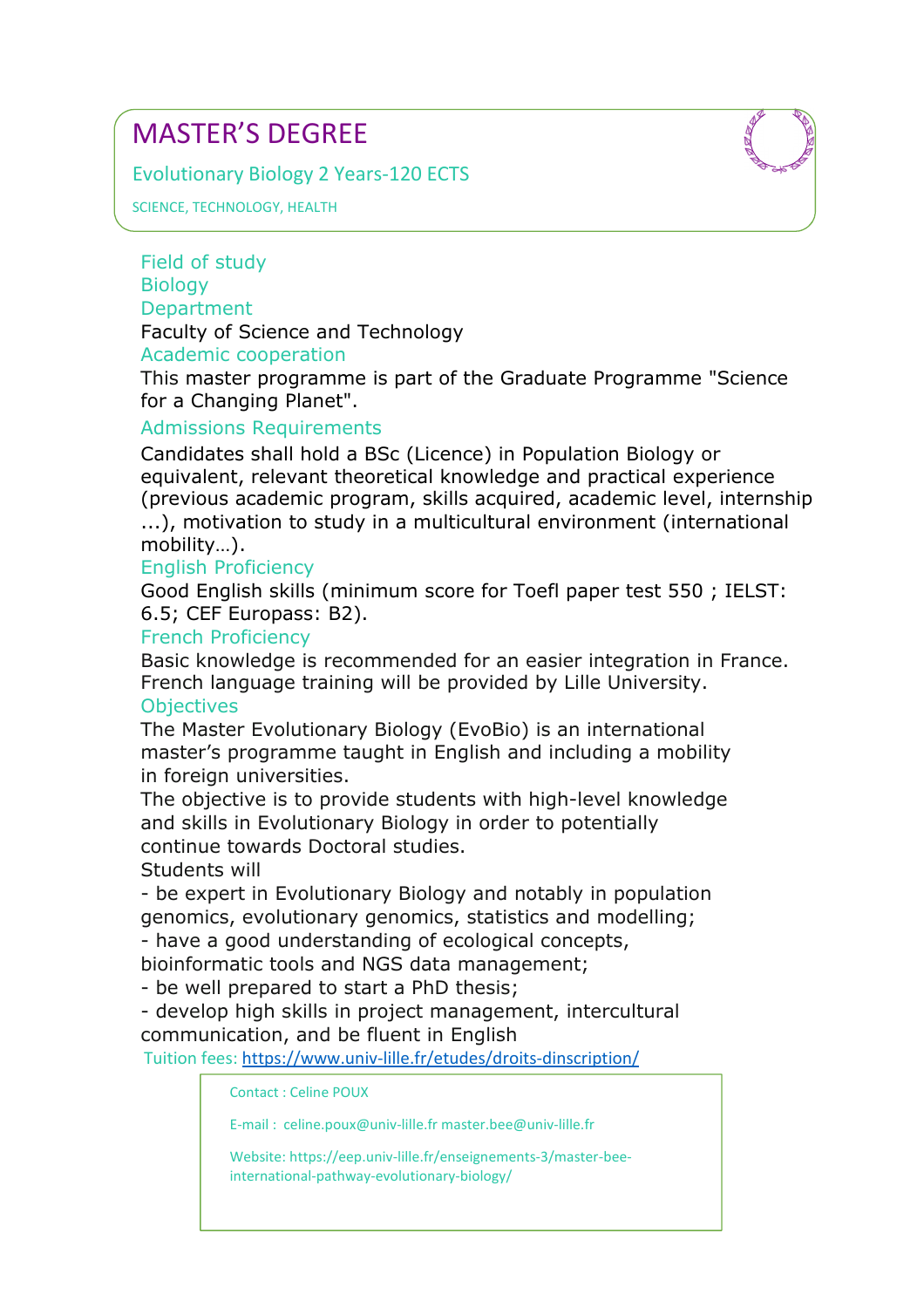Life Science and Technology 2 Years-120 ECTS



SCIENCE, TECHNOLOGY, HEALTH

Field of study **Biology Department** 

Faculty of Science and Technology

# Academic cooperation

This master programme is a member of the Graduate Programme "Information and Knowledge Society".

# Admissions Requirements

Bachelor degree in biology, physics, chemistry, informatics, computer science, mathematics, electrical engineering, engineering schools. A solid background in science with a multidisciplinary research project in technologies for health and precision medicine is recommended. English Proficiency

Good English skills (minimum score for Toefl paper test 550 ; IELST: 6.5; CEF Europass: B2).

# French Proficiency

Basic knowledge is recommended for an easier integration in France. French language training will be provided by Lille University. **Objectives** 

By focusing on innovative and breakthrough biomedical technologies for real-time diagnosis, prognosis and precision medicine, the program for this master's degree Life sciences and technologies responds to the important training challenges that accompany the unprecedented development of engineering for health.

Through a highly interdisciplinary training program based on the observation, handling and quantification of living systems in biology and health, this master aims to:

- Provide extensive knowledge, both theoretical and practical, in the field of life sciences, biophotonics, systems biology and microsystems

- Train in advanced technologies during academic training but also during internships thanks to research platforms and laboratories.

The training is:

- Organized around interdisciplinary research projects. These projects combine personal work and team work made up of students from different backgrounds (physicists, biologists, chemists, mathematicians, computer scientists, electrical engineering).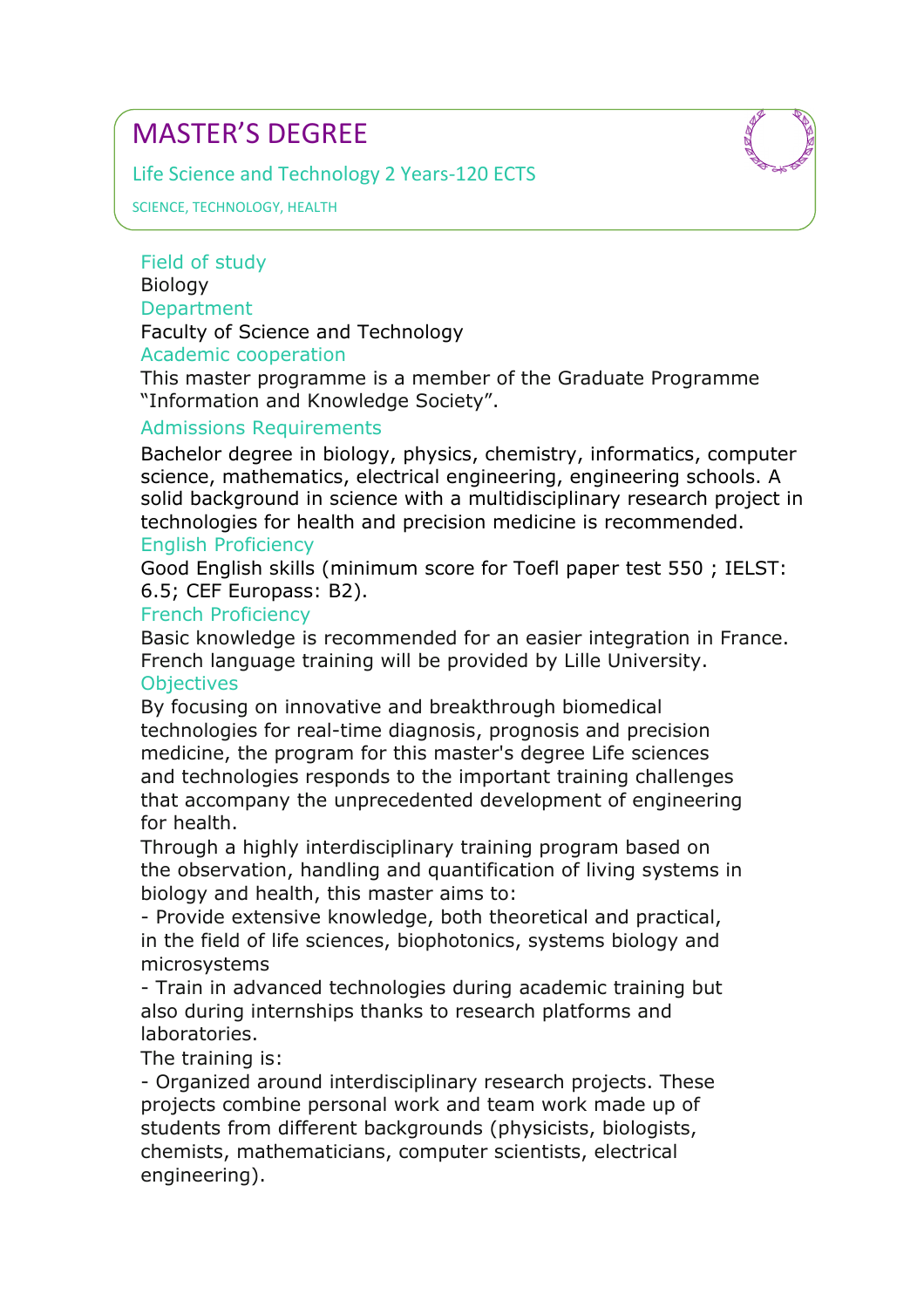- Led by highly qualified researchers, clinicians and experts in all the disciplines mentioned above and from universities, research institutes, hospitals and companies. Tuition fees: https://www.univ-lille.fr/etudes/droits-dinscription/

contact: Emmanuel COURTADE

e-mail: master-lst@univ-lille.fr

website: https://www.univ-lille.fr/formations/fr-00002083.html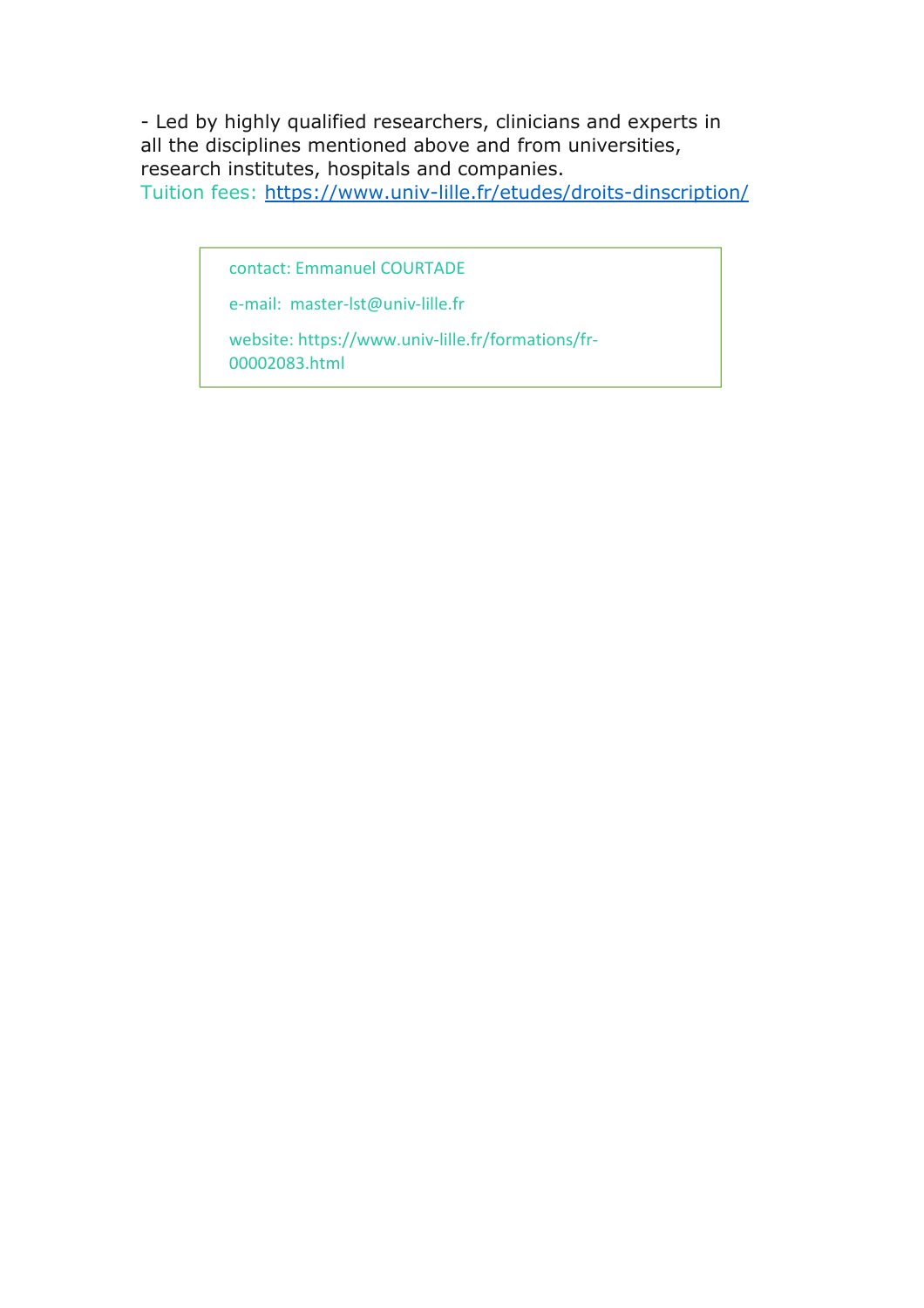Omics and Systems Biology 2 Years-120 ECTS

SCIENCE, TECHNOLOGY, HEALTH

# Field of study **Biology**

# **Department**

Faculty of Science and Technology

# Academic cooperation

This master programme is a member of the Graduate Programme ""Precision Health"" and soon an Erasmus + with the Master of Systems biology from Maastricht University.

# Admissions Requirements

Bachelor degree or equivalent in Biology, biochemistry or chemistry. To apply to the M2 students must have completed the first year of a master program.

# English Proficiency

good English skills (minimum scores for Toefl paper test 550; IELST:6.5; CEF Europass: B2)

# French Proficiency

Basic knowledge is recommended for an easier integration in France. French language training will be provided by the University of Lille. **Objectives** 

The Omics & Systems Biology (OBS) track of the Master in Bioinformatics is multidisciplinary for an integrative approach of the functions of living organisms by Omics with complementary skills in Big Data and AI analysis.

The complexity of biological processes requires an integrated and multidisciplinary approach that can be studied by complementary techniques (genomics, transcriptomics, epigenetics, proteomics, metabolomics...) and their integration with bioinformatics and artificial intelligence (AI) tools.

Tuition fees: https://www.univ-lille.fr/etudes/droits-dinscription/

contact: Didier VIEAU

e-mail: didier.vieau@univ-lille.fr

website: N/A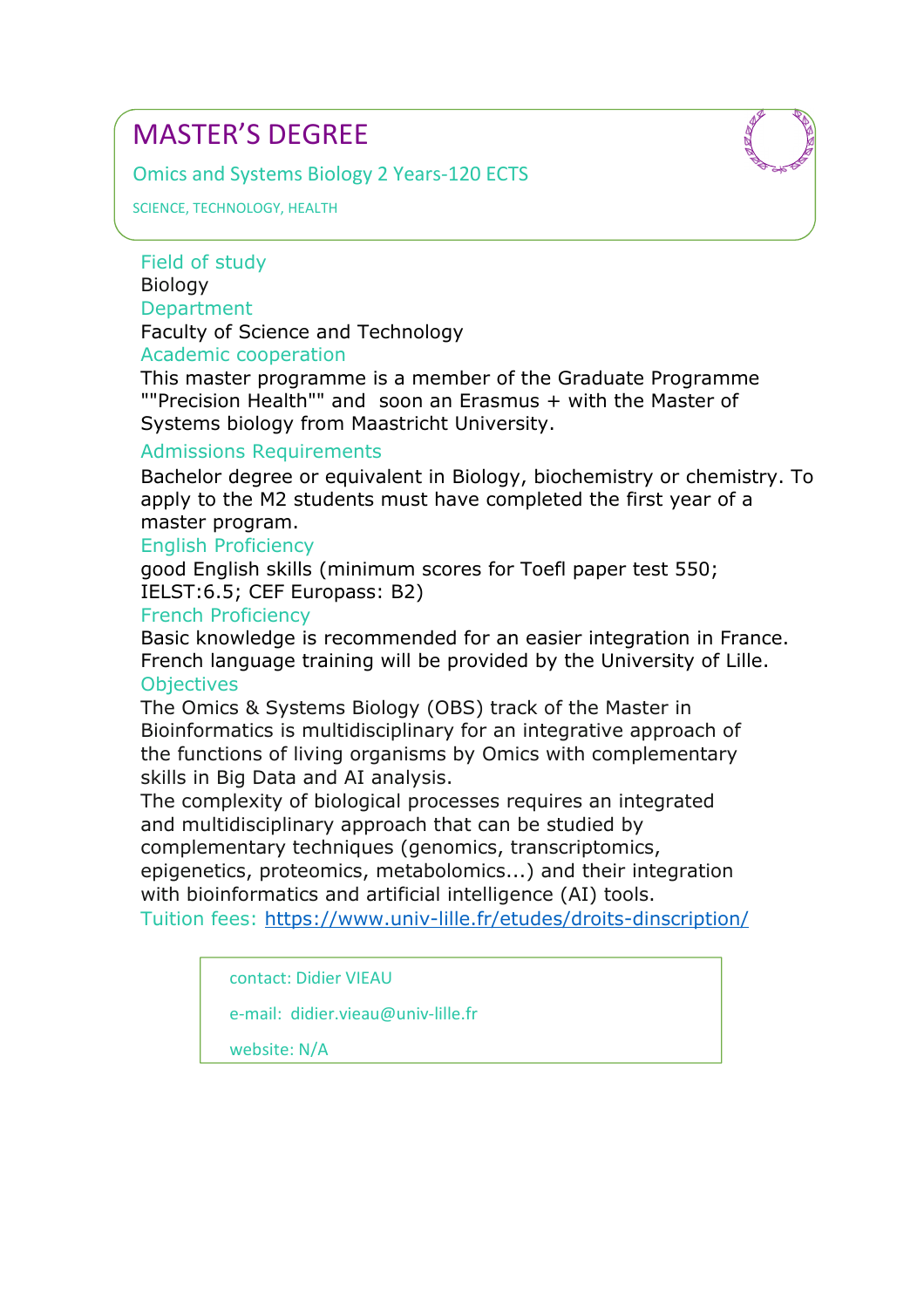Physics of the 21<sup>st</sup> century 1 Year-60 ECTS

SCIENCE, TECHNOLOGY, HEALTH

Field of study **Physics Department** 

Faculty of Science and Technology

# Academic cooperation

This M1 is a member of the Graduate Programme "Information and Knowledge Society" and the Graduate Programme "Science for a Changing Planet".

# Admissions Requirements

Bachelor of Science and Technology (Licence, i.e. 180 ECTS) or an equivalent Diploma in Physics, Applied Physics or Physical Chemistry or Chemical Physics.

# English Proficiency

Good English skills (minimum score for Toefl paper test 550 ; IELST: 6.5; CEF Europass: B2).

#### French Proficiency

Basic knowledge is recommended for an easier integration in France. French language training will be provided by the University of Lille. **Objectives** 

English-speaking students follow our first year training in physics, Physics for the 21st Century. This program is part Lille Graduate Programs and is offered to all students. Courses, both practical and theoretical, are taught in English and offer a solid background in general physics, with openings towards our second-year programs, Optics, Lasers and Complex Systems (SCOL), and Matter, Molecules and their Environment (MME). The Physics for the 21st Century program offers fundamental physics courses, along with praticals and hands-on activities, along with a 6 to 8 months intership in Lille, in France, or abroad.

Students can benefit from scholarship and/or a relocation scholarship for financial support from the Graduate Programs. Please consult the pages for the programs on Science for a changing planet and Information and Knowledge Society for further details and links to the application procedures.

Tuition fees: https://www.univ-lille.fr/etudes/droits-dinscription/

contact: Damien JACOB

e-mail: damien.jacob@univ-lille.fr

website: https://master-physique.univ-lille.fr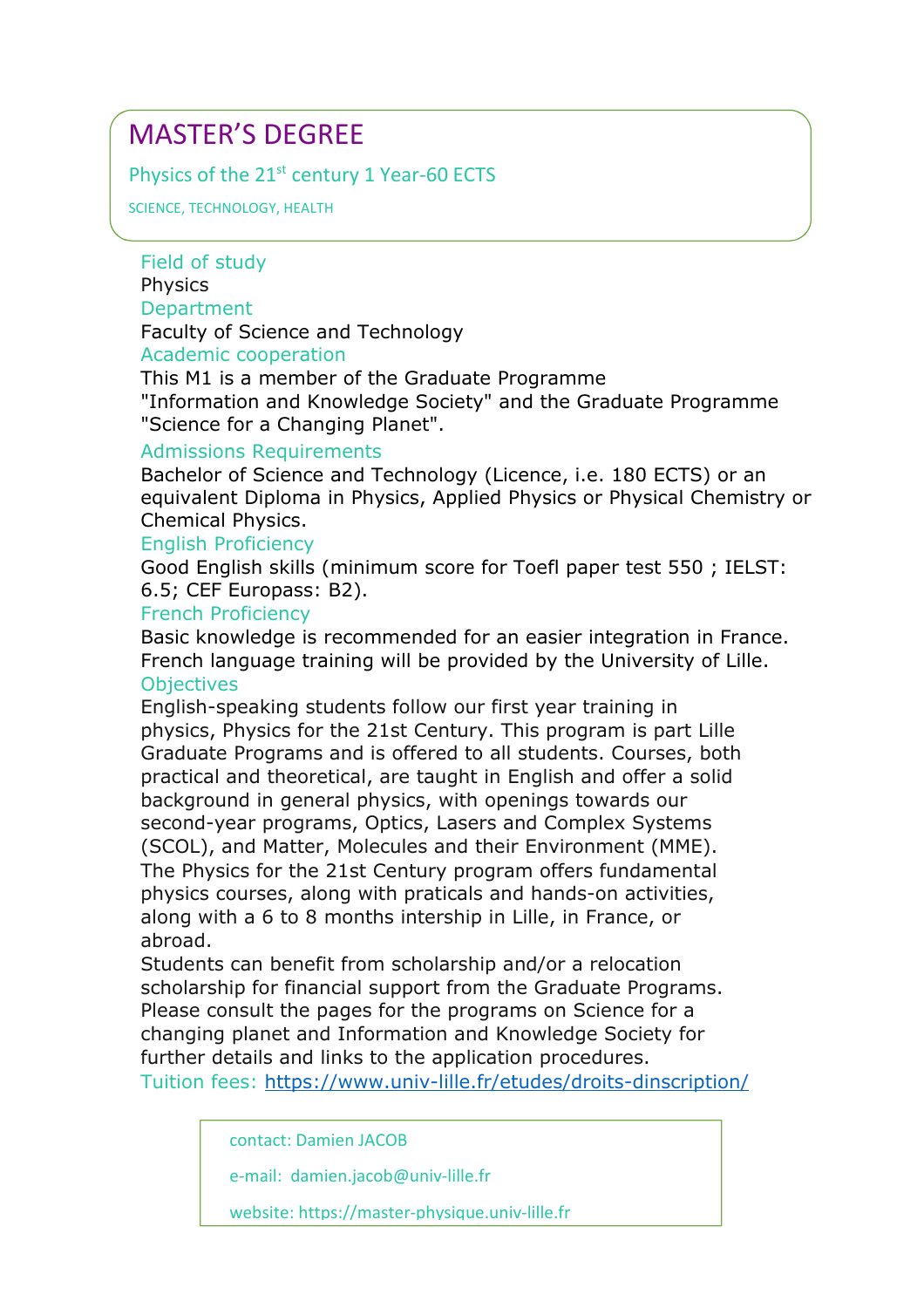# Applied and fundamental physics 1 Year-60 ECTS

SCIENCE, TECHNOLOGY, HEALTH

# Field of study **Physics**

#### Department

Faculty of Science and Technology

#### Academic cooperation

This master programme is a member of the Graduate Programme "Information and Knowledge Society".

#### Admissions Requirements

First year of a Applied and Fundamental Physics Master.

# English Proficiency

Good English skills (minimum score for Toefl paper test 550; IELST: 6.5; CEF Europass: B2).

#### French Proficiency

Basic knowledge is recommended for an easier integration in France. French language training will be provided by Lille University.

#### **Objectives**

The cursus Complex System, Optics, Lasers (SCOL) trains top manager and researcher (Master level) in the field of physics with a focus on optics and its applications in the field of lasers, telecoms, atmospheric sciences, or complex systems studies. Open to Master1 in Physics students (or equivalent), this cursus provides students with a highlevel theoretical and experimental scientific training, linked with the current issues and challenges of research and development. Emphasis is placed on the ability to analyze a scientific problem, to model and analyze it, either theoretically, numerically or experimentally. Three options are opened to english-speaking students:

- Complex System Dynamics (research)

- Atmospheric Sciences and Spectroscopy (research)

- Deep Tech Photonics (research)

giving the students the opportunity to direct themselves either towards an engineering career or research career. Depending on the chosen option, the academic training is completed by an internship either in a research lab or in a company specialised in optics or laser.

A 2 years master programme is offered to international students under the following path:

First and second semesters in the ""Physics of the 21st century"" first year of Master in Applied and fundamental physics. Students will gain fundamental knowledges such as: advanced optics, mechanical and electromagnetic properties of the matter, solid state physics, advanced quantum mechanics, advanced spectroscopy, molecular and atomic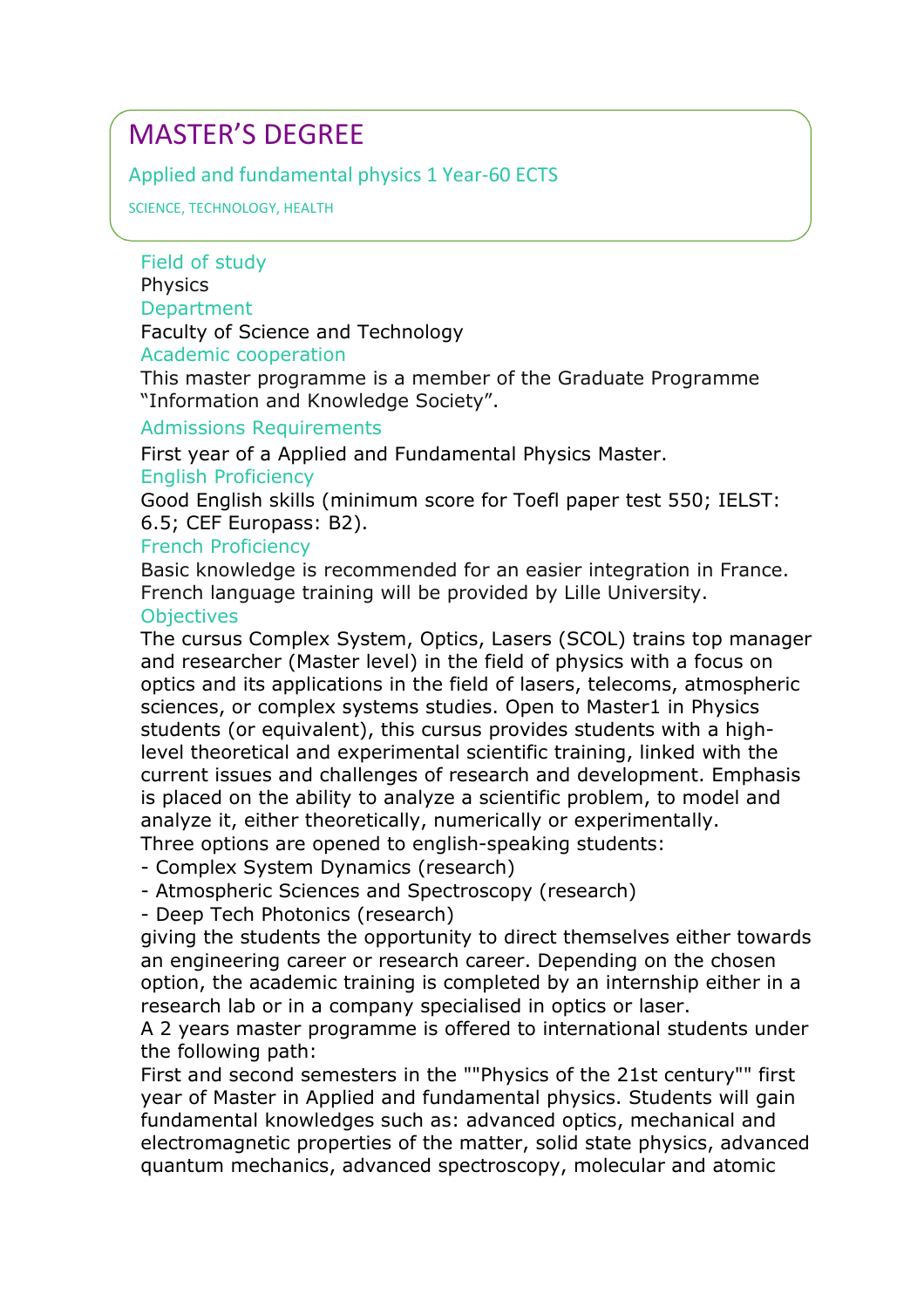physics & quantum information.

3rd semester and 4th semester correspond to this master specialization "Complex Systems, Optics, Lasers (SCOL)"", with dedicated courses to one of the chosen options. In addition, transferable skills (internship, bibliographical research, scientific communication, project management). 4th semester is dedicated to the Master thesis (30 credits) in a research Laboratory or Industry. Tuition fees: https://www.univ-lille.fr/etudes/droits-dinscription/

contact: Damien JACOB / Christophe SZWAJ

e-mail: damien.jacob@univ-lille.fr / christophe.szwaj@univlille.fr

website: https://master-physique.univ-lille.fr/en/secondyear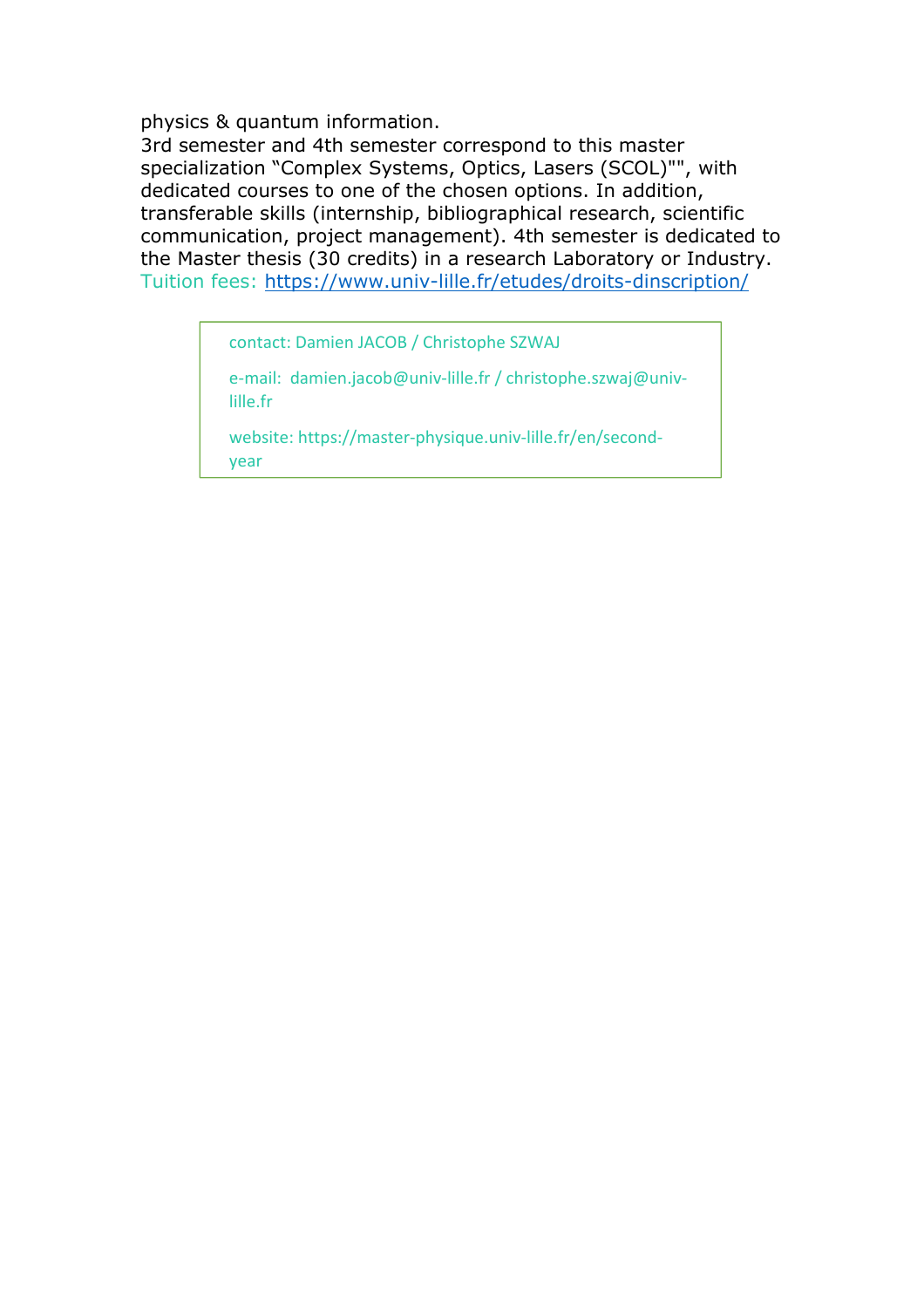Applied and fundamental physics-Matter, molecule and their environment 1 Year-60 ECTS

SCIENCE, TECHNOLOGY, HEALTH

#### Field of study

#### **Physics**

#### **Department**

Faculty of Science and Technology

Academic cooperation

This master programme is part of the Graduate Programme "Science for a Changing Planet".

#### Admissions Requirements

First year of an Applied and Fundamental Physics.

#### English Proficiency

Good English skills (minimum score for Toefl paper test 550; IELST: 6.5; CEF Europass: B2).

#### French Proficiency

Basic knowledge is recommended for an easier integration in France. French language training will be provided by Lille University.

# **Objectives**

The specialization "Matter, Molecules and their Environments" of the master "Applied and Fundamental Physics" offers an advanced education in the field of condensed or diluted matter physics, atmospheric physics and molecular modelling depending on the option the student choose. It is organized with 4 options:

- Condensed Matter, CM (materials sciences applications, including an optional course "Pharmaceutical Materials")

- Dilute Matter and Spectroscopy, DMS

- Atmospheric Sciences, AS

- Modelling at the Molecular and Atomic Scales, MoMAS

Students will become experts in one of the fields covered by the master's courses with a common background on characterization methods from the micro to the nanoscale (diffraction methods, optical and mass spectroscopies, electron microscopy) and theoretical basis. They will be prepared for doctoral studies as well as R&D careers in industry or in public research institutes. They will develop high skills in project management and intercultural communication.

A 2 years master programme is offered to international students under the following path:

First and second semesters in the ""Physics of the 21st century"" first year of Master in Applied and fundamental physics. Students will gain fundamental knowledges such as: advanced optics, mechanical and electromagnetic properties of the matter, solid state physics, advanced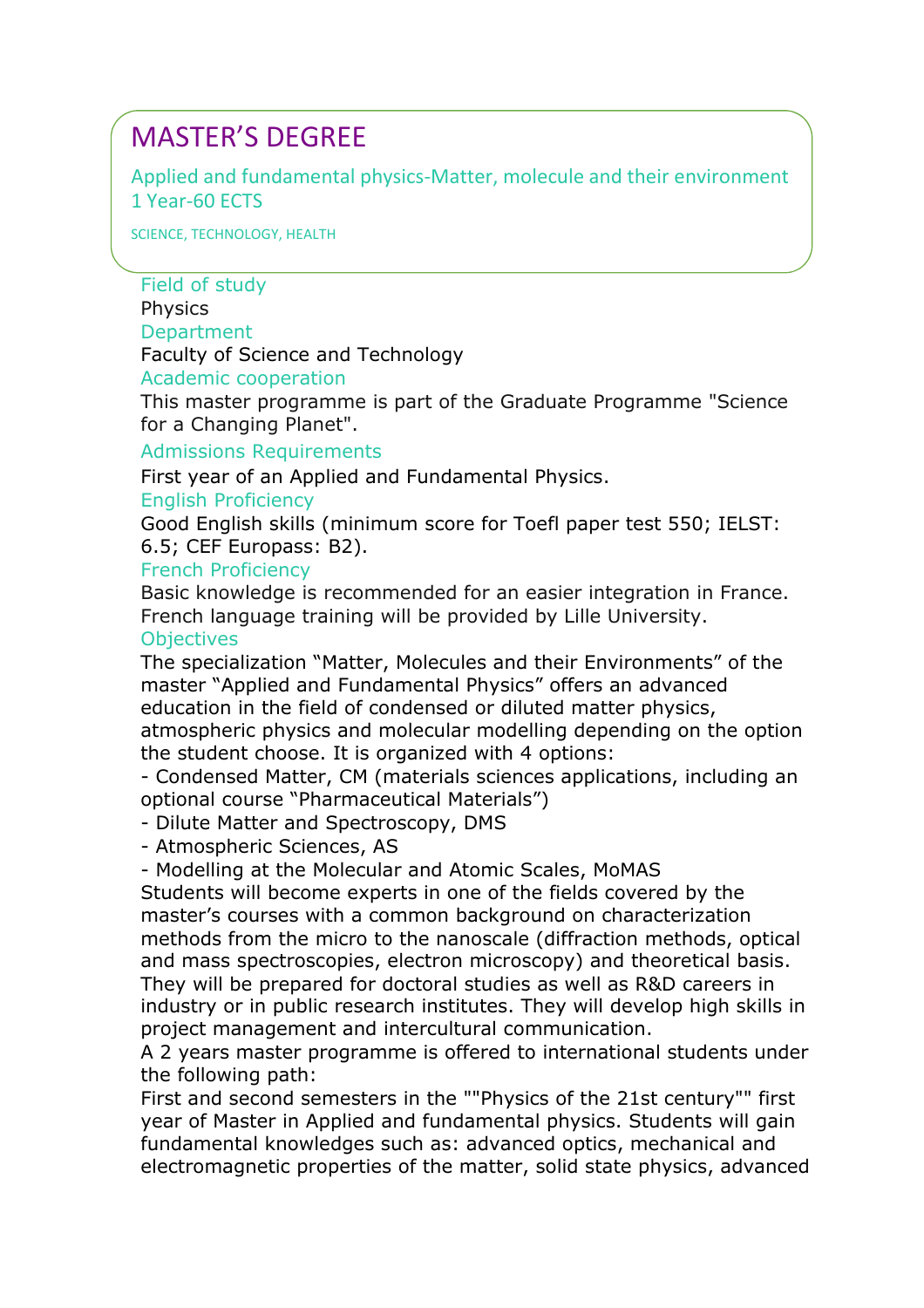quantum mechanics, advanced spectroscopy, molecular and atomic physics & quantum information.

3rd semester and 4th semester correspond to this master specialization "Matter, Molecules and their Environments (MME)"", with dedicated courses to one of the chosen option. In addition, transferable skills (internship, bibliographical research, scientific communication, project management). 4th semester is dedicated to the Master thesis (30 credits) in a research Laboratory or Industry

Tuition fees: https://www.univ-lille.fr/etudes/droits-dinscription/

contact: Damien JACOB / Christophe SZWAJ

e-mail: damien.jacob@univ-lille.fr / christophe.szwaj@univlille.fr

website: https://master-physique.univ-lille.fr/en/secondyear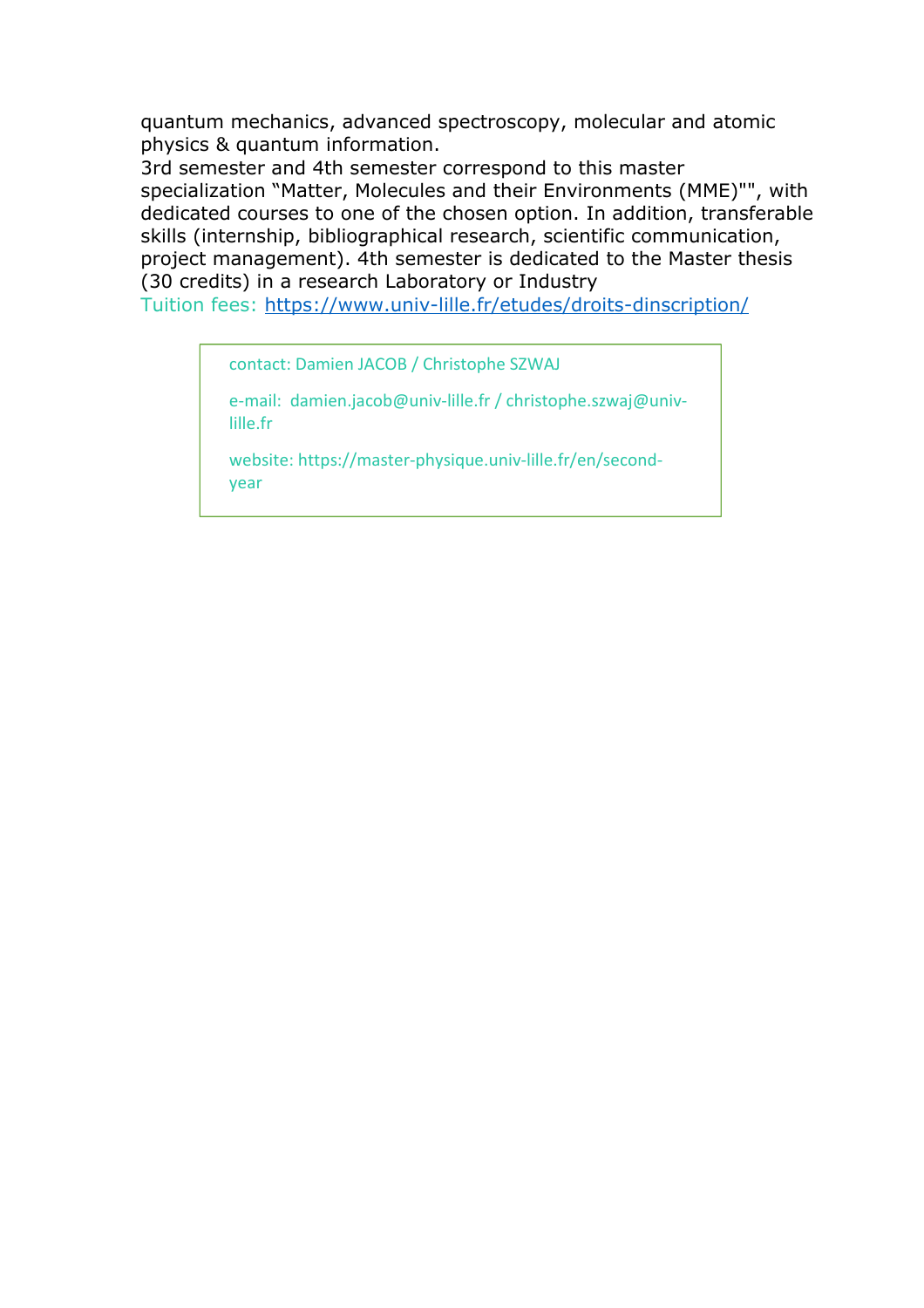# Erasmus Mundus Joint Master Degree Biopham 1 Year-60 ECTS

SCIENCE, TECHNOLOGY, HEALTH

# Field of study **Physics Department** Faculty of Science and Technology Academic cooperation

this master programme is part of the Graduate Programme "Science for a Changing Planet". It is also an Erasmus Mundus Joint Master Degree M1-M2, joint with the University of Pisa (Italy) Polytechnic University of Catalonia (Spain), the University of Silesia in Katowice (Poland).

# Admissions Requirements

candidates must hold a first higher education Science degree (e.g., Bachelor, Licence,…) in physics, chemistry, physics-chemistry or materials science. Candidates awarded with a First higher education Science degree in related fields such as pharmaceutical sciences or life sciences

can also be considered but they should provide a convincing demonstration that they have a sufficient background in chemistry and/or physics.

# English Proficiency

mastering of English Language. All courses of the programme are taught in English. All applicants, who are not native-speakers, must attest a B2 English level or equivalent. This can be done in a number of ways, including through an internationally recognised test such as TOEFL or IELTS, or through previous upper secondary (high school) or university studies (e.g. a letter attesting English is the medium of instruction of your higher education; a diploma in English Language). French Proficiency

basic knowledge is recommended for an easier integration in France. French language training will be provided by the University of Lille. **Objectives** 

The Erasmus Mundus Joint Master Degree BIOPHAM is a two-year master programme entirely taught in English. It aims at meeting an international demand for qualified graduates with theoretical and applied high-level training in materials science and physics & chemistry of materials and their applications to pharmaceuticals.

The BIOPHAM Master aims at emerging the new discipline of "pharmaceutical materials science" by offering a very rich education and training programme at the interface between materials science and physics/chemistry of materials and pharmaceutical sciences.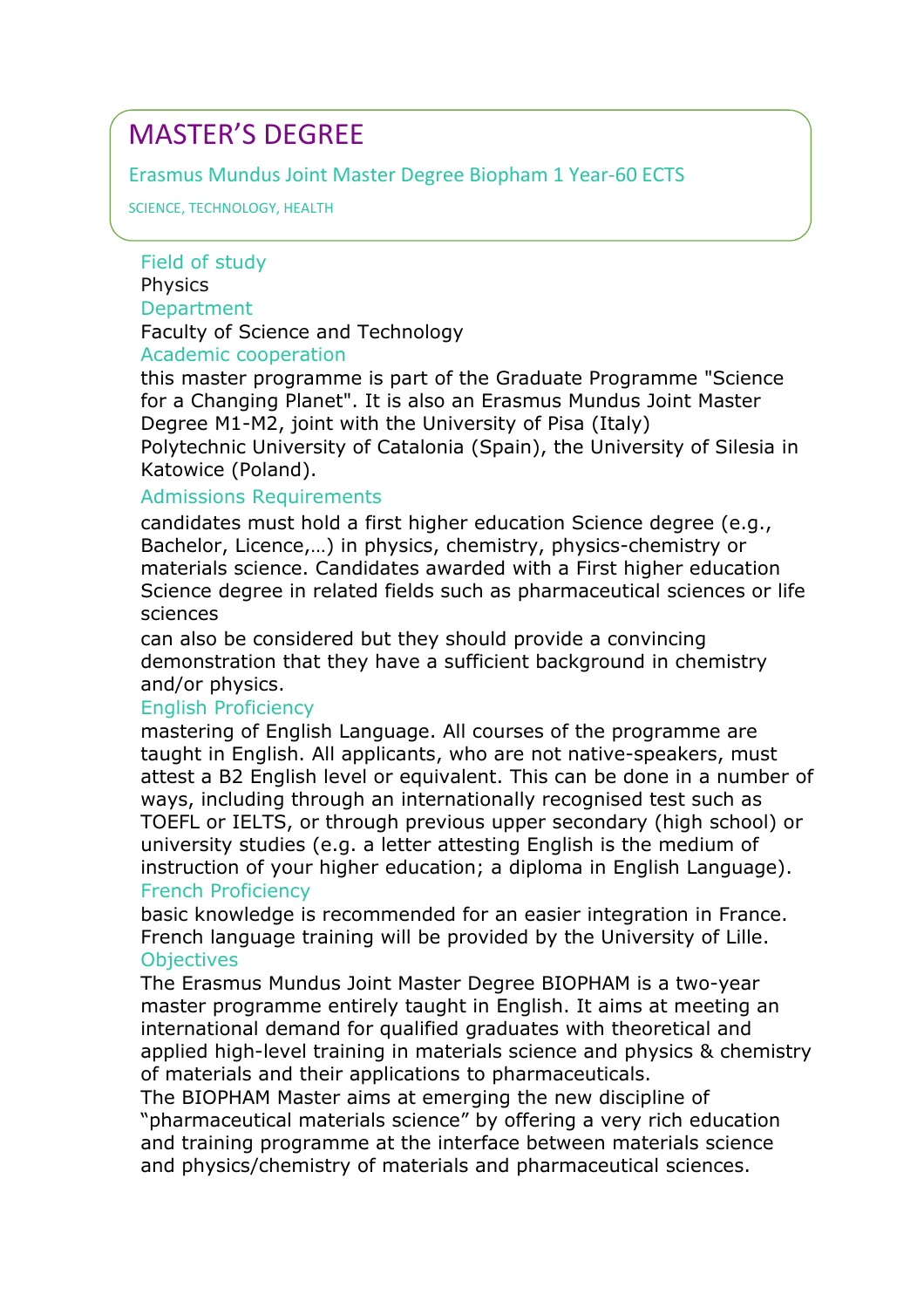The BIOPHAM Master will help reducing the severe lack of human resources in the vast research-based pharmaceutical sector including academic centres, big pharma, SME's, spin‐offs, start‐ups, contract research organizations or drug manufacturers.

The BIOPHAM Master's course provide all students with various transversal skills such as competencies in entrepreneurship, project management, economic and strategic intelligence, marketing, bibliographical search and synthesis. Students also have opportunities to acquire other soft skills (intercultural communication, research experience and scientific communication, national language of their host universities) enabling them to easily adapt to their future international professional environment.

Tuition fees: https://www.univ-lille.fr/etudes/droits-dinscription/

contact: Frédéric AFFOUARD

e-mail: frederic.affouard@univ-lille.fr

website: https://www.master-biopham.eu/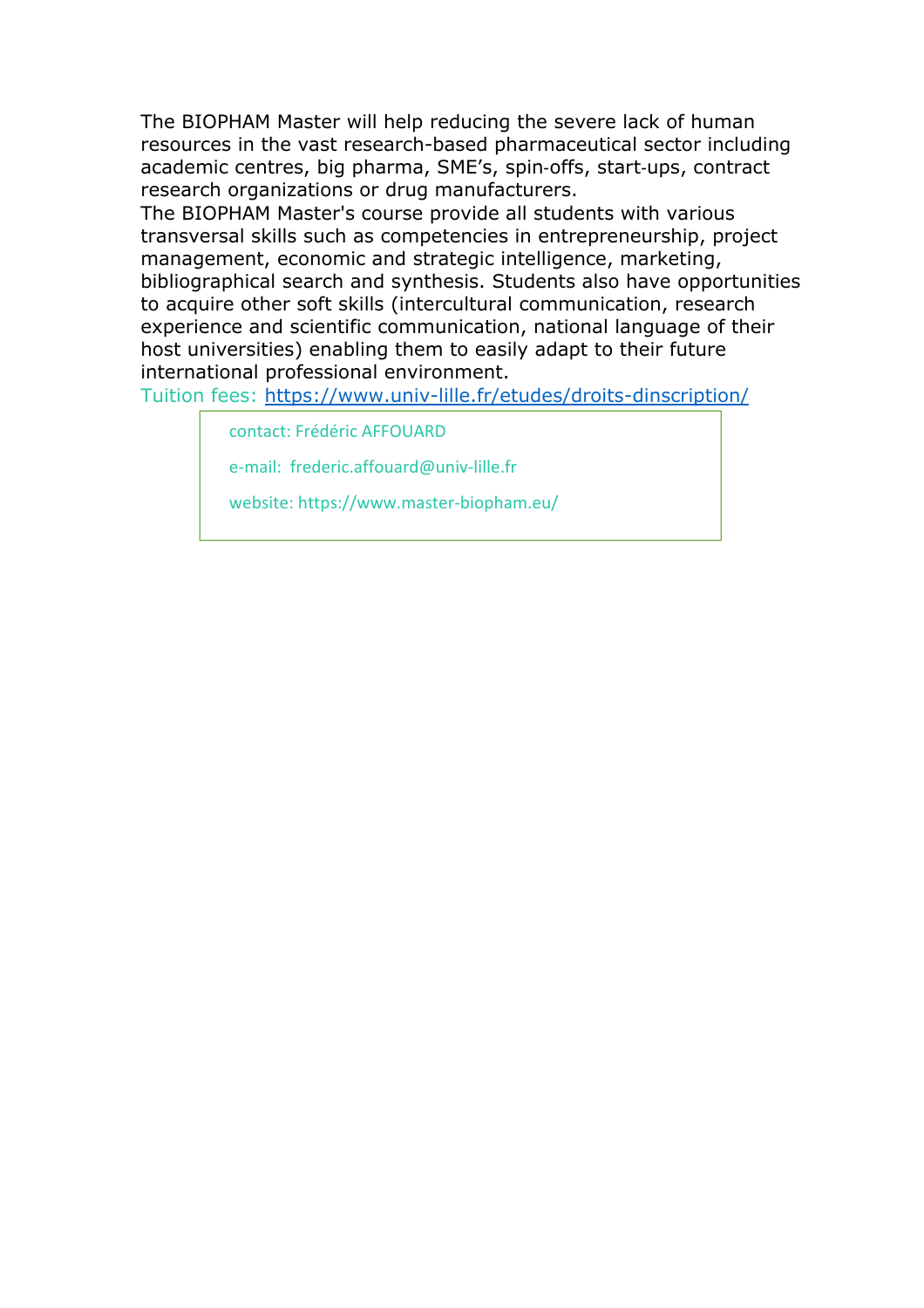Paleontology, Paleoclimatology, Paleoenvironment 2 Years-120 ECTS

SCIENCE, TECHNOLOGY, HEALTH

# Field of study

Earth Science **Department** Faculty of Science and Technology

# Academic cooperation

This master programme is part of the Graduate Programme "Science for a Changing Planet".

This master programme is also associated with an Erasmus Mundus Joint Master Degree: Paleobiology, Geoconservation and Applied Paleontology (PANGEA) M1-M2, joint with Sweden, Greece, Portugal (https://master-pangea.eu/).

Possibility to enroll in a two-year double diploma programme taught in English, established with our partner universities in Italy (Pisa), Sweden (Uppsala), and Russia (Novossibirsk or Tomsk).

# Admissions Requirements

Licence, BSc degree (or equivalent) in Earth, life or environmental sciences. Students willing to apply to the second year of master should have completed a first year of Master or equivalent.

# English Proficiency

Mastering of English Language. All courses of the programme are taught in English. All applicants, who are not native-speakers, must attest a B2 English level or equivalent. This can be done in a number of ways, including through an internationally recognized test such as TOEFL or IELTS, or through previous upper secondary (high school) or university studies (e.g. a letter attesting English is the medium of instruction of your higher education; a diploma in English Language). French Proficiency

Basic knowledge is recommended for an easier integration in France. French language training will be provided by the University of Lille. **Objectives** 

The obiective of the programme is to train students to answer questions of interest to both academia (paleobiology, macroevolution, climate change and impact on the biodiversity...), industry (resource exploration in sedimentary basins, paleoenvironmental

reconstructions), and geoconservation (development of geotourism and related economic and societal impacts, geoheritage management and conservation, cultural and scientific values).

The Master programme provides students with discipline specific knowledge, concepts, skills, habits of mind (data use and reasoning), and professional, transferable skills (communication, project management, transfer of knowledge, interpersonal collaboration...) to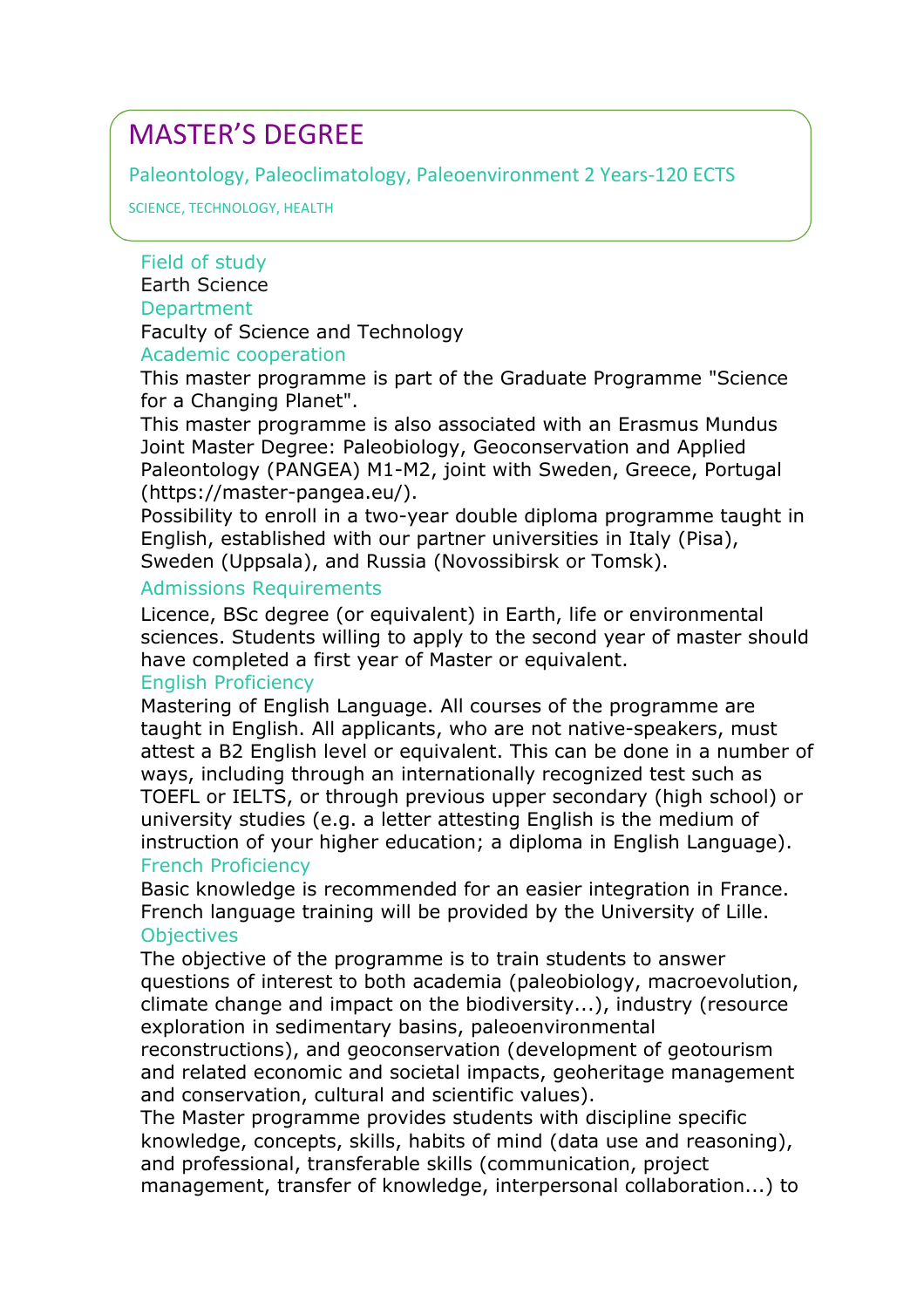make them able to deal with all aspects of fundamental and applied paleontology:

- Methods of analysis, treatment, and intervention in Sedimentary Geology (sequence stratigraphy; facies analysis, characterization of geological material)

- Application of principles and technical skills for paleontological and paleoenvironmental analyses (statistics in macroevolution and paleoecology, scientific communication, geobiological processes, paleoclimatology)

- Technical skills in applied paleontology (micropaleontological and biostratigraphic analyses, industrial and environmental applications) - Skills and methods in geoconservation (case studies in management of geological collections and geosites, regulatory protection in France and abroad, scientific dissemination, ...).

Tuition fees: https://www.univ-lille.fr/etudes/droits-dinscription/

contact: Sébastien CLAUSEN

e-mail: sebastien.clausen@univ-lille.fr

website: https://www.univ-lille.fr/formations/fr-00002092.html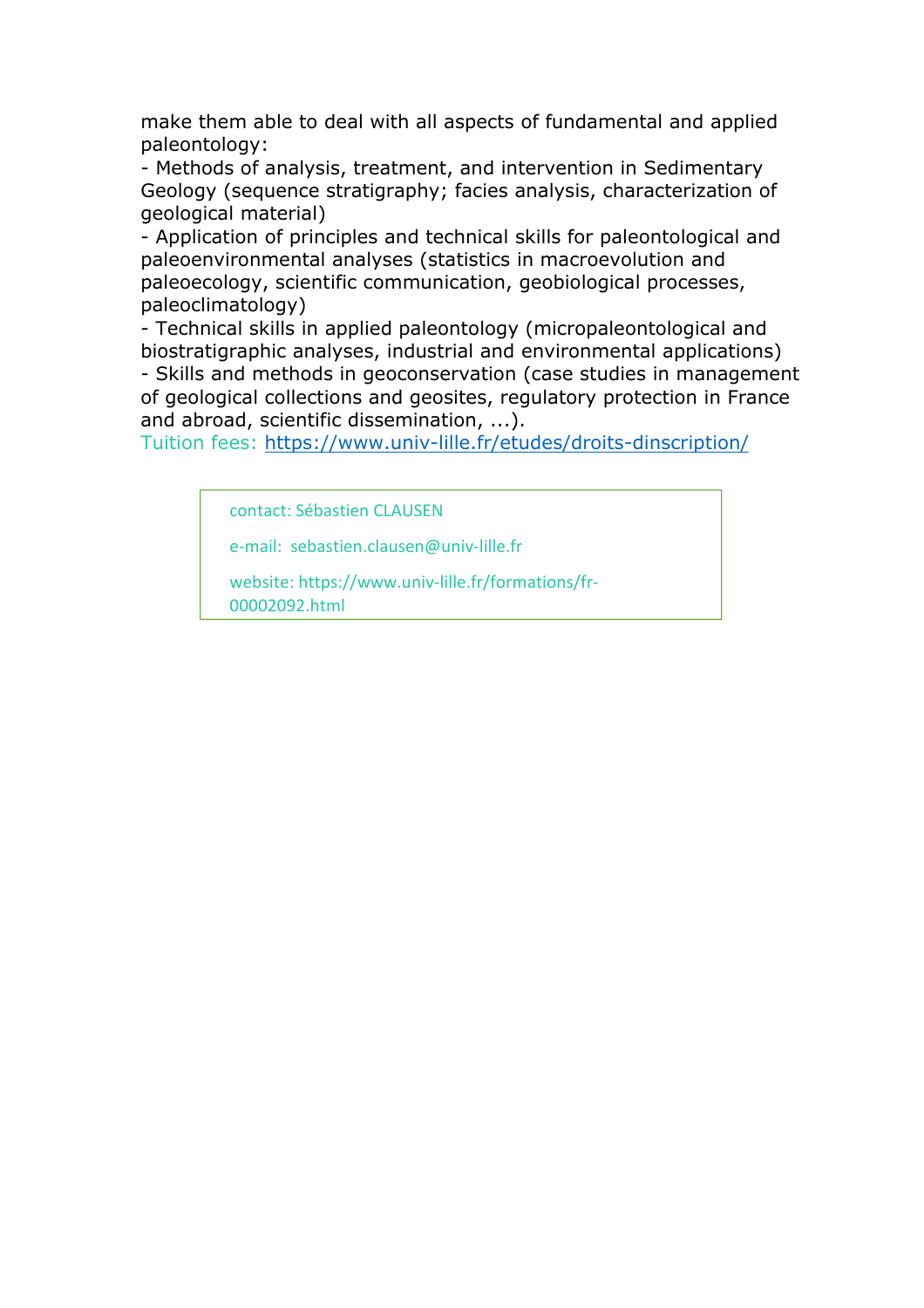# Computer Science / Track: Internet of Things 1 Year-60 ECTS

SCIENCE, TECHNOLOGY, HEALTH

Field of study

Computer Science **Department** Faculty of Science and Technology Academic cooperation

This master programme is a member of the Graduate Programme "Information and Knowledge Society".

# Admissions Requirements

Only students who are part of an exchange programme between their University and the University of Lille (Erasmus+, ISEP, BCI, ...) can apply to the second year of this master track (M2). Students on an individual basis, or willing to be awarded a diploma of the University of Lille, must apply to the first year of this master track (M1), only taught in french.

# English Proficiency

B2 level of the Common European Framework of Reference French Proficiency

Basic knowledge is recommended for an easier integration in France. French language training will be provided by the University of Lille. **Objectives** 

The goal of the track "Internet of Things" of the MSc in Computer Science is to prepare students to the design, development and analysis of modern embedded systems, so to reduce their cost while ensuring high safety and security standards.

The students will work with experts of other domains (electronics, mechanic, health experts, etc.) in an interdisciplinary environment. The students will acquire deep knowledge and understanding of operating systems, wireless sensor networks, wireless protocols, realtime systems, security.

This master track can be joined from the first year of master (M1), candidates must held good french skills (CEF Europass: C1) since courses are delivered in french in M1 (lessons in french, with possibility to offer teaching materials in english).

Tuition fees: https://www.univ-lille.fr/etudes/droits-dinscription/

contact: Giuseppe Lipari

e-mail: giuseppe.lipari@univ-lille.fr

website: https://www.univ-lille.fr/formations/fr-00002040.html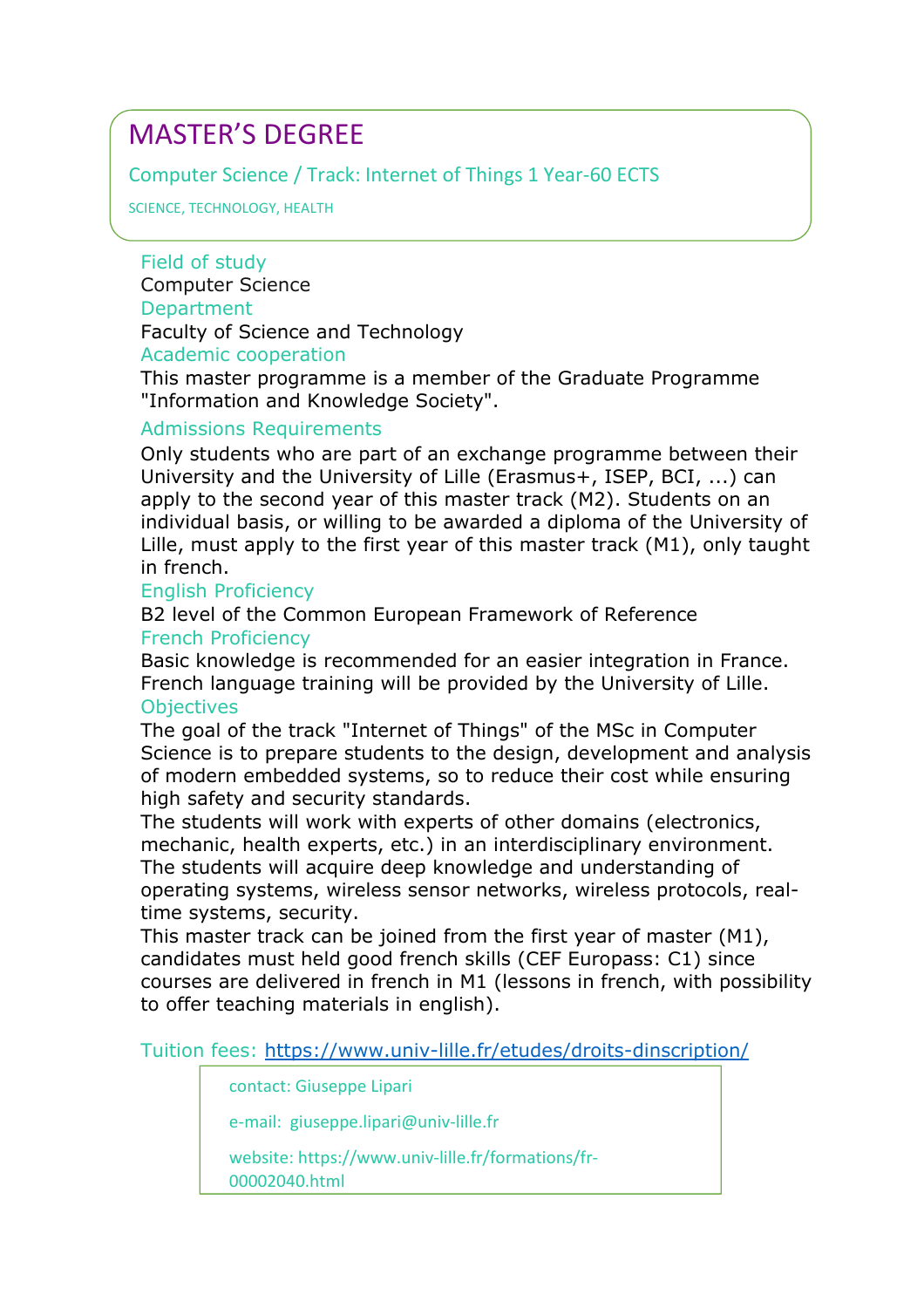Electrical Energy for Sustainable Development 1 Year-60 ECTS

SCIENCE, TECHNOLOGY, HEALTH

Field of study

Electronics, Electrotechnics and Automation

**Department** 

Faculty of Science and Technology

Academic cooperation

exchange students are accepted

Admissions Requirements

The programme is opened to students who have earned 240 credits (or equivalent) in a university study programme in Science. English Proficiency

a minimum B2 level in the Common European Framework of Reference for Languages is required. Proof of proficiency must be provided (TOEFL,TOEIC,...)

# French Proficiency

basic knowledge is recommended for easier integration in France. French language training will be provided by Lille University.

# **Objectives**

The Master E2SD (Electrical engineering for Sustainable Development) is focused on methodologies for design and for energy management 1) to Increase the insertion of renewable energy for the production of electricity and for the use of future transportation systems and 2) to improve performance of electrical systems in terms of efficiency and reduction of disturbances.

This master degree aims at contributing to a more sustainable use of energy resources and greater interest in environmental problems. It is taught in English to provide the students with the necessary skills for international jobs.

Tuition fees: https://www.univ-lille.fr/etudes/droits-dinscription/

contact: Abdelmounaïm Tounzi

e-mail: abdelmounaim.tounzi@univ-lille.fr

website: http://master-ase.univ-lille1.fr/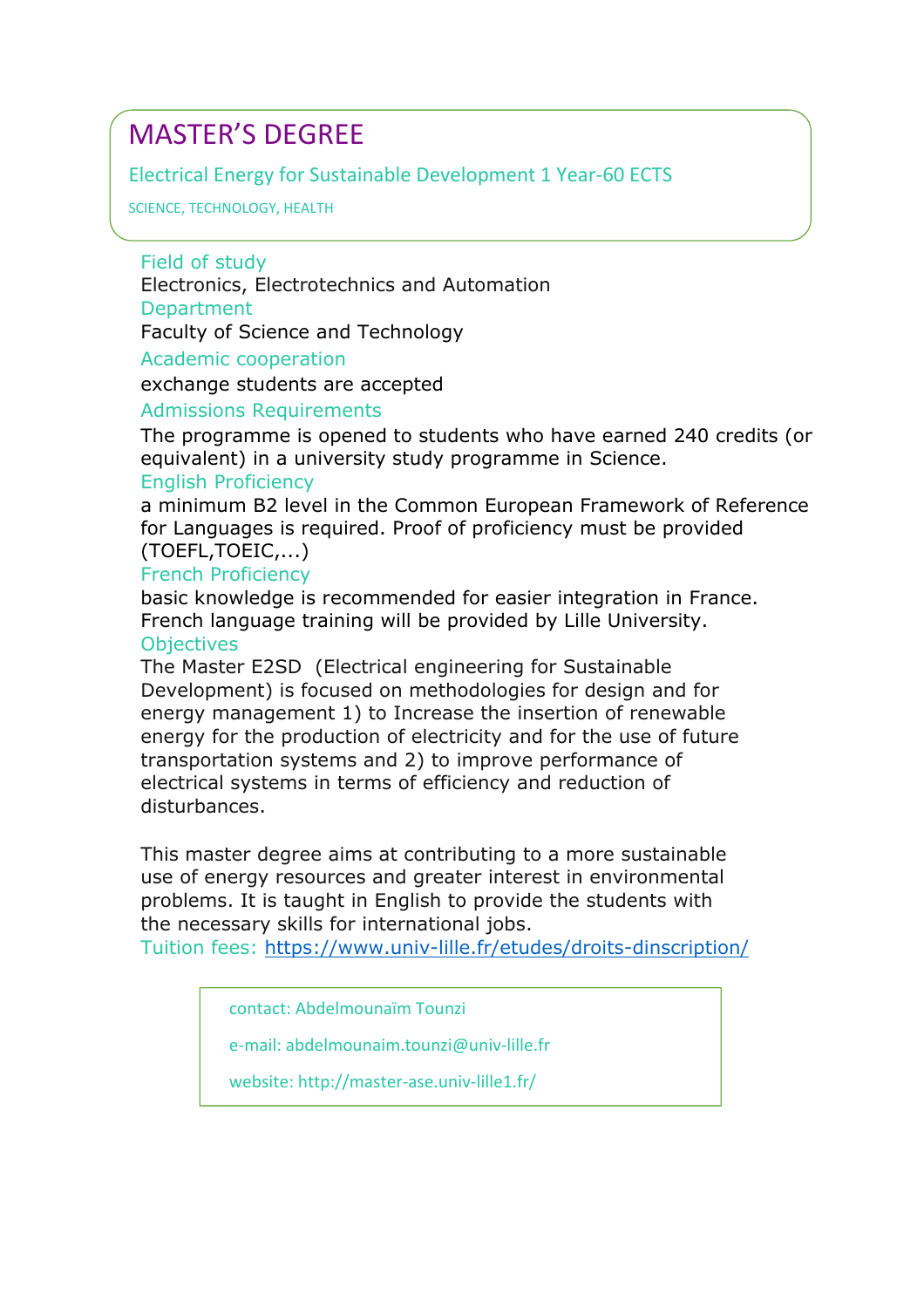# Contemporary Philosophy/Double Degree 2 Years – 120 ECTS

HUMAN AND SOCIAL SCIENCES

# Field of study

Philosophy **Department** 

Humanities

# Academic cooperation

The international Master "Lisbon-Lille in Philosophy (LILIPHI)" is a twoyear French-Portuguese program (M1 & M2), jointly operated by the University of Lille together with the University of Lisbon.

# Admissions Requirements

Applications for the M1 are welcome from students with a bachelor's degree in philosophy. Students can also directly apply to the M2 if they have completed the first year of a MA program (60 ECTS). Some scholarships are available both in M1 and M2 to support the best students ( $\epsilon$  3,500 per academic year plus national and international relocation grants from € 1,750 to €3,500 per academic year).

# English Proficiency

C1 according to the COMMON EUROPEAN FRAMEWORK OF REFERENCE FOR LANGUAGES

# French Proficiency

Basic knowledge is recommended for an easier integration in France. French language training will be provided by the University of Lille.

# **Objectives**

The goal is to provide a state-of-the-art research-oriented education in contemporary philosophy.

The first year (M1) specializes in general philosophy. Students take part in research seminars focusing on the history of philosophy (ancient, medieval and modern); on contemporary philosophy from both an analytical and a continental perspective (focusing on logic, philosophy of mind and phenomenology); and additionally including aspects of political philosophy. Portuguese language course is not mandatory but recommended for students who do not speak Portuguese.

The second year (M2) specializes in contemporary philosophy. Students take part in research seminars focusing on most aspects of contemporary philosophy, including "Meaning and Knowledge", "French Philosophy", "Ethics and Political Philosophy", "Phenomenology and Philosophy of Mind". They also write a master thesis with a personal supervisor. Students who do not speak French must attend a French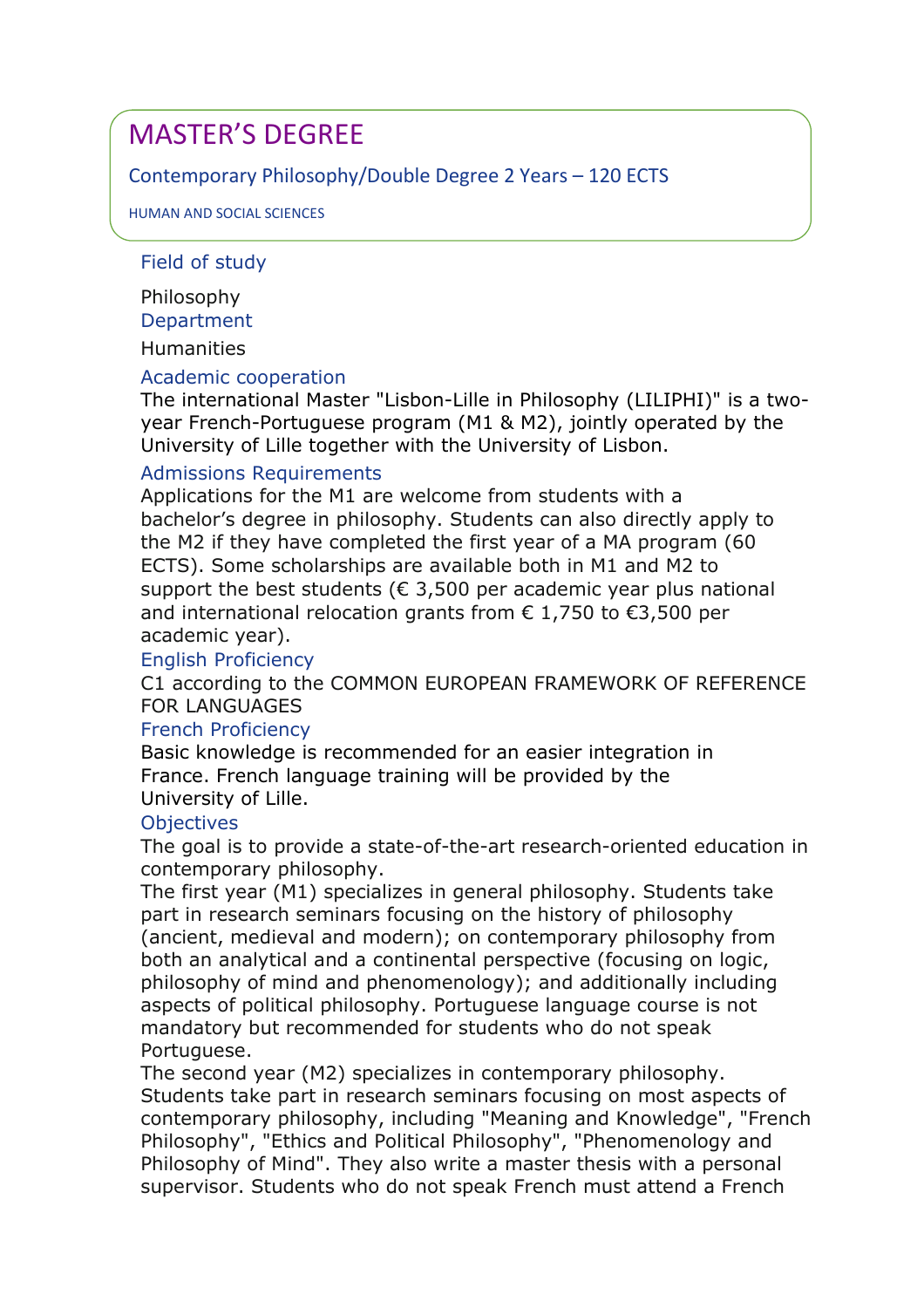Language course as well. The program is organized in four semesters: Semester 1 : Universidade de Lisboa Semester 2 : Universidade de Lisboa Semester 3 : University of Lille Semester 4 : University of Lille Tuition fees: https://www.univ-lille.fr/etudes/droits-dinscription/

**contact:** Alexandre BILLON

**e-mail:** alexandre.billon@univ-lille.fr **website:** https://cful.letras.ulisboa.pt/liliph/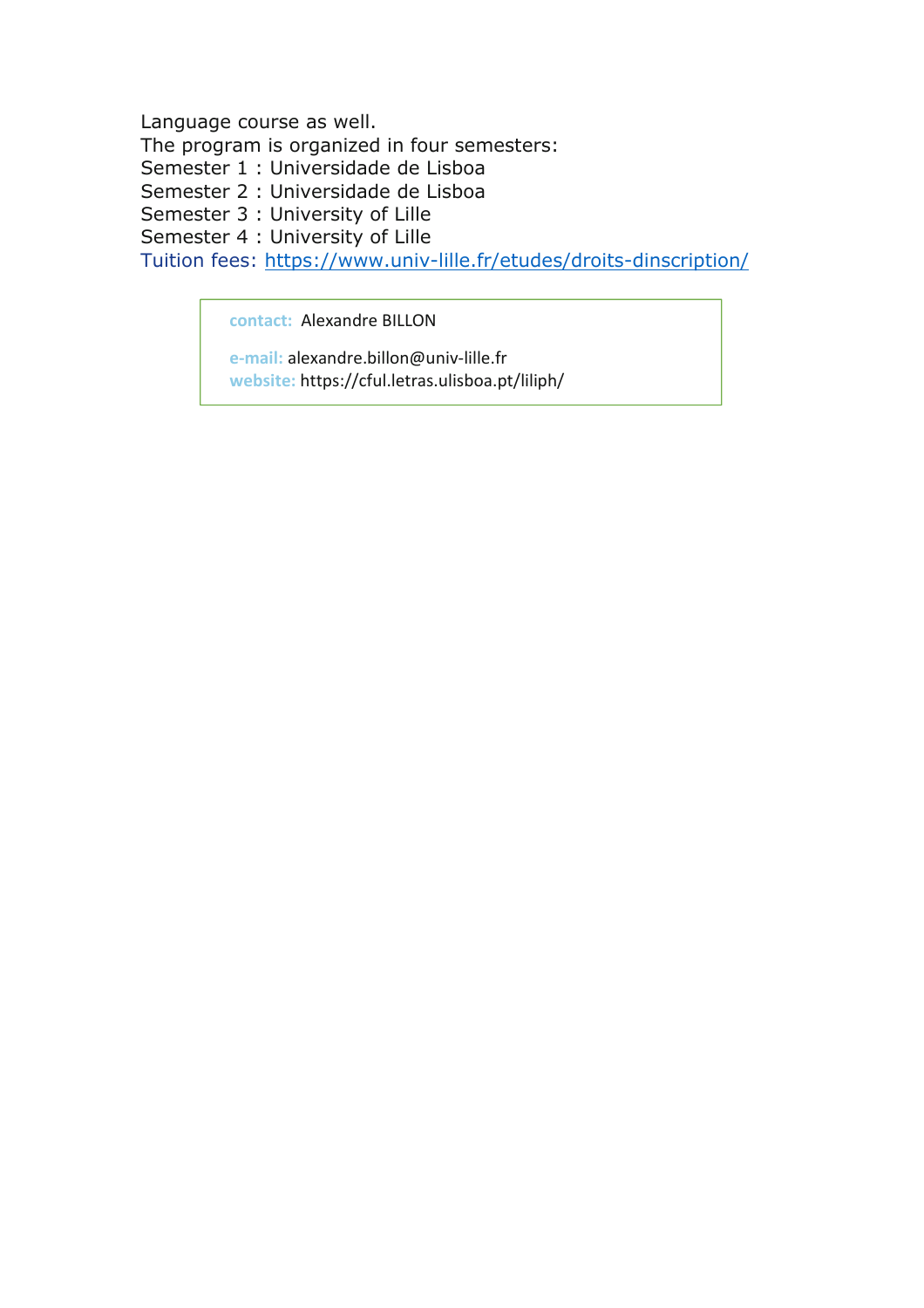# Neuro-cognitive processes and affective sciences 1 Years – 60 ECTS

PSYCHOLOGY

# Field of study

Psychology

**Department** 

Psychology

Academic cooperation

This master programme is a member of the Graduate Programme "Information and Knowledge Society".

Franco-Italian/Franco-Portuguese dual diploma in Psychology Italy: University of Campania "Luigi Vanvitelli" Portugal: University of Minho

Admissions Requirements

Master 1 in psychology or equivalent.

English Proficiency

B2 LEVEL IN ENGLISH

# French Proficiency

Basic knowledge is recommended for an easier integration in France. French language training will be provided by the University of Lille

# **Objectives**

The Master Psychology of Neurocognitive Processes and Affective Sciences - PPNSA is a highly competitive European Master's Degree (double degree with the Universities of Campania-Italy and Minho-Portugal), fully taught in English, joining together a highly specialized group of professors, clinicians and lab resources in the field of social, cognitive and affective neurosciences. One main asset of the Master's degree is that it offers in-depth research and clinical training in affective and cognitive psychology and neurosciences, with applications in the field of neuropsychology. The Master aims to train psychologists specialized in the normal and pathological functioning of neurocognitive and affective processes, by combining the most recent advanced theories and cutting-edge technologies in cognitive and clinical neuropsychology. The Master's degree allows Master students to extend their studies beyond the Master's degree to obtain a PhD in cognitive psychology and neuropsychology. In addition, thanks to an easy access to the cutting-edge technological platforms, the Master offers in-depth training in the use of neuroscientific and digital technologies (electrophysiology, brain imaging, behavioral measures, virtual reality, etc.) in order to train new generations of expert psychologists in cognitive and affective diagnosis and rehabilitation, but also in the digital technologies applied for clinical and research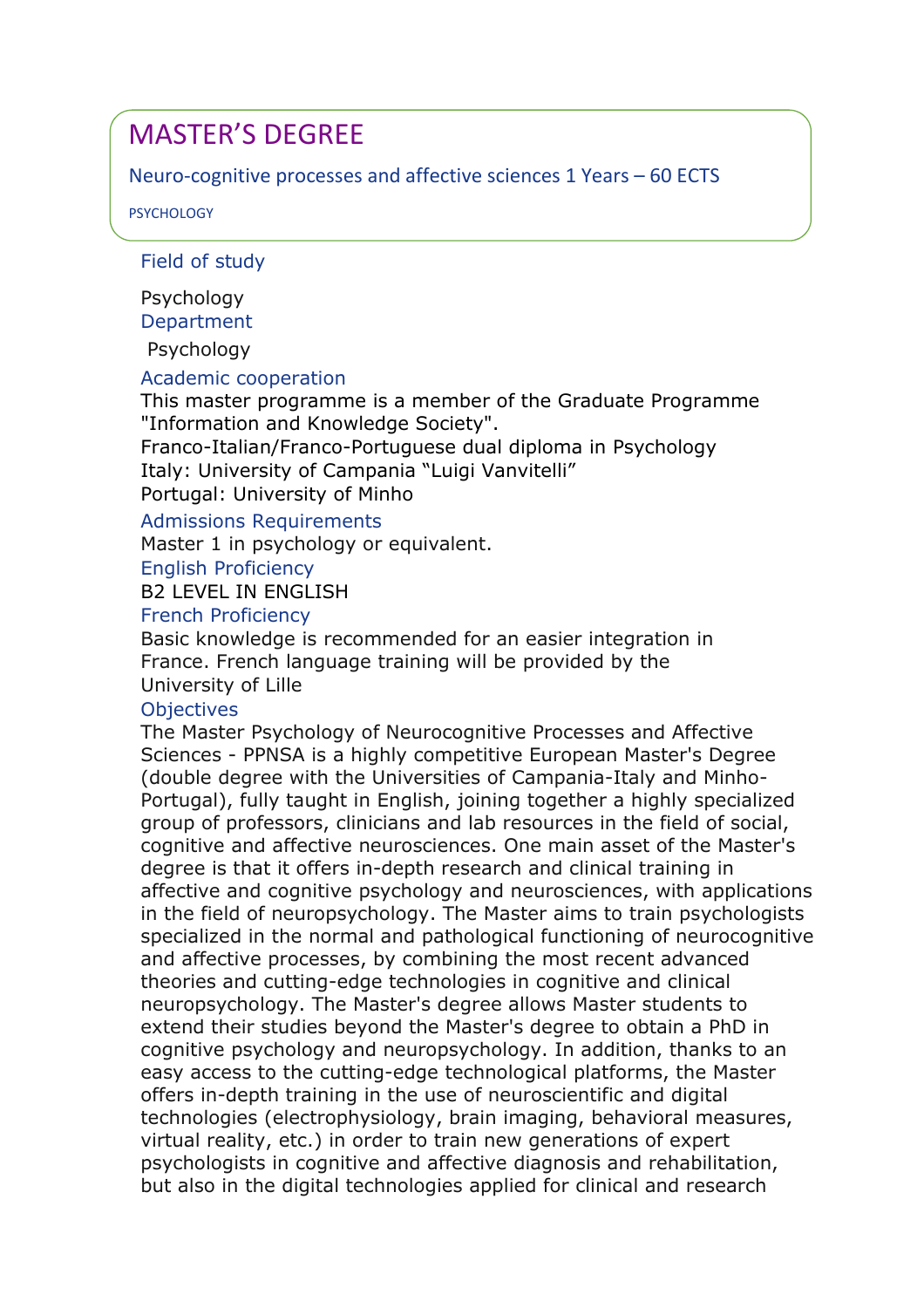purposes. Hosting foreign students and teachers provides an international dimension to the Master, making it possible to build up networks at both the European and international levels. The first semester is held at Lille University, and the second semester is held either at the University of Campania or at the University of Minho allowing to obtain a double Master's degree at the end of the academic year.

Tuition fees: https://www.univ-lille.fr/etudes/droits-dinscription/

**contact:** Yann COELLO

**e-mail:** yann.coello@univ-lille.fr **website:** https://ppnsa.univlille3.fr/?page\_id=467&lang=en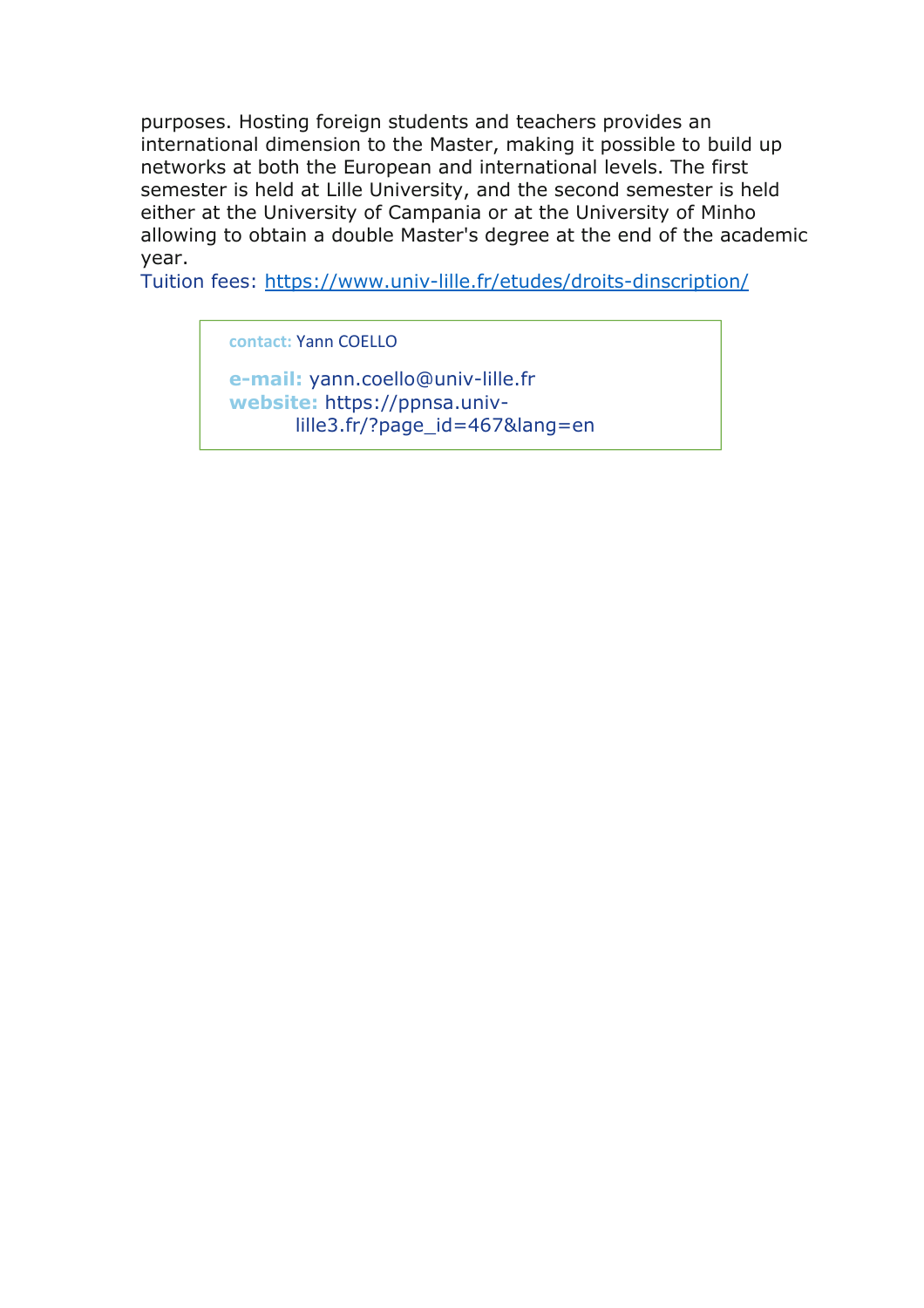# Cognitive Sciences for Business purposes (SCE) 1 Years – 60 ECTS

PSYCHOLOGY

Field of study

Psychology **Department** 

Psychology

# Academic cooperation

This master programme is a member of the Graduate Programme "Information and Knowledge Society".

# Admissions Requirements

Applications for the M1 are welcome from students with French or foreign degree in psychology, mathematics, computer science or cognitive sciences.

Basic knowledge in programming language is recommended (pyton, C ++ or others).

A solid personal or professional experience can also give the applicants the possibility of joining the M1 by including the form of validating the acquisitions of their experience.

# English Proficiency

Good reading and speaking skills are recommended for an easier understanding of the class materials. English or French need to be proficient to enable to integrate the research training programs. French Proficiency

Basic knowledge is recommended for an easier integration in France. French language training will be provided by the University of Lille

# **Objectives**

The Master in Cognitive Sciences for Business (SCE), at the Psychology Department of the University of Lille, aims to train professionals specialized in the theories and the methods used to study human cognition. Graduated students will be able to carry out studies in applied and fundamental research and gain experience in the design of human-machine devices taking into account the physical, physiological and psychological limitations of humans.

This training is supported by the EQUIPEX IrDive platform as well as regional public laboratories and private companies. It offers in-depth scientific training on cognitive and affective sciences, language processes, perception-action relationships that allow individuals to interact with real and virtual environments.

Tuition fees: https://www.univ-lille.fr/etudes/droits-dinscription/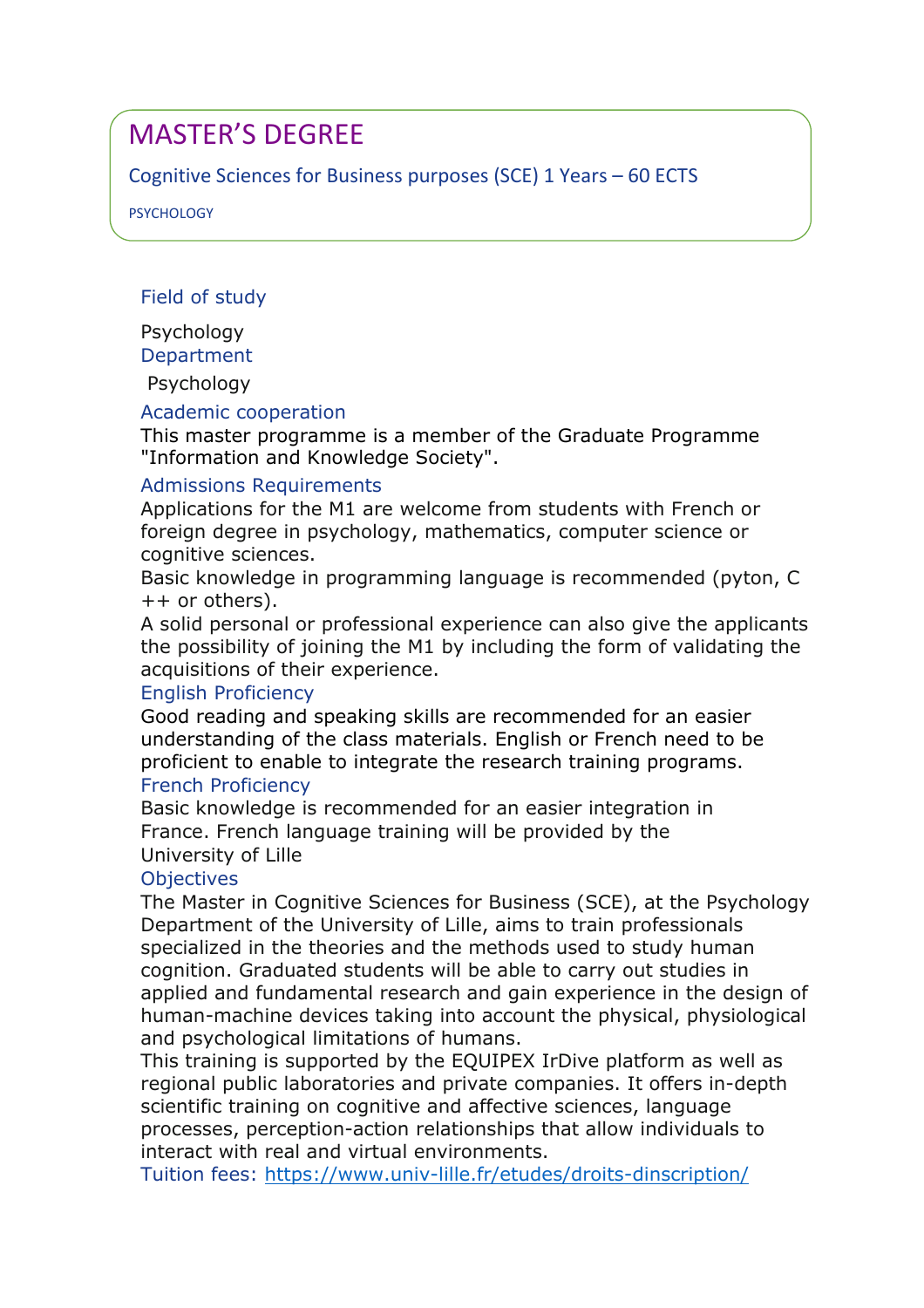**contact:** Yvonne DELEVOYE

**e-mail:** yvonne.delevoye@univ-lille.fr **website:** https://sc-cog.univ-lille3.fr/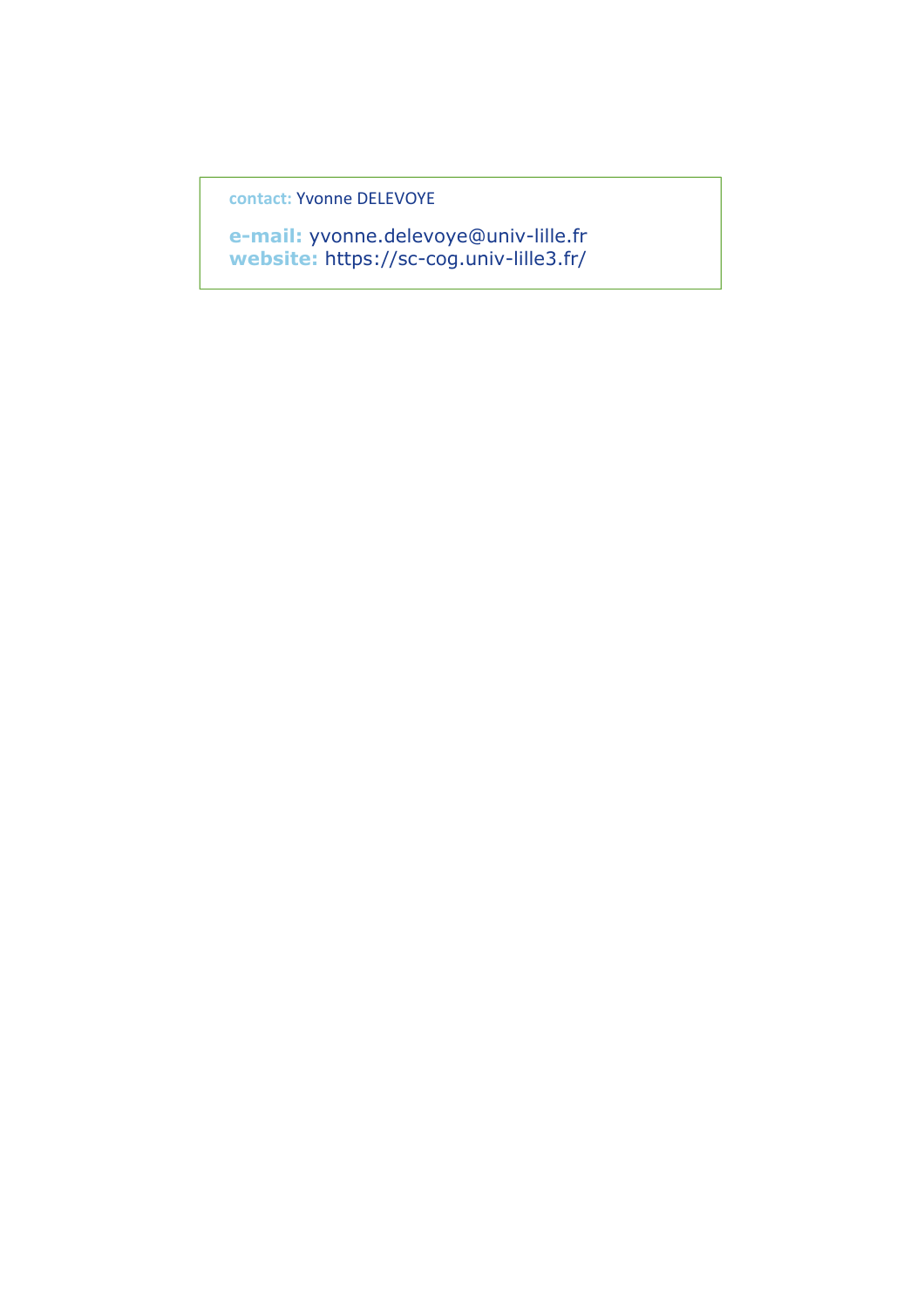International Executive (MBA) 1 Years-60 ECTS

ECONOMICS AND MANAGEMENT

# Field of study

Management

**Department** 

IAE Lille - University School of Management Academic cooperation Double degree Erasmus students Free movers Exchange students

#### Admissions Requirements

Successful applicants will hold a first year Master's degree, awarded by technical and vocational institutions and universities

#### English Proficiency

A good command of English is required. Proof of proficiency must be provided (TOEIC, TOEFL, IELTS, IBT…). French Proficiency

Basic knowledge is recommended for easier integration in France. **Objectives** 

This IE MBA is tailored to students from various academic and professional backgrounds (Engineering, Science, Technology, Law, etc.) who are interested in seeking new opportunities and experiences, and who want to acquire a dual expertise or double qualification in International Business Management.

This master's degree offers an opportunity to acquire a double qualification. It develops analytical skills needed by high level Executives in a range of complete business situations faced by international companies. It improves skills that are needed when negotiating at high level, taking appropriate decisions and working as a member of an international team..

Tuition fees: https://www.univ-lille.fr/etudes/droits-dinscription/

**contact: Jocelyne Groux –Julie Sabre** 

**e-mail: m2-iemba@iaelille.fr website:https://iaelille.fr/formations/mas ter-2-international-executive-mba/**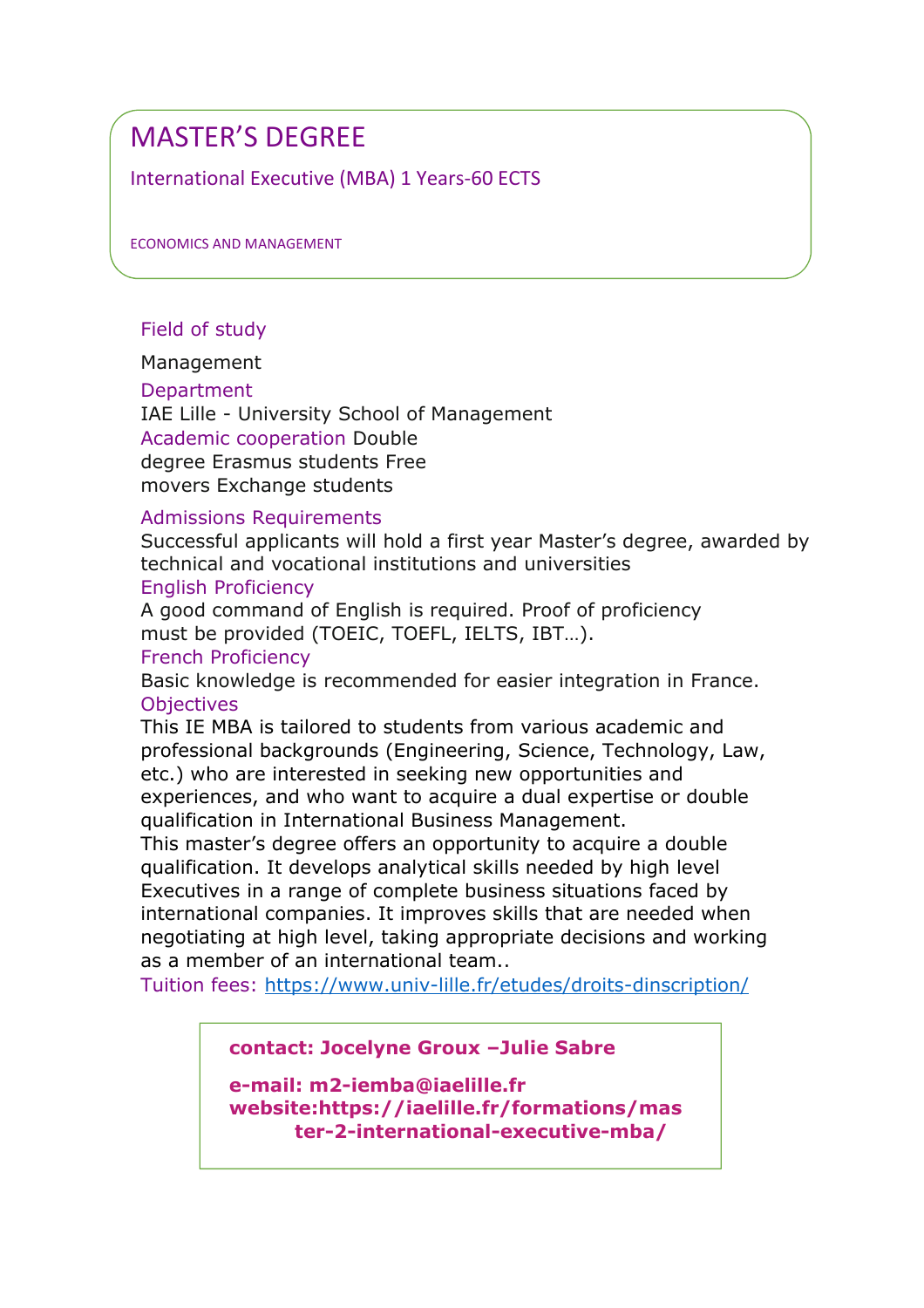# Erasmus Mundus Joint Master Programme EGEI 2 Years - 120 ECTS

### ECONOMICS AND MANAGEMENT

# field of studies

#### **Economics**

# Department

Faculty of economics, social sciences, geography and planning Academic cooperation

Erasmus Mundus label.

This programme is not open to exchange students.

The programme is organised by a consortium of eight partner universities:

- **-** Université de Lille France
- **-** Università degli Studi di Bari 'Aldo Moro' Italy
- **-** Gent University Belgium
- **-** Centre for European Policy Studies Belgium
- **-** Universidad de Cantabria Spain
- **-** Tartu Ülikool Estonia
- **-** Xiamen University China
- **-** Universidad Tecnica Federico Santa Maria Chili

# Admissions Requirements

The EGEI Programme is open to students who have earned 180 ECTS credits in a University study programme (at the level of a bachelor degree or higher) in economics, applied economics or related disciplines.

# English Proficiency

The proficiency in English of the students is checked by submitting proof of a computer-based TOEFL level of minimum 90, or a IELTS grade of at least 6.5, or should submit proof of having studied at least a sufficient number of credits in an English-language programme.

# French Proficiency

# No specific requirement

# **Objectives**

The Economics of Globalisation and European Integration master's degree is a two-year study programme with an emphasis on student mobility that is entirely taught in English. It was awarded the Erasmus Mundus label in 2020 and is jointly offered by a consortium of eight partner universities from three continents.

Students will acquire in-depth knowledge of Economics, Globalisation, International Trade, and European Economic Integration. Students spend their first semester in Lille or Xiamen before moving to Ghent during the second semester. The third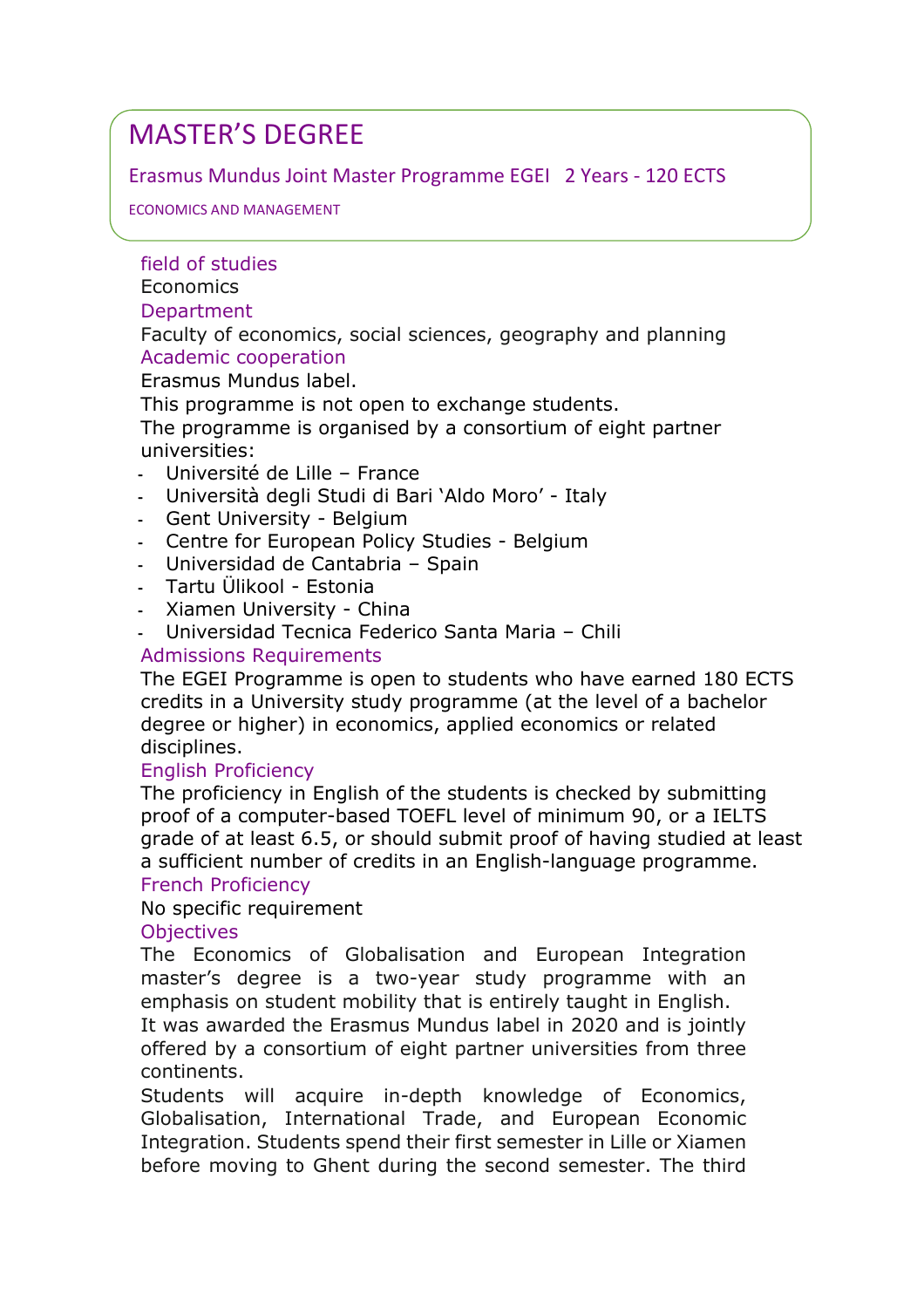semester is spent in one of our four partner universities (Bari, Santander, Tartu, Valparaiso), while the fourth semester is dedicated to an internship in an international institution or organization, and a dissertation.

This master's programme is an ideal opportunity for students seeking international experience and employment in international organizations and institute

Tuition fees: https://www.univ-lille.fr/etudes/droits-dinscription/

**contact: Claire Naiditch**

**e-mail:** claire.naiditch@univ-lille.fr

**website:** https://www.master-egei.eu/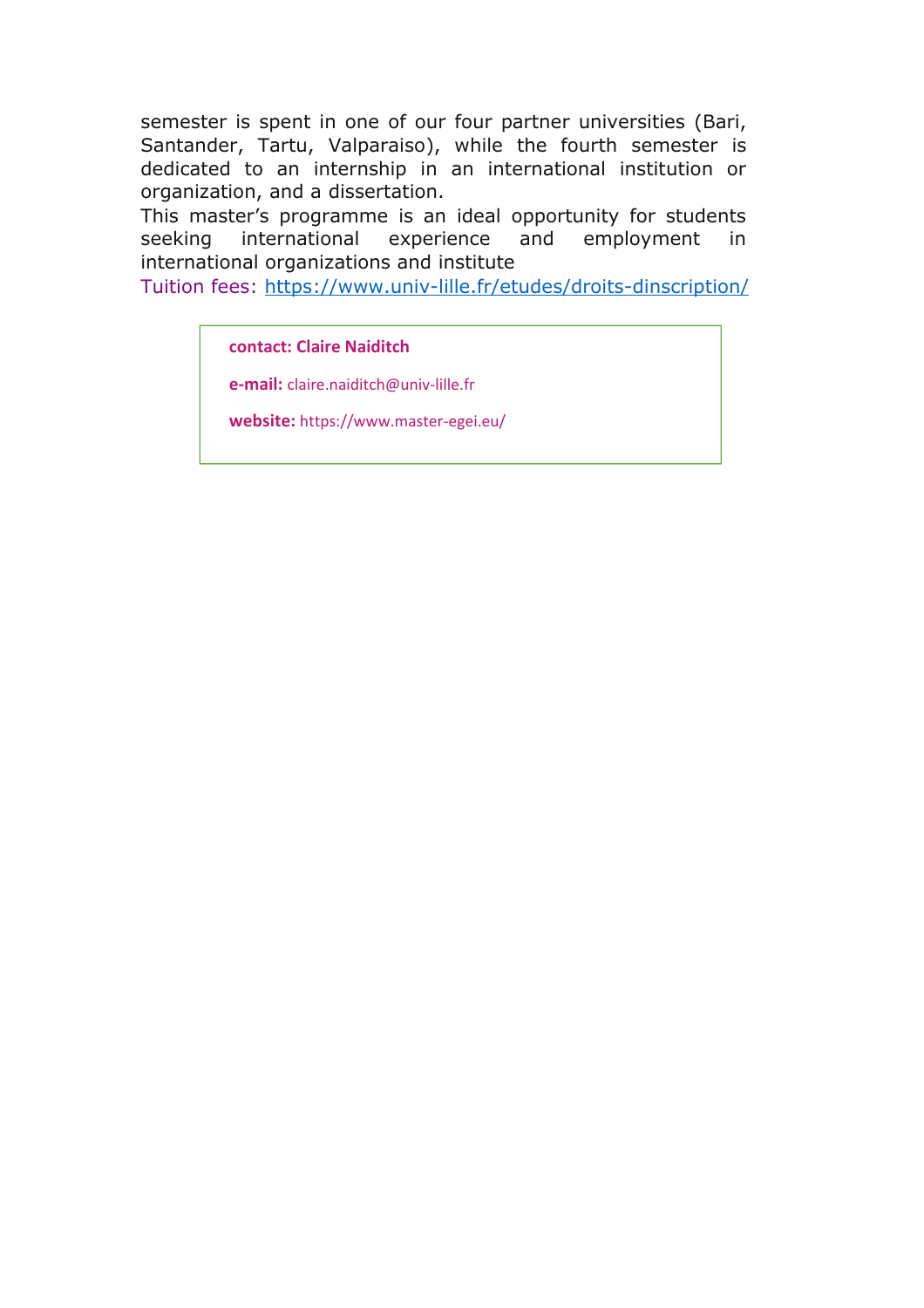# European and international studies 2 Years-120 ECTS

ECONOMICS AND MANAGEMENT

Field of study Economics and Management **Department** Faculty of economics, social sciences, geography and planning Academic cooperation

Exchange students accepted under certain conditions.

# Admissions Requirements

Admission in M1 (first year): students must have 180 credits in university programmes (Economics and/or Management or Political Sciences); applicants in a continuing education programme must have a Bachelor's Degree (minimum) and have a minimum of 5 years of professional experience. Admission directly in M2 (2nd year) is possible only for the MEA track: students must have 240 credits in a university programme in Economics and/or in Management. This programme has a capacity of 24 students. Candidates will be selected on the basis of their academic records, motivation, professional project and interview. English Proficiency

Proficiency in English is required (see MEA website for test scores details). Proof of proficiency must be provided (TOEFL, TOEIC…).

# French Proficiency

Basic knowledge of French is recommended for easier integration in France. Lille University provides free courses in French as a foreign language. Students are expected to be able to present their final report in French at the end of the M2.

# **Objectives**

The European and International Studies master's degree is twoyear study programme that is entirely taught in English. Students will acquire in-depth and multidisciplinary knowledge of Economics and European Affairs in an international context. The course is open to both French and foreign students targeting an international career.

The first two semesters are devoted to the study of international economics, management, law and communication. At the end of the academic year, students are required to undertake internships or write a dissertation. In the third semester, students expand their theoretical knowledge of European Affairs, before gaining real-world experience through a six-month internship in the last semester.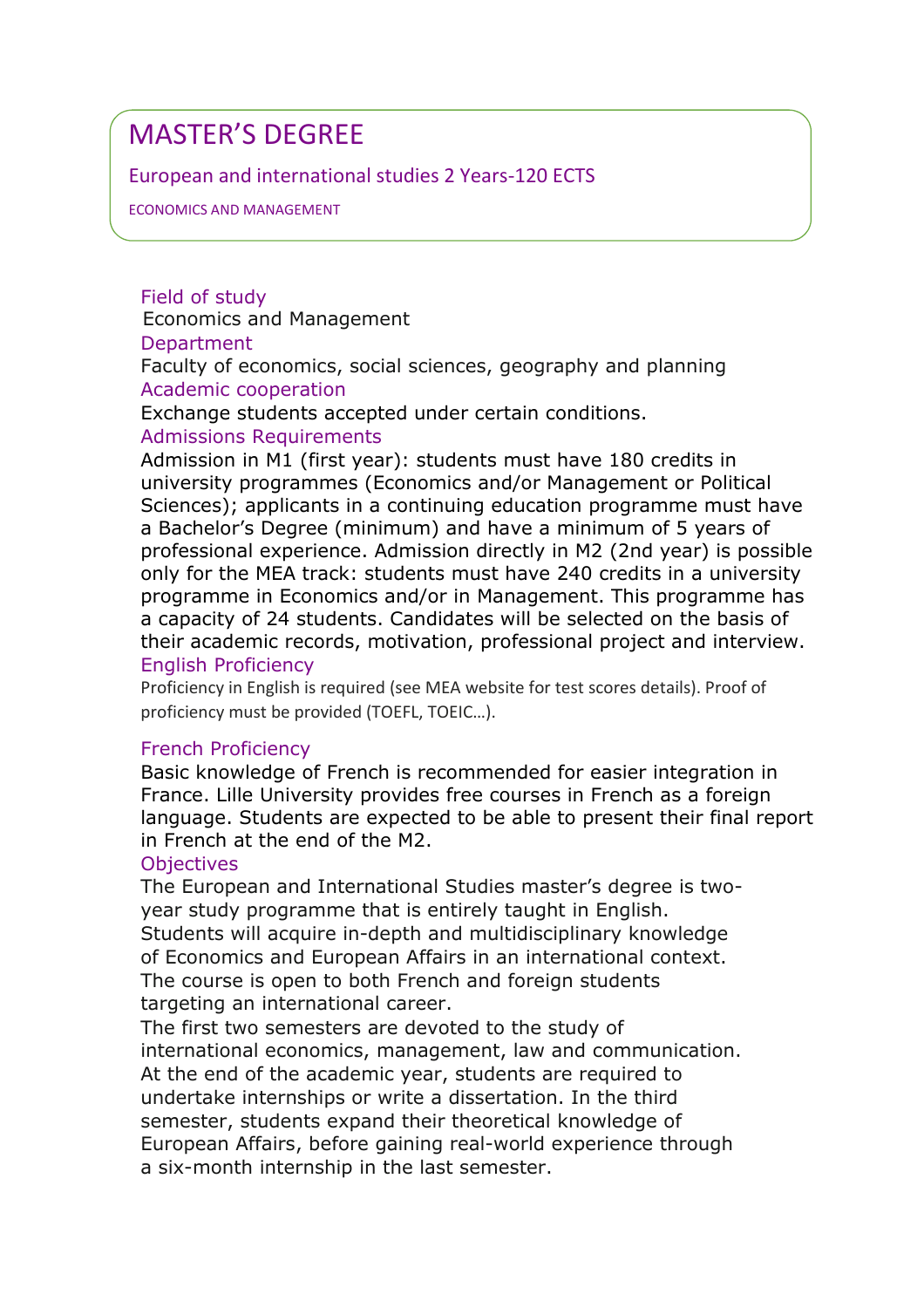Successful graduates will be tomorrow's high-level experts and managers, participating in Europe's decision-making processes. The programme also aims to educate students who go on to choose an academic career through a research track. Tuition fees: https://www.univ-lille.fr/etudes/droits-dinscription/

**contact: Quentin David**

**e-mail: quentin.david@univ-lille.fr**

**website: https://master-mea.univ-lille.fr/**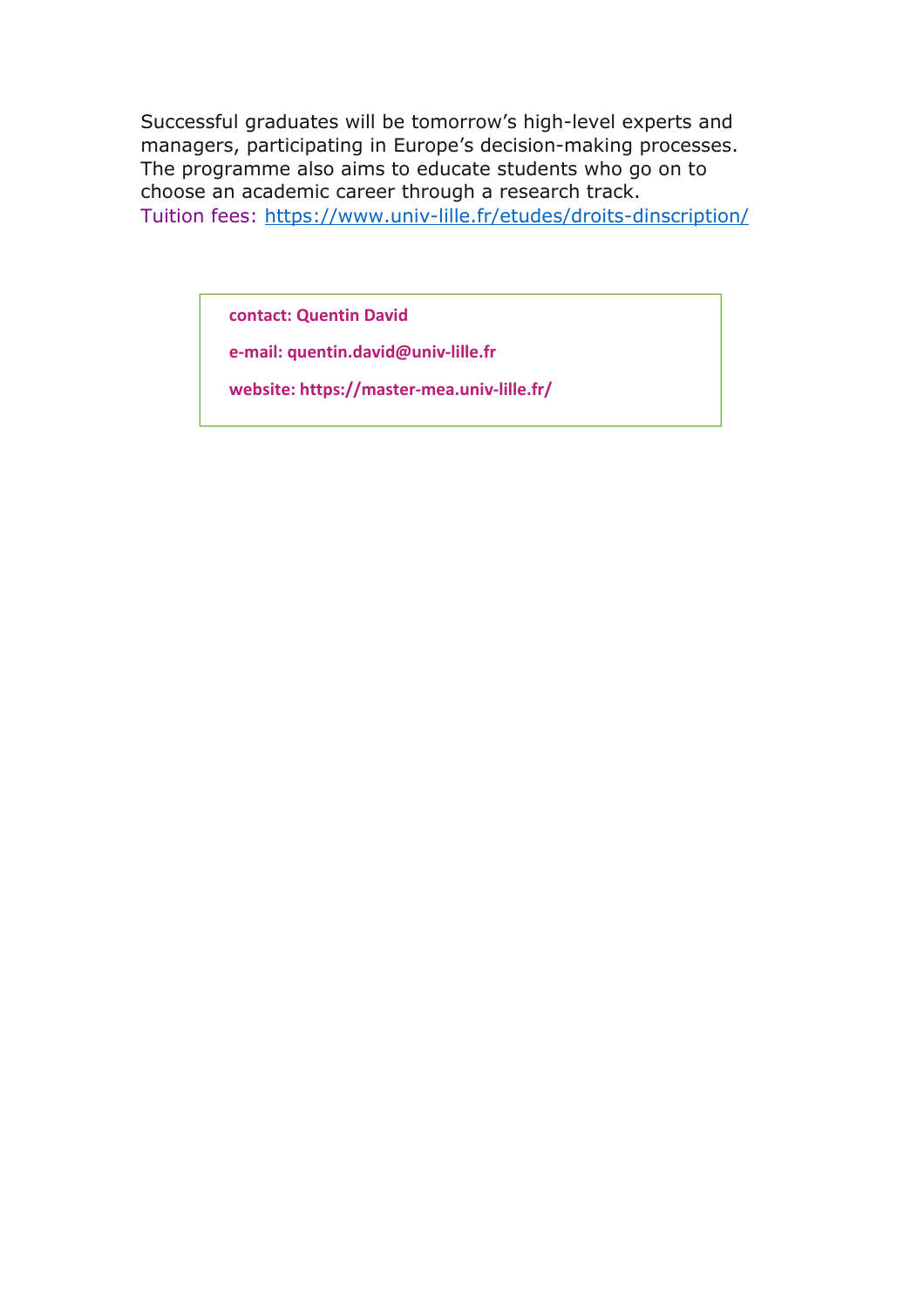Global E-Business 1 Years- 60 ECTS

ECONOMICS AND MANAGEMENT

Field of study

Management

**Department** 

Faculty of economics, social sciences, geography and planning Academic cooperation

Exchange students accepted

Admissions Requirements

A four-year undergraduate degree in the field of Information Technology or business / economics with an international orientation English Proficiency

Fluent english is required. IELTS 6.5 corresponds to the usual required level.

French Proficiency

Basic knowledge is recommended for easier integration in France. **Objectives** 

The Global E-Business master's degree is a specialization programme entirely taught in English. It is a one-year degree run as a second-year master's and limited to a small group of highly skilled students.

Graduates will have acquired in-depth knowledge of IT solutions, network technologies, e-business and project management. While the first semester lays down the theoretical foundations of business management, IT and programming, students gain realworld experience in the second semester through their work on a student project and their internship in one of our worldwide partner institutions.

This master's programme is an ideal opportunity for students seeking employment in the fast- growing and dynamic environment of e-business and international trade and finance.

Tuition fees: https://www.univ-lille.fr/etudes/droits-dinscription/

**contact: SIRVEN Olivier** 

**e-mail : olivier.sirven@univ-lille.fr**

**website: https://fsest.univ-lille.fr/**